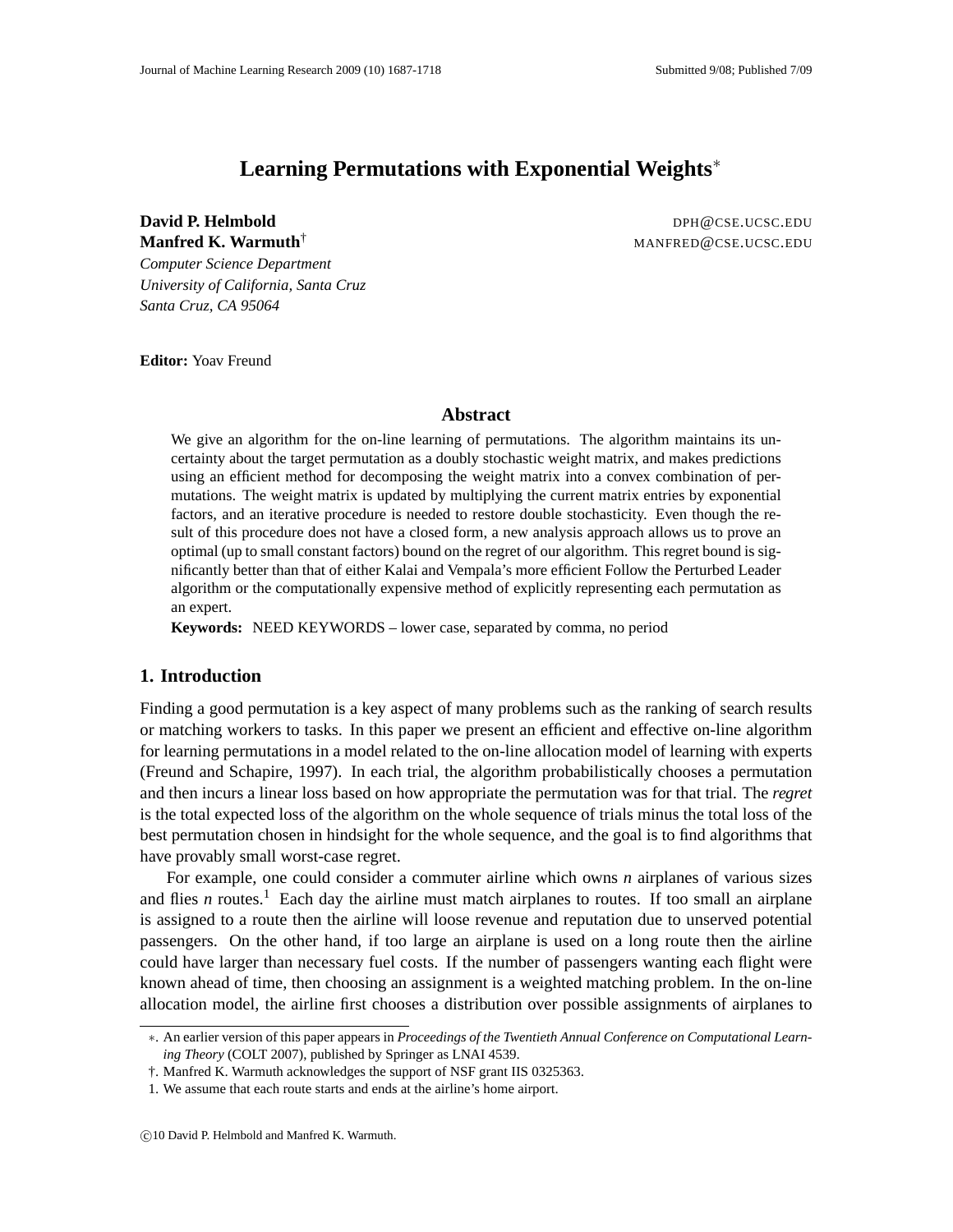routes and then randomly selects an assignment from the distribution. The *regret* of the airline is the earnings of the single best assignment for the whole sequence of passenger requests minus the total expected earnings of the on-line assignments. When airplanes and routes are each numbered from 1 to *n*, then an assignment is equivalent to selecting a permutation. The randomness helps protect the on-line algorithm from adversaries and allows one to prove good bounds on the algorithm's regret for arbitrary sequences of requests.

Since there are *n*! permutations on *n* elements, it is infeasible to simply treat each permutation as an expert and apply one of the expert algorithms that uses exponential weights. Previous work has exploited the combinatorial structure of other large sets of experts to create efficient algorithms (see Helmbold and Schapire, 1997; Takimoto and Warmuth, 2003; Warmuth and Kuzmin, 2008, for examples). Our solution is to make a simplifying assumption on the loss function which allows the new algorithm, called PermELearn, to maintain a sufficient amount of information about the distribution over *n*! permutations while using only  $n^2$  weights.

We represent a permutation of *n* elements as an  $n \times n$  permutation matrix  $\Pi$  where  $\Pi_{i,j} = 1$  if the permutation maps element *i* to position *j* and  $\Pi_{i,j} = 0$  otherwise. As the algorithm randomly selects a permutation  $\widehat{\Pi}$  at the beginning of a trial, an adversary simultaneously selects an arbitrary *loss matrix*  $L \in [0,1]^{n \times n}$  which specifies the loss of all permutations for the trial. Each entry  $L_{i,j}$  of the loss matrix gives the loss for mapping element *i* to *j*, and the loss of any whole permutation is the sum of the losses of the permutation's mappings, that is, the loss of permutation  $\Pi$  is  $\sum_i L_i \Pi(i) =$  $\sum_{i,j} \prod_{i,j} L_{i,j}$ . Note that the per-trial expected losses can be as large as *n*, as opposed to the common assumption for the expert setting that the losses are bounded in  $[0,1]$ . In Section 3 we show how a variety of intuitive loss motifs can be expressed in this matrix form.

This assumption that the loss has a linear matrix form ensures the expected loss of the algorithm can be expressed as  $\sum_{i,j} W_{i,j} L_{i,j}$ , where  $W = \mathbb{E}(\widehat{\Pi})$ . This expectation *W* is an  $n \times n$  weight matrix which is *doubly stochastic*, that is, it has non-negative entries and the property that every row and column sums to 1. The algorithm's uncertainty about which permutation is the target is summarized by  $W$ ; each weight  $W_{i,j}$  is the probability that the algorithm predicts with a permutation mapping element *i* to position *j*. It is worth emphasizing that the *W* matrix is only a *summary* of the distribution over permutations used by any algorithm (it doesn't indicate which permutations have non-zero probability, for example). However, this summary is *sufficient* to determine the algorithm's expected loss when the losses of permutations have the assumed loss matrix form.

Our PermELearn algorithm stores the weight matrix *W* and must convert *W* into an efficiently sampled distribution over permutations in order to make predictions. By Birkhoff's Theorem, every doubly stochastic matrix can be expressed as the convex combination of at most  $n^2 - 2n + 2$ permutations (see, e.g., Bhatia, 1997). In Appendix A we show that a greedy matching-based algorithm efficiently decomposes any doubly stochastic matrix into a convex combination of at most  $n^2 - 2n + 2$  permutations. Although the efficacy of this algorithm is implied by standard dimensionality arguments, we give a new combinatorial proof that provides independent insight as to why the algorithm finds a convex combination matching Birkhoff's bound. Our algorithm for learning permutations predicts with a random  $\Pi$  sampled from the convex combination of permutations created by decomposing weight matrix *W*. It has been applied recently for pricing combinatorial markets when the outcomes are permutations of objects (Chen et al., 2008).

The PermELearn algorithm updates the entries of its weight matrix using exponential factors commonly used for updating the weights of experts in on-line learning algorithms (Littlestone and Warmuth, 1994; Vovk, 1990; Freund and Schapire, 1997): each entry  $W_{i,j}$  is multiplied by a factor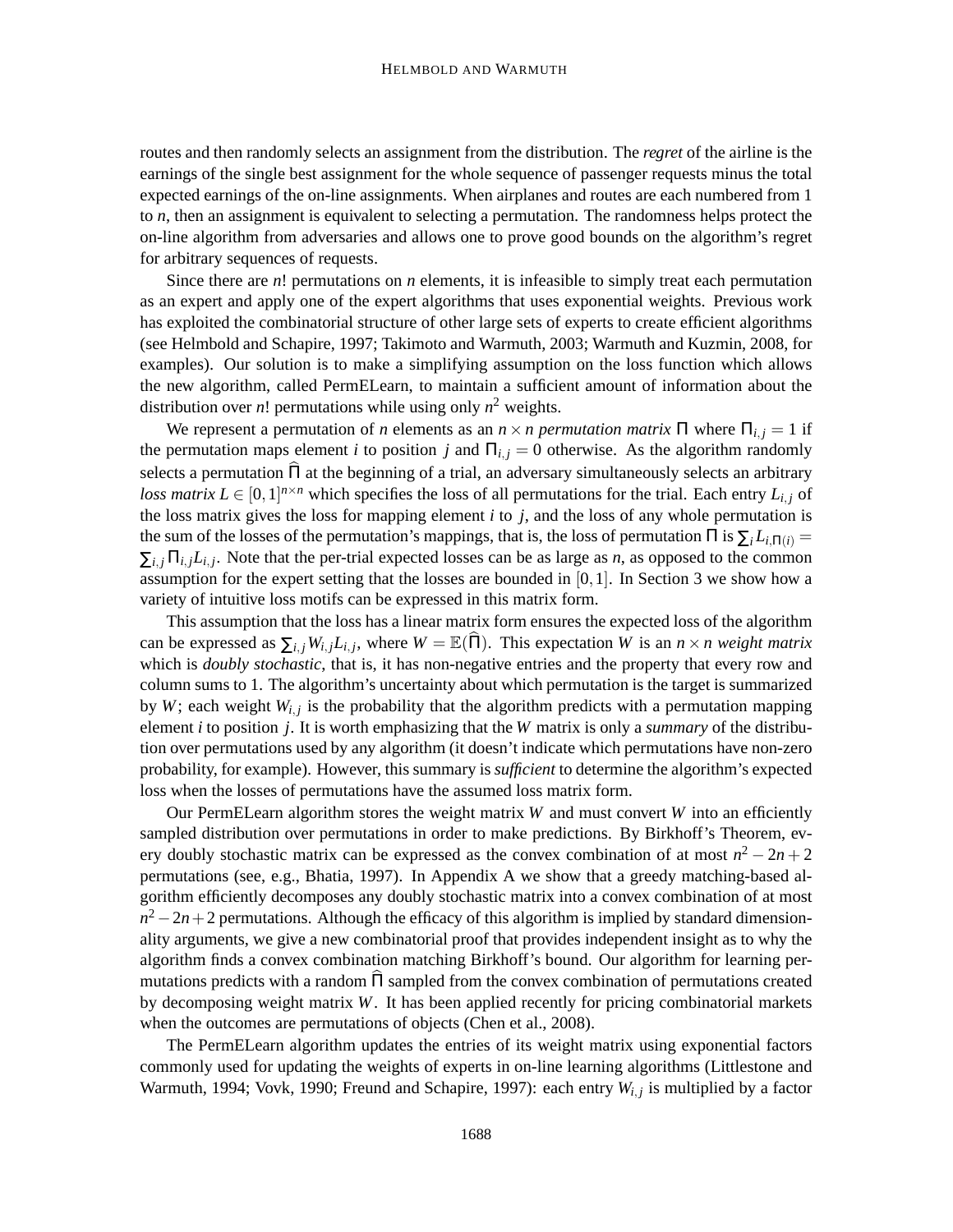$e^{-\eta L_{i,j}}$ . Here  $\eta$  is a positive learning rate that controls the "strength" of the update (When  $\eta = 0$ , than all the factors are one and the update is vacuous). After this update, the weight matrix no longer has the doubly stochastic property, and the weight matrix must be projected back into the space of doubly stochastic matrices (called "Sinkhorn balancing", see Section 4) before the next prediction can be made.

In Theorem 4 we bound the expected loss of PermELearn over any sequence of trials by

$$
\frac{n\ln n + \eta \mathcal{L}_{best}}{1 - e^{-\eta}},\tag{1}
$$

where *n* is the number of elements being permuted,  $\eta$  is the learning rate, and  $L_{\text{best}}$  is the loss of the best permutation on the entire sequence. If an upper bound  $\mathcal{L}_{est} \geq \mathcal{L}_{best}$  is known, then  $\eta$  can be tuned (as in Freund and Schapire, 1997) and the expected loss bound becomes

$$
\mathcal{L}_{\text{best}} + \sqrt{2\mathcal{L}_{\text{est}}n\ln n} + n\ln n,\tag{2}
$$

giving a bound of  $\sqrt{2\mathcal{L}_{est}n\ln n}+n\ln n$  on the worst case expected regret of the tuned PermELearn algorithm. We also prove a matching lower bound (Theorem 6) of  $\Omega(\sqrt{L_{best} n \ln n})$  for the expected regret of any algorithm solving our permutation learning problem.

A simpler and more efficient algorithm than PermELearn maintains the sum of the loss matrices on the the previous trials. Each trial it adds random perturbations to the cumulative loss matrix and then predicts with the permutation having minimum perturbed loss. This "Follow the Perturbed Leader" algorithm (Kalai and Vempala, 2005) has good regret bounds for many on-line learning settings. However, the regret bound we can obtain for it in the permutation setting is about a factor of *n* worse than the bound for PermELearn and the lower bound.

Although computationally expensive, one can also consider running the Hedge algorithm while explicitly representing each of the *n*! permutations as an expert. If *T* is the sum of the loss matrices over the past trials and *F* is the  $n \times n$  matrix with entries  $F_{i,j} = e^{-\eta T_{i,j}}$ , then the weight of each permutation expert  $\Pi$  is proportional to the product  $\Pi_i F_{i,\Pi(i)}$  and the normalization constant is the permanent of the matrix *F*. Calculating the permanent is a known #P-complete problem and sampling from this distribution over permutations is very inefficient (Jerrum et al., 2004). Moreover since the loss range of a permutation is  $[0, n]$ , the standard loss bound for the algorithm that uses one expert per permutation must be scaled up by a factor of *n*, becoming

$$
\mathcal{L}_{\text{best}} + n \sqrt{2 \frac{\mathcal{L}_{\text{est}}}{n} \ln(n!)} + n \ln(n!) \approx \mathcal{L}_{\text{best}} + \sqrt{2 \mathcal{L}_{\text{est}} n^2 \ln n} + n^2 \ln n.
$$

This expected loss bound is similar to our expected loss bound for PermELearn in Equation (2), except that the  $n \ln n$  terms are replaced by  $n^2 \ln n$ . Our method based on Sinkhorn balancing bypasses the estimation of permanents and somehow PermELearn's implicit representation and prediction method exploit the structure of permutations and lets us obtain the improved bound. We also give a matching lower bound that shows PermELearn has the optimum regret bound (up to a small constant factor). It is an interesting open question whether the structure of permutations can be exploited to prove bounds like (2) for the Hedge algorithm with one expert per permutation.

PermELearn's weight updates belong to the Exponentiated Gradient family of updates (Kivinen and Warmuth, 1997) since the components  $L_{i,j}$  of the loss matrix that appear in the exponential factor are the derivatives of our linear loss with respect to the weights  $W_{i,j}$ . This family of updates usually maintains a probability vector as its weight vector. In that case the normalization of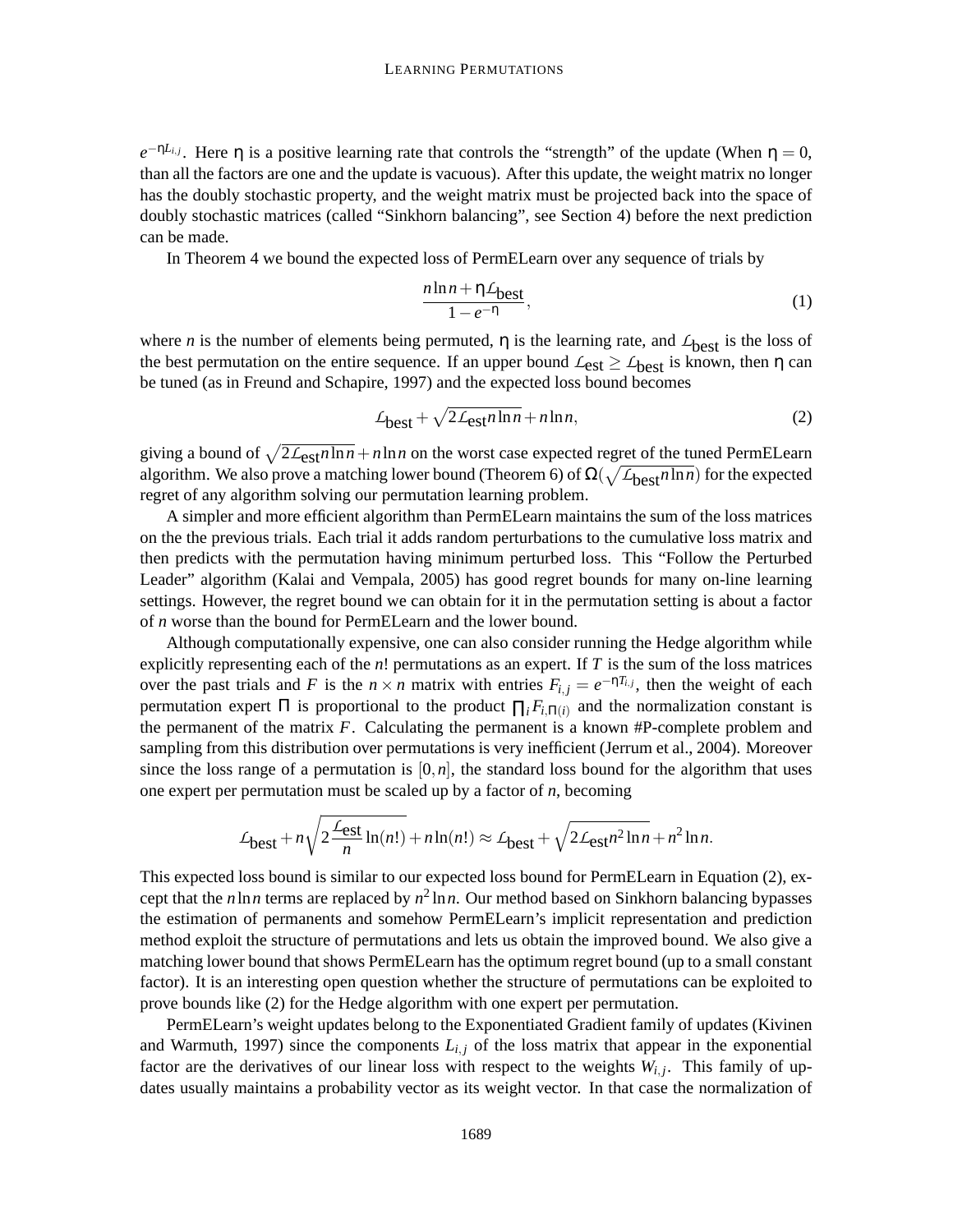the weight vector is straightforward and is folded directly into the update formula. Our new algorithm PermELearn for learning permutations maintains a doubly stochastic matrix with  $n^2$  weights. The normalization alternately normalizes the rows and columns of the matrix until convergence (Sinkhorn balancing). This may require an unbounded number of steps and the resulting matrix does not have a closed form. Despite this fact, we are able to prove bounds for our algorithm.

We first show that our update minimizes a tradeoff between the loss and a relative entropy between doubly stochastic matrices. This relative entropy becomes our measure of progress in the analysis. Luckily, the un-normalized multiplicative update already makes enough progress (towards the best permutation) to achieve the loss bound quoted above. Finally, we interpret the iterations of Sinkhorn balancing as Bregman projections with respect to the same relative entropy and show using the properties of Bregman projections that these projections can only increase the progress and thus don't hurt the analysis (Herbster and Warmuth, 2001).

Our new insight of splitting the update into an un-normalized step followed by a normalization step also leads to a streamlined proof of the loss bound for the Hedge algorithm in the standard expert setting that is interesting in its own right. Since the loss in the allocation setting is linear, the bounds can be proven in many different ways, including potential based methods (see, e.g., Kivinen and Warmuth, 1999; Gordon, 2006; Cesa-Bianchi and Lugosi, 2006). For the sake of completeness we reprove our main loss bound for PermELearn using potential based methods in Appendix B. We show how potential based proof methods can be extended to handle linear equality constraints that don't have a solution in closed form, paralleling a related extension to linear *in*equality constraints in Kuzmin and Warmuth (2007). In this appendix we also discuss the relationship between the projection and potential based proof methods. In particular, we show how the Bregman projection step corresponds to plugging in suboptimal dual variables into the potential.

The remainder of the paper is organized as follows. We introduce our notation in the next section. Section 3 presents the permutation learning model and gives several intuitive examples of appropriate loss motifs. Section 4 gives the PermELearn algorithm and discusses its computational requirements. One part of the algorithm is to decompose the current doubly stochastic matrix into a small convex combination of permutations using a greedy algorithm. The bound on the number of permutations needed to decompose the weight matrix is deferred to Appendix A. We then bound PermELearn's regret in Section 5 in a two-step analysis that uses a relative entropy as a measure of progress. To exemplify the new techniques, we also analyze the basic Hedge algorithm with the same methodology. The regret bounds for Hedge and PermELearn are re-proven in Appendix B using potential based methods. In Section 6, we apply the "Follow the Perturbed Leader" algorithm to learning permutations and show that the resulting regret bounds are not as good. In Section 7 we prove a lower bound on the regret when learning permutations that is within a small constant factor of our regret bound on the tuned PermELearn algorithm. The concluding section describes extensions and directions for further work.

# **2. Notation**

All matrices will be  $n \times n$  matrices. When *A* is a matrix,  $A_{i,j}$  denotes the entry of *A* in row *i*, and column *j*. We use  $A \bullet B$  to denote the dot product between matrices *A* and *B*, that is,  $\sum_{i,j} A_{i,j} B_{i,j}$ . We use single superscripts (e.g.,  $A<sup>k</sup>$ ) to identify matrices/permutations from a sequence.

Permutations on *n* elements are frequently represented in two ways: as a bijective mapping of the elements  $\{1,\ldots,n\}$  into the positions  $\{1,\ldots,n\}$  or as a permutation matrix which is an  $n \times n$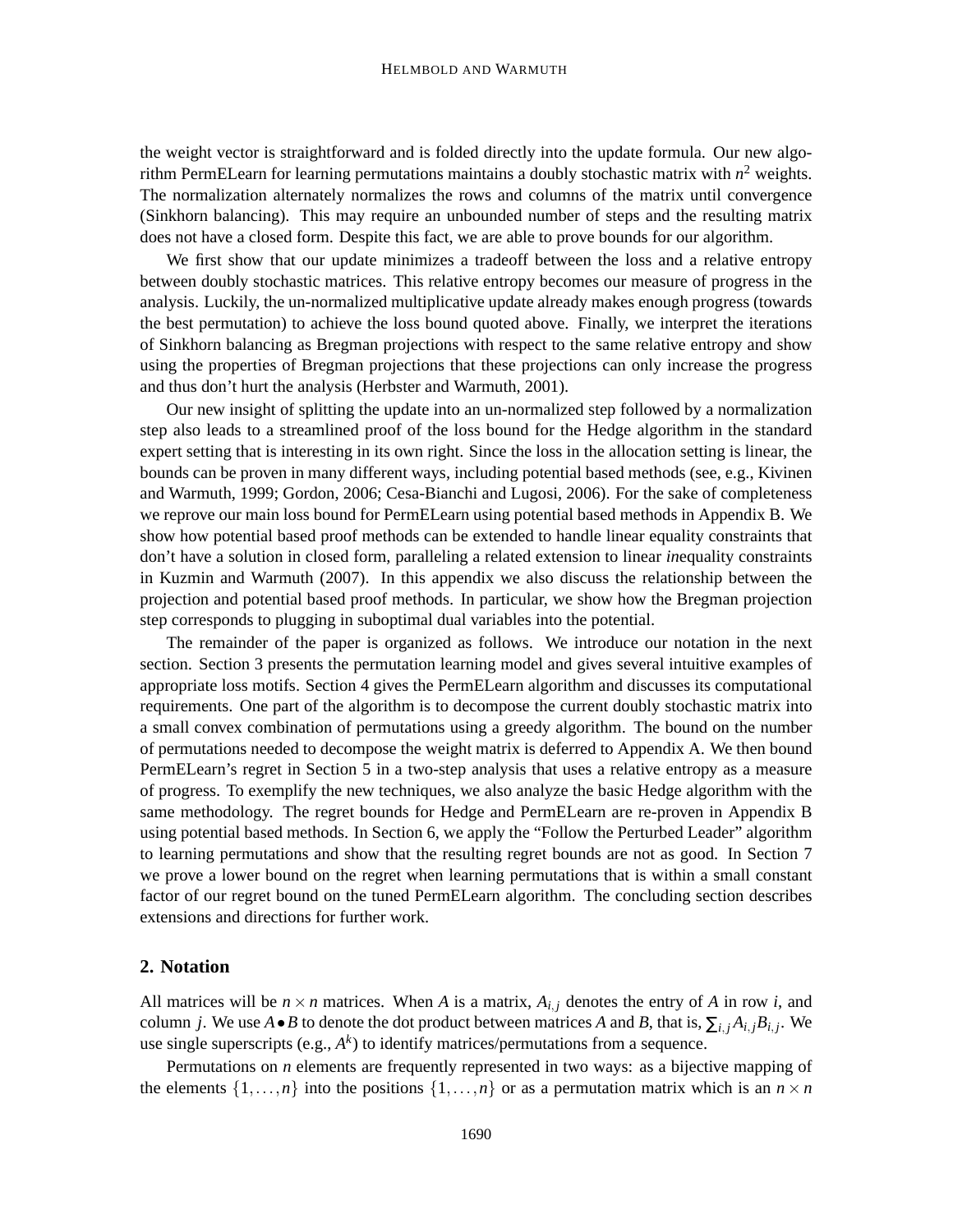binary matrix with exactly one "1" in each row and each column. We use the notation  $\Pi$  (and  $\widehat{\Pi}$ ) to represent a permutation in either format, using the context to indicate the appropriate representation. Thus, for each  $i \in \{1, \ldots, n\}$ , we use  $\Pi(i)$  to denote the position that the *i*th element is mapped to by permutation Π, and matrix element  $\Pi_{i,j} = 1$  if  $\Pi(i) = j$  and 0 otherwise.

If *L* is a matrix with *n* rows then the product Π*L* permutes the rows of *L*:

$$
\Pi = \begin{pmatrix} 0 & 1 & 0 & 0 \\ 0 & 0 & 0 & 1 \\ 0 & 0 & 1 & 0 \\ 1 & 0 & 0 & 0 \end{pmatrix} \qquad L = \begin{pmatrix} 11 & 12 & 13 & 14 \\ 21 & 22 & 23 & 24 \\ 31 & 32 & 33 & 34 \\ 41 & 42 & 43 & 44 \end{pmatrix} \quad \Pi L = \begin{pmatrix} 21 & 22 & 23 & 24 \\ 41 & 42 & 43 & 44 \\ 31 & 32 & 33 & 34 \\ 11 & 12 & 13 & 14 \end{pmatrix}.
$$
perm. (2, 4, 3, 1) as matrix

Convex combinations of permutations create *doubly stochastic* or *balanced* matrices: nonnegative matrices whose *n* rows and *n* columns each sum to one. Our algorithm maintains its uncertainty about which permutation is best as a doubly stochastic weight matrix *W* and needs to randomly select a permutation from some distribution whose expectation is *W*. By Birkhoff's Theorem (see, e.g., Bhatia, 1997), for every doubly stochastic matrix *W* there is a decomposition into a convex combination of at most  $n^2 - 2n + 2$  permutation matrices. We show in Appendix A how a decomposition of this size can be found effectively. This decomposition gives a distribution over permutations whose expectation is *W* that now can be effectively sampled because its support is at most  $n^2 - 2n + 2$  permutations.

# **3. On-line Protocol**

We are interested in learning permutations in a model related to the on-line allocation model of learning with experts (Freund and Schapire, 1997). In that model there are *N* experts and at the beginning of each trial the algorithm allocates a probability distribution *w* over the experts. The algorithm picks expert *i* with probability  $w_i$  and then receives a loss vector  $\ell \in [0,1]^N$ . Each expert *i* incurs loss  $\ell_i$  and the expected loss of the algorithm is  $w \cdot \ell$ . Finally, the algorithm updates its distribution *w* for the next trial.

In case of permutations we could have one expert per permutation and allocate a distribution over the *n*! permutations. Explicitly tracking this distribution is computationally expensive, even for moderate *n*. As discussed in the introduction, we assume that the losses in each trial can be specified by a loss matrix  $L \in [0,1]^{n \times n}$  where the loss of each permutation  $\Pi$  has the linear form  $\sum_i L_{i,\Pi(i)} = \Pi \bullet L$ . If the algorithm's prediction  $\Pi$  is chosen probabilistically in each trial then the algorithm's expected loss is  $\mathbb{E}[\hat{\Pi} \bullet L] = W \bullet L$ , where  $W = \mathbb{E}[\hat{\Pi}]$ . This expected prediction *W* is an  $n \times n$  doubly stochastic matrix and algorithms for learning permutations under the linear loss assumption can be viewed as implicitly maintaining such a doubly stochastic weight matrix.

More precisely, the on-line algorithm follows the following protocol in each trial:

- The learner (probabilistically) chooses a permutation  $\hat{\Pi}$ , and let  $W = \mathbb{E}(\hat{\Pi})$ .
- Nature simultaneously chooses a loss matrix  $L \in [0,1]^{n \times n}$  for the trial.
- At the end of the trial, the algorithm is given *L*. The loss of  $\hat{\Pi}$  is  $\hat{\Pi} \cdot L$  and the expected loss of the algorithm is *W* •*L*.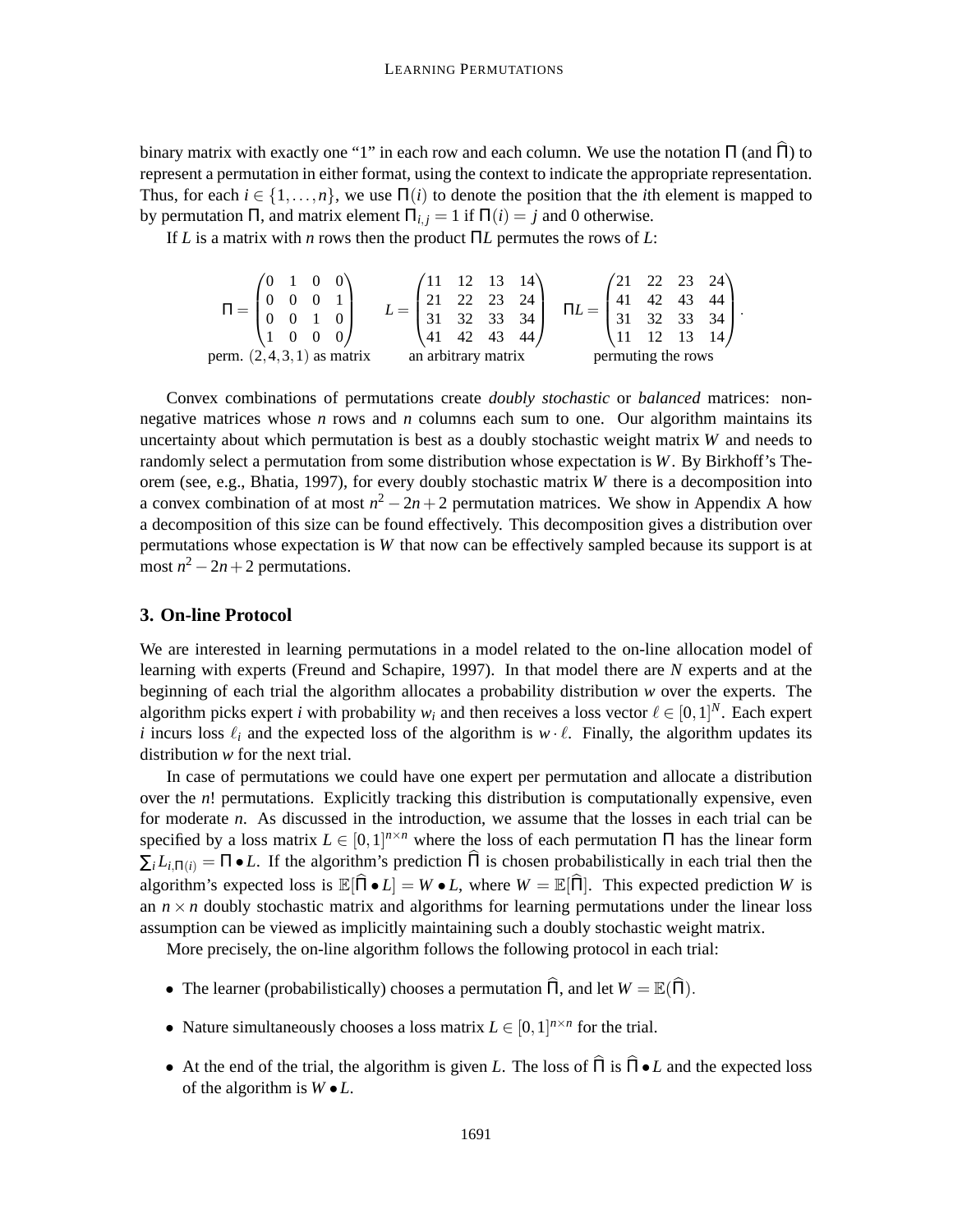• Finally, the algorithm updates its distribution over permutations for the next trial, implicitly updating matrix *W*.

Although our algorithm can handle arbitrary sequences of loss matrices  $L \in [0,1]^{n \times n}$ , nature could be significantly more restricted. Many ranking applications have an associated loss motif *M* and nature is constrained to choose (row) permutations of *M* as its loss matrix *L*. In effect, at each trial nature chooses a "correct" permutation  $\Pi$  and uses the loss matrix  $L = \Pi M$ . Note that the permutation left-multiplies the loss motif, and thus permutes the rows of *M*. If nature chooses the identity permutation then the loss matrix  $L$  is the motif  $M$  itself. When  $M$  is known to the algorithm, it suffices to give the algorithm only the permutation Π at the end of the trial, rather than the loss matrix *L* itself. Figure 1 gives examples of loss motifs.

The last loss in Figure 1 is related to a competitive List Update Problem where an algorithm services requests to a list of *n* items. In the List Update Problem the cost of a request is the requested item's current position in the list. After each request, the requested item can be moved forward in the list for free, and additional rearrangement can be done at a cost of one per transposition. The goal is for the algorithm to be cost-competitive with the best static ordering of the elements in hindsight. Note that the transposition cost for additional list rearrangement is not represented in the permutation loss motif. Blum et al. (2003) give very efficient algorithms for the List Update Problem that do not do additional rearranging of the list (and thus do not incur the cost neglect by the loss motif). In our notation, their bound has the same form as ours (1) but with the *n*ln*n* factors replaced by  $O(n)$ . However, our lower bound (see Section 7) shows that the *n*ln *n* factors in (2) are necessary in the general permutation setting.

Note that many compositions of loss motifs are possible. For example, given two motifs with their associated losses, any convex combination of the motifs creates a new motif for the same convex combination of the associated losses. Other component-wise combinations of two motifs (such as product or max) can also produce interesting loss motifs, but the combination usually cannot be distributed across the matrix dot-product calculation, and so cannot be expressed as a simple linear function of the original losses.

## **4. PermELearn Algorithm**

Our permutation learning algorithm uses exponenential weights and we call it PermELearn. It maintains an  $n \times n$  doubly stochastic weight matrix *W* as its main data structure, where  $W_{i,j}$  is the probability that PermELearn predicts with a permutation mapping element *i* to position *j*. In the absence of prior information it is natural to start with uniform weights, that is, the matrix with  $\frac{1}{n}$  in each entry.

In each trial PermELearn does two things:

- 1. Choose a permutation  $\hat{\Pi}$  from some distribution such that  $\mathbb{E}[\hat{\Pi}] = W$ .
- 2. Create a new doubly stochastic matrix  $\widetilde{W}$  for use in the next trial based on the current weight matrix *W* and loss matrix *L*.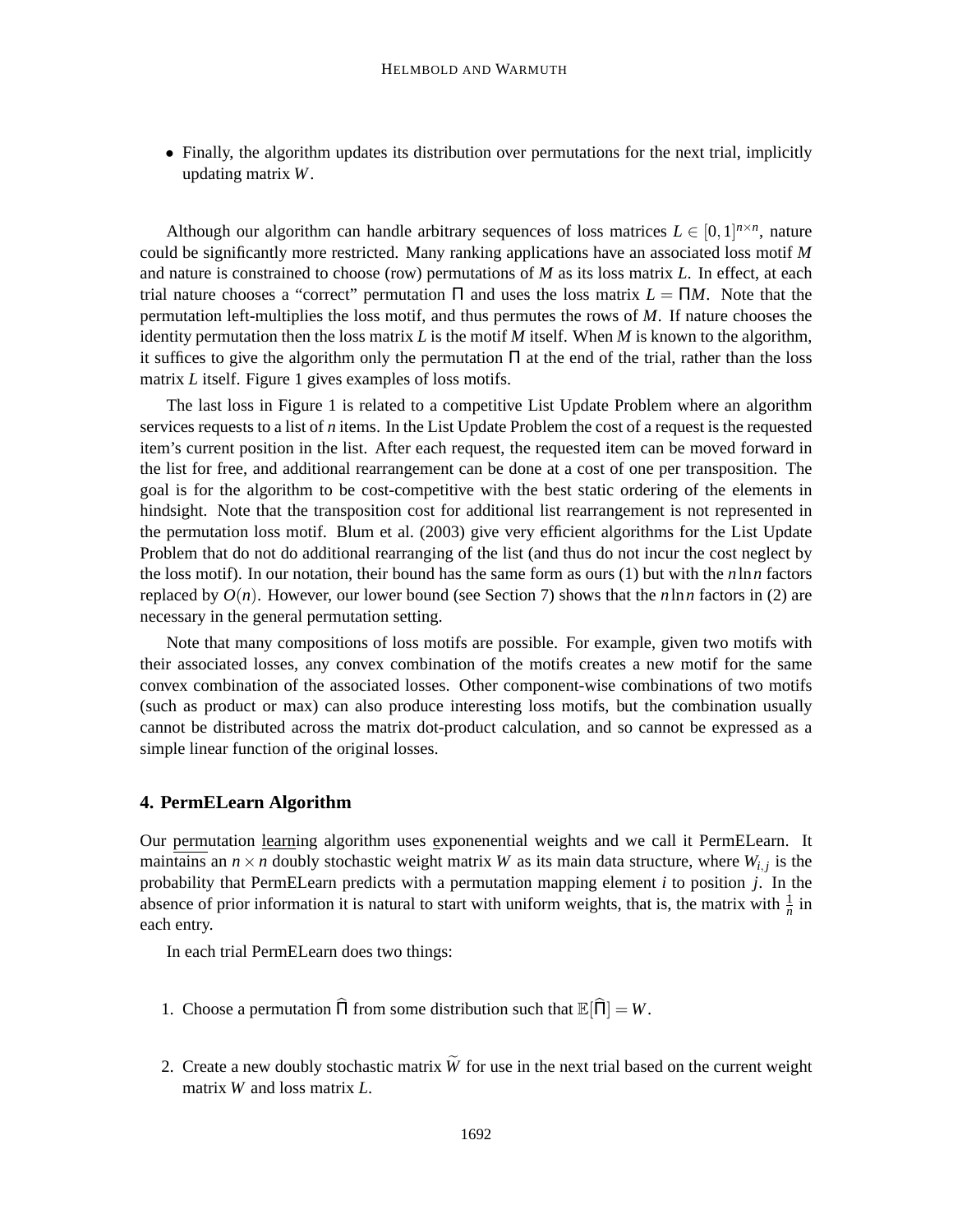| loss $\mathcal{L}(\widehat{\Pi},\Pi)$                                                                                                                                                             | motif $M$                                                                                                                                                                                                                          |
|---------------------------------------------------------------------------------------------------------------------------------------------------------------------------------------------------|------------------------------------------------------------------------------------------------------------------------------------------------------------------------------------------------------------------------------------|
| the number of elements <i>i</i> where $\hat{\Pi}(i) \neq \Pi$                                                                                                                                     | $\begin{matrix} 0 & 1 & 1 & 1 \end{matrix}$                                                                                                                                                                                        |
| $\frac{1}{n-1}\sum_{i=1}^n \widehat{\Pi}(i)-\Pi(i) $ , how far the elements are<br>from their "correct" positions (the division by $n-$<br>1 ensures that the entries of <i>M</i> are in [0, 1].) | $\begin{array}{c cccc}\n & 0 & 1 & 1 & 1 \\  & 1 & 0 & 1 & 1 \\  & 1 & 1 & 0 & 1 \\  & 1 & 1 & 1 & 0\n\end{array}$ $\frac{1}{3}\n\begin{pmatrix}\n0 & 1 & 2 & 3 \\ 1 & 0 & 1 & 2 \\ 2 & 1 & 0 & 1 \\ 3 & 2 & 1 & 0\n\end{pmatrix}$ |
| $\frac{1}{n-1}\sum_{i=1}^n \frac{ \widehat{\Pi}(i) - \Pi(i) }{\Pi(i)}$ , a position weighted version of<br>the above emphasizing the early positions in $\Pi$                                     | $\begin{pmatrix} 0 & 1 & 2 & 3 \\ 1/2 & 0 & 1/2 & 1 \\ 2/3 & 1/3 & 0 & 1/3 \end{pmatrix}$<br>$\frac{1}{3}$<br>$\frac{3}{4}$ 1/2 1/4<br>$\overline{0}$                                                                              |
| the number of elements mapped to the first half<br>by $\Pi$ but the second half by $\Pi$ , or vice versa                                                                                          | $\begin{pmatrix} 0 & 0 & 1 & 1 \\ 0 & 0 & 1 & 1 \\ 1 & 1 & 0 & 0 \end{pmatrix}$<br>$\frac{1}{\frac{1}{\sqrt{1-\frac{1}{2}}}$ 0 0                                                                                                   |
| the number of elements mapped to the first two<br>positions by $\Pi$ that fail to appear in the top three<br>position of $\hat{\Pi}$                                                              | $\begin{pmatrix} 0 & 0 & 0 & 1 & 1 \end{pmatrix}$<br>$\begin{array}{ccccccccc} 0 & 0 & 0 & 1 & 1 \\ 0 & 0 & 0 & 0 & 0 \\ 0 & 0 & 0 & 0 & 0 \end{array}$<br>$\begin{pmatrix} 0 & 0 & 0 & 0 \end{pmatrix}$<br>$\mathbf{0}$           |
| the number of links traversed to find the first ele-<br>ment of $\Pi$ in a list ordered by $\Pi$                                                                                                  | $\begin{pmatrix} 0 & 1 & 2 & 3 \\ 0 & 0 & 0 & 0 \\ 0 & 0 & 0 & 0 \end{pmatrix}$<br>$\frac{1}{3}$<br>$\Omega$<br>$\Omega$<br>$\Omega$                                                                                               |

### Figure 1: Loss motifs

Choosing a permutation is done by Algorithm 1. The algorithm greedily decomposes *W* into a convex combination of at most  $n^2-2n+2$  permutations (see Theorem 7), and then randomly selects one of these permutations for the prediction.<sup>2</sup>

Our decomposition algorithm uses a Temporary matrix *A* initialized to the weight matrix *W*. Each iteration of Algorithm 1 finds a permutation  $\Pi$  where each  $A_{i,\Pi(i)} > 0$ . This can be done by finding a perfect matching on the  $n \times n$  bipartite graph containing the edge *i*, *j* whenever  $A_{i,j} > 0$ . We shall soon see that each matrix *A* is a constant times a doubly stochastic matrix, so the existence of a suitable permutation Π follows from Birkhoff's Theorem. Given such a permutation Π, the algorithm updates *A* to  $A - \alpha \Pi$  where  $\alpha = \min_i A_{i,\Pi(i)}$ . The updated matrix *A* has non-negative entries and has strictly more zeros than the original *A*. Since the update decreases each row and

<sup>2.</sup> The decomposition is usually not unique and the implementation may have a bias as to exactly which convex combination is chosen.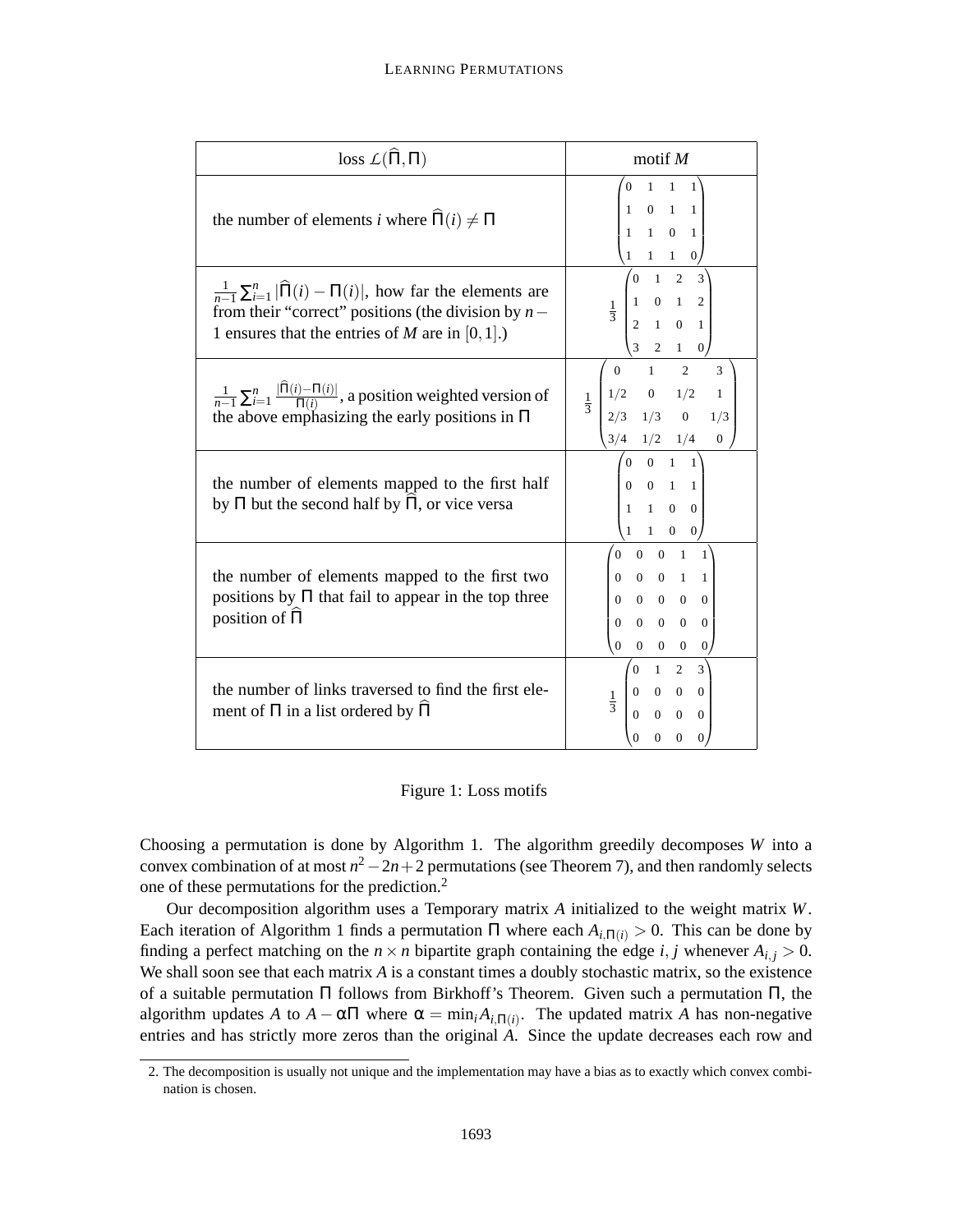**Algorithm 1** PermELearn: Selecting a permutation

**Require:** a doubly stochastic  $n \times n$  matrix *W*  $A := W$ ;  $q = 0$ ; **repeat**  $q := q + 1;$ Find permutation  $\Pi^q$  such that  $A_{i,\Pi^q(i)}$  is positive for each  $i \in \{1, ..., n\}$  $\alpha_q := \min_i A_{i, \Pi^q(i)}$  $A := A - \alpha_q \Pi^q$ **until** All entries of *A* are zero  $\left\{ \text{at end of loop } W = \sum_{k=1}^{q} \alpha_k \Pi^k \right\}$ Randomly select and return a  $\widehat{\Pi} \in \{\Pi^1, \ldots, \Pi^q\}$  using probabilities  $\alpha_1, \ldots, \alpha_q$ .

| <b>Algorithm 2 PermELearn: Weight Matrix Update</b>                                         |     |
|---------------------------------------------------------------------------------------------|-----|
| <b>Require:</b> learning rate $\eta$ , loss matrix L, and doubly stochastic weight matrix W |     |
| Create W' where each $W'_{i,j} = W_{i,j}e^{-\eta L_{i,j}}$                                  | (3) |

Create doubly stochastic *W* by re-balancing the rows and columns of *W'* (Sinkhorn balancing) and update  $W$  to  $W$ .

column sum by  $\alpha$  and the original matrix *W* was doubly stochastic, each matrix *A* will have rows and columns that sum to the same amount. In other words, each matrix *A* created during Algorithm 1 is a constant times a doubly stochastic matrix, and thus (by Birkhoff's Theorem) is a constant times a convex combination of permutations.

After at most  $n^2 - n$  iterations the algorithm arrives at a matrix *A* having exactly *n* non-zero entries, so this *A* is a constant times a permutation matrix. Therefore, Algorithm 1 decomposes the original doubly stochastic matrix into the convex combination of (at most)  $n^2 - n + 1$  permutation matrices. The more refined arguments in Appendix A shows that the Algorithm 1 never uses more than  $n^2 - 2n + 2$  permutations, matching the bound given by Birkhoff's Theorem.

Several improvements are possible. In particular, we need not compute each perfect matching from scratch. If only *z* entries of *A* are zeroed by a permutation, then that permutation is still a matching of size  $n-z$  in the graph for the updated matrix. Thus we need to find only *z* augmenting paths to complete the perfect matching. The entire process thus requires finding  $O(n^2)$  augmenting paths at a cost of  $O(n^2)$  each, for a total cost of  $O(n^4)$  to decompose weight matrix *W* into a convex combination of permutations.

#### **4.1 Updating the Weights**

In the second step, Algorithm 2 updates the weight matrix by multiplying each  $W_{i,i}$  entry by the factor  $e^{-\eta L_{i,j}}$ . These factors destroy the row and column normalization, so the matrix must be rebalanced to restore the doubly-stochastic property. There is no closed form for the normalization step. The standard iterative re-balancing method for non-negative matrices is called *Sinkhorn balancing*. This method first normalizes each row of the matrix to sum to one, and then normalizes the columns. Since normalizing the columns typically destroys the row normalization, the process must be iterated until convergence (Sinkhorn, 1964).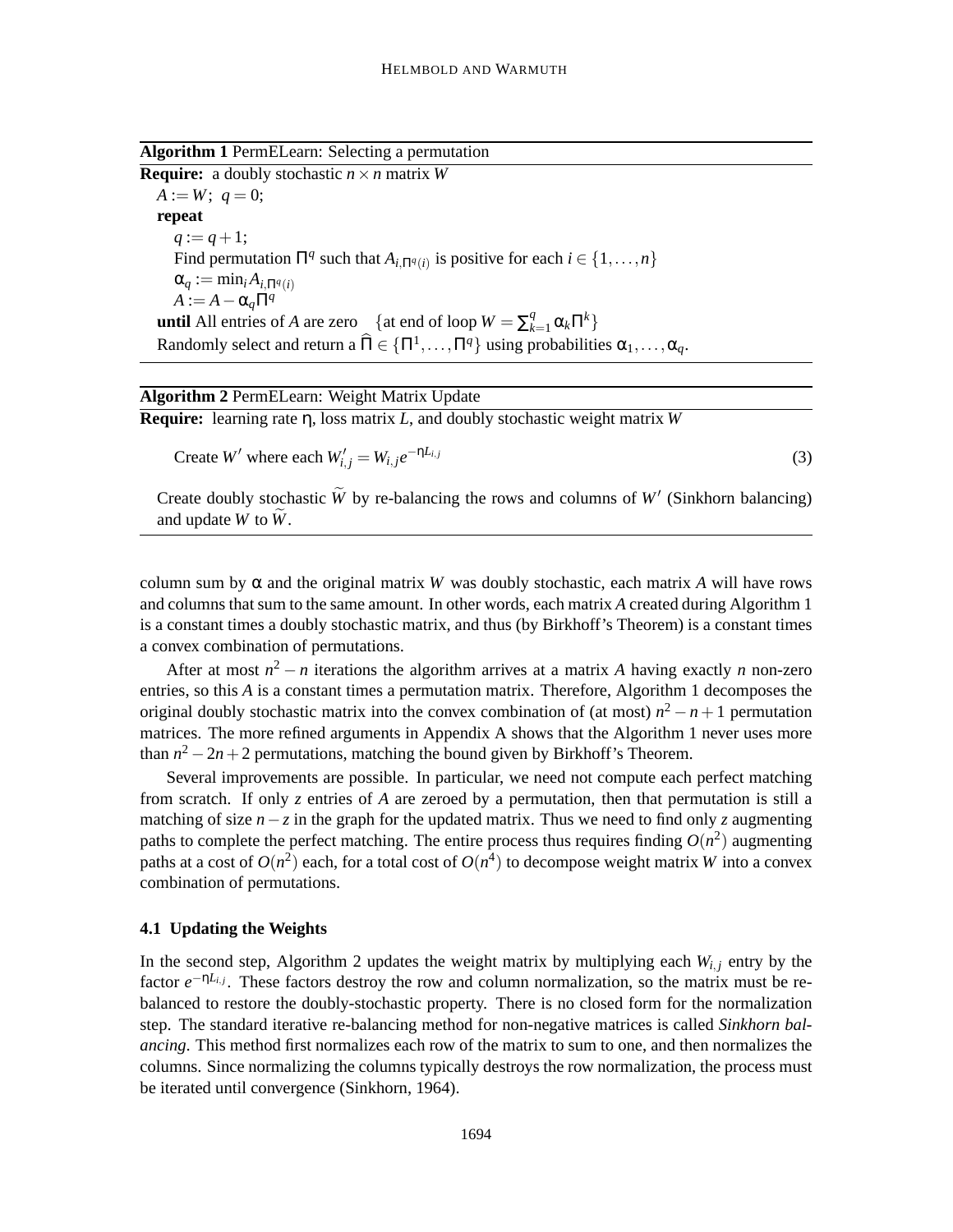

Figure 2: Example where Sinkhorn balancing requires infinitely many steps.

Normalizing the rows corresponds to pre-multiplying by a diagonal matrix. The product of these diagonal matrices thus represents the combined effect of the multiple row normalization steps. Similarly, the combined effect of the column normalization steps can be represented by post-multiplying the matrix by a diagonal matrix. Therefore we get the well known fact that Sinkhorn balancing a matrix *A* results in a doubly stochastic matrix *RAC* where *R* and *C* are diagonal matrices. Each entry  $R_{i,i}$  is the positive multiplier applied to row *i*, and each entry  $C_{j,j}$  is the positive multiplier of column *j* needed to convert *A* into a doubly stochastic matrix.

In Figure 2 we give a rational matrix that balances to an irrational matrix. Since each row and column balancing step creates rationals, Sinkhorn balancing produces irrationals only in the limit (after infinitely many steps). Multiplying a weight matrix from the left and/or right by non-negative diagonal matrices (e.g., row or column normalization) preserves the ratio of product weights between permutations. That is if  $A' = RAC$ , then for any two permutations  $\Pi_1$  and  $\Pi_2$ ,

$$
\frac{\prod_i A'_{i,\Pi_1(i)}}{\prod_i A'_{i,\Pi_2(i)}} = \frac{\prod_i A_{i,\Pi_1(i)} R_{i,i} C_{\Pi_1(i),\Pi_1(i)}}{\prod_i A_{i,\Pi_2(i)} R_{i,i} C_{\Pi_2(i),\Pi_2(i)}} = \frac{\prod_i A_{i,\Pi_1(i)}}{\prod_i A_{i,\Pi_2(i)}}.
$$

Therefore  $\binom{1/2}{1/2-1}$  must balance to a doubly stochastic matrix  $\binom{a}{1-a}$  such that the ratio of the product weight between the two permutations (1, 2) and (2, 1) is preserved. This means  $\frac{1/2}{1/4} = \frac{a^2}{(1-a)^2}$ (1−*a*) 2 and thus  $a = \frac{\sqrt{2}}{1 + \sqrt{2}}$  $\frac{\sqrt{2}}{1+\sqrt{2}}$ .

This example leads to another important observation: PermELearn's predictions are different than Hedge's when each permutation is treated as an expert. If each permutation is explicitly represented as an expert, then the Hedge algorithm predicts permutation Π with probability proportional to the product weight,  $\prod_i e^{-\eta \sum_i L_i^T}$ , However, algorithm PermELearn predicts differently. With the weight matrix in Figure 4.1, Hedge puts probability  $\frac{2}{3}$  on permutation (1,2) and probability  $\frac{1}{3}$ on permutation (2, 1) while PermELearn puts probability  $\frac{\sqrt{2}}{1+\sqrt{2}}$  $\frac{\sqrt{2}}{1+\sqrt{2}} \approx 0.59$  on permutation  $(1,2)$  and probability  $\frac{\sqrt{1}}{1+\sqrt{1}}$  $\frac{\sqrt{1}}{1+\sqrt{2}} \approx 0.41$  on permutation (2,1).

There has been much written on the balancing of matrices, and we briefly describe only a few of the results here. Sinkhorn showed that this procedure converges and that the *RAC* balancing of any matrix *A* into a doubly stochastic matrix is unique (up to canceling multiples of *R* and *C*) if it exists<sup>3</sup> (Sinkhorn, 1964).

A number of authors consider balancing a matrix *A* so that the row and column sums are  $1 \pm \varepsilon$ . Franklin and Lorenz (1989) show that  $O(\text{length}(A)/\epsilon)$  Sinkhorn iterations suffice, where length(*A*) is the bit-length of matrix *A*'s binary representation. Kalantari and Khachiyan (1996) show that

<sup>3.</sup> Some non-negative matrices, like  $($  $\mathbf{I}$  $\begin{array}{ccc} 1 & 1 & 0 \\ 0 & 1 & 0 \\ 0 & 1 & 1 \end{array}$ ), cannot be converted into doubly stochastic matrices because of their pattern of zeros. The weight matrices we deal with have strictly positive entries, and thus can always be made doubly stochastic with an *RAC* balancing.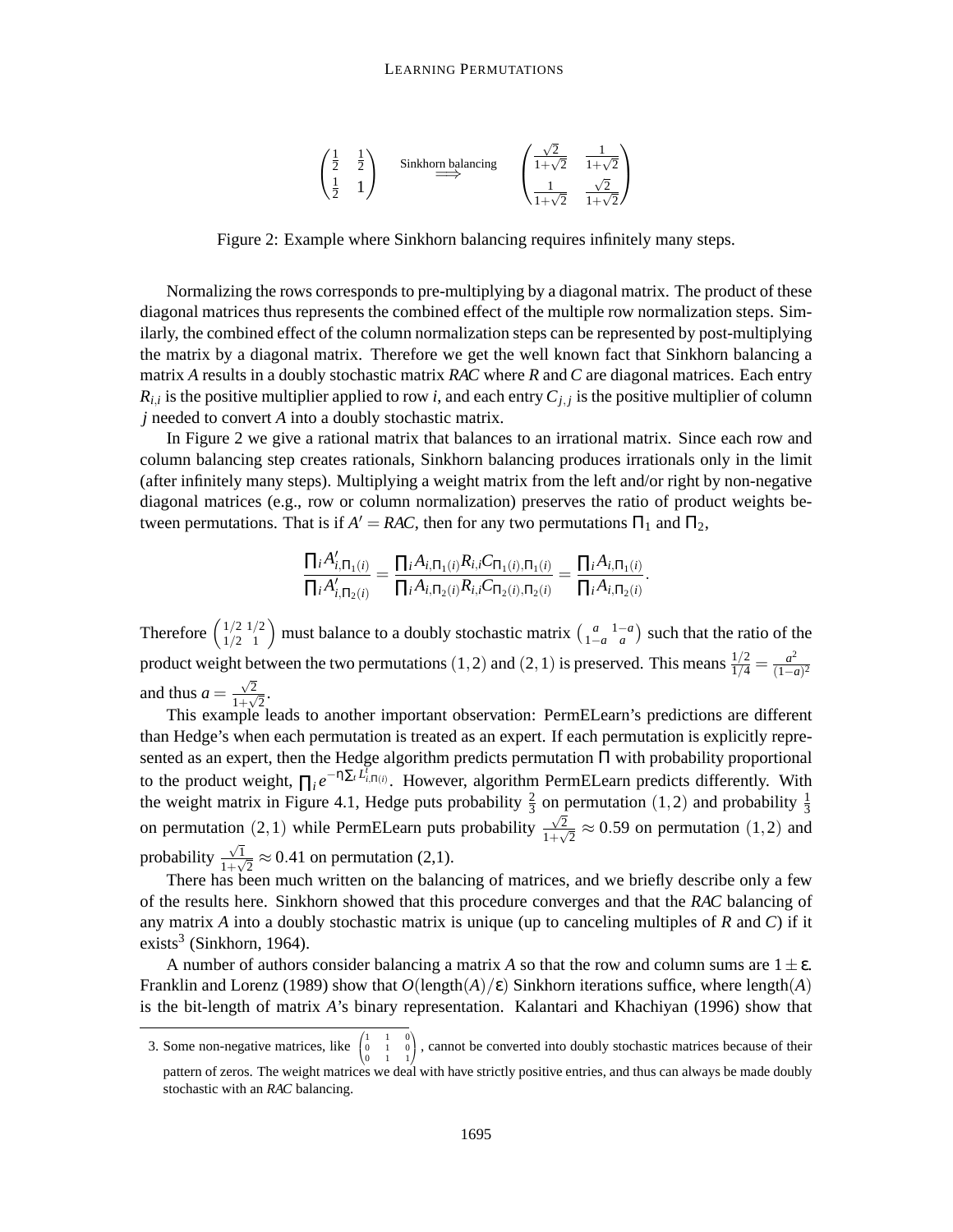$O(n^4 \ln \frac{n}{\epsilon} \ln \frac{1}{\min A_{i,j}})$  operations suffice using an interior point method. Linial et al. (2000) give a preprocessing step after which only  $O((n/\epsilon)^2)$  Sinkhorn iterations suffice. They also present a strongly polynomial time iterative procedure requiring  $\tilde{O}(n^7 \log(1/\epsilon))$  iterations. Balakrishnan et al. (2004) give an interior point method with complexity  $O(n^6 \log(n/\epsilon))$ . Finally, Fürer (2004) shows that if the row and column sums of *A* are  $1 \pm \varepsilon$  then every matrix entry changes by at most  $\pm n\varepsilon$ when *A* is balanced to a doubly stochastic matrix.

## **4.2 Dealing with Approximate Balancing**

With slight modifications, Algorithm PermELearn can handle the situation where its weight matrix is imperfectly balanced (and thus not quite doubly stochastic). As before, let *W* be the fully balanced doubly stochastic weight matrix, but we now assume that only an approximately balanced  $\hat{W}$  is available to predict from. In particular, we assume that each row and column of  $\hat{W}$  sum to  $1 \pm \varepsilon$  for some  $\epsilon < \frac{1}{3}$  $\frac{1}{3}$ . Let  $s \geq 1 - \varepsilon$  be the smallest row or column sum in *W*.

We modify Algorithm 1 in two ways. First, *A* is initialized to  $\frac{1}{s}\hat{W}$  rather than *W*. This ensures every row and column in the initial A sums to at least one, to at most  $1 + 3\varepsilon$ , and at least one row or column sums to exactly 1. Second, the loop exits as soon as *A* has an all-zero row or column. Since the smallest row or column sum starts at 1, is decreased by  $\alpha_k$  each iteration k, and ends at zero, we have that  $\sum_{k=1}^{q} \alpha_k = 1$  and the modified Algorithm 1 still outputs a convex combination of permutations  $C = \sum_{k=1}^{q} \alpha_k \Pi^k$ . Furthermore, each entry  $C_{i,j} \leq \frac{1}{s} \widehat{W}_{i,j}$ . We now bound the additional loss of this modified algorithm.

**Lemma 1** *If the weight matrix*  $\widehat{W}$  *is approximately balanced so each row and column sum is in*  $1 \pm \varepsilon$ *(for*  $\epsilon \leq \frac{1}{3}$ 3 *) then the modified Algorithm 1 has an expected loss C* • *L at most* 3*n* 3 ε *greater than the expected loss W* • *L of the original algorithm that uses the completely balanced doubly stochastic matrix W.*

**Proof** Let *s* be the smallest row or column sum in  $\hat{W}$ . Since each row and column sum of  $\frac{1}{s}\hat{W}$ lies in  $[1, 1+3\varepsilon]$ , each entry of  $\frac{1}{s}\hat{W}$  is close to the corresponding entry of the fully balanced *W*. In particular each  $\frac{1}{s}\hat{W}_{i,j} \leq W_{i,j} + 3n\varepsilon$  (Fürer, 2004). This allows us to bound the expected loss when predicting with the convex combination *C* in terms of the expected loss using a decomposition of the perfectly balanced *W*:

$$
C \bullet L \leq \frac{1}{s} \widehat{W} \bullet L
$$
  
= 
$$
\sum_{i,j} \frac{\widehat{W}_{i,j}}{s} L_{i,j}
$$
  

$$
\leq \sum_{i,j} (W_{i,j} + 3n\varepsilon) L_{i,j}
$$
  

$$
\leq W \bullet L + 3n^3 \varepsilon.
$$

Therefore the extra loss incurred by using a ε-approximately balanced weight matrix at a particular trial is at most  $3n^3 \varepsilon$ , as desired.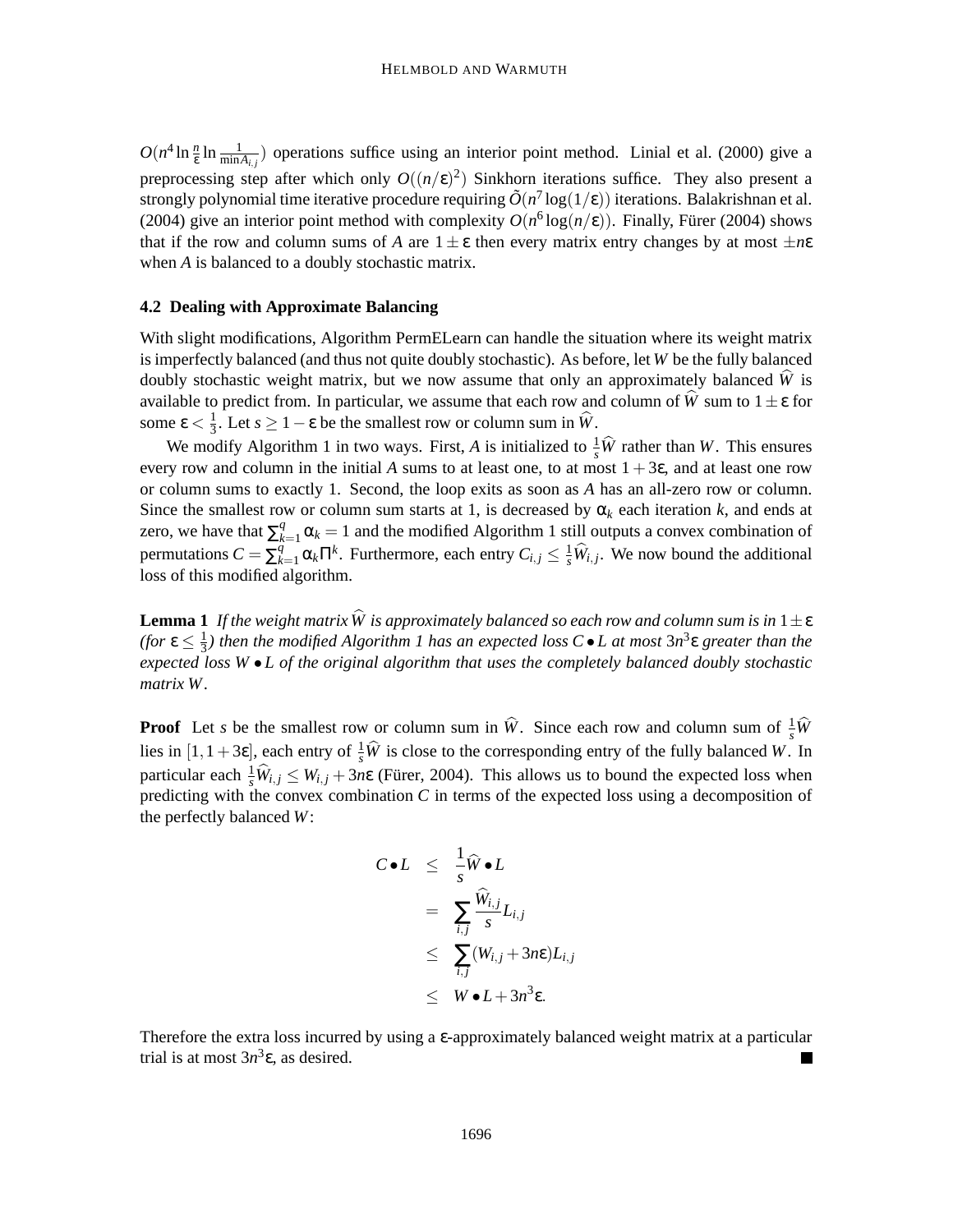If in a sequence of *T* trials the matrices  $\hat{W}$  are  $\epsilon = 1/(3Tn^3)$  balanced (so that each row and column sum is  $1 \pm 1/(3Tn^3)$ ) then Lemma 1 implies that the total additional expected loss for using approximate balancing is at most 1. The algorithm of Balakrishnan et al. (2004) ε-balances a matrix in  $O(n^6 \log(n/\epsilon))$  time (note that this dominates the time for the loss update and constructing the convex combination). This balancing algorithm with  $\varepsilon = 1/(3Tn^3)$  together with the modified prediction algorithm give a method requiring  $O(Tn^6 \log(Tn))$  total time over the *T* trials and having a bound of  $\sqrt{2\mathcal{L}_{est}n\ln n} + n\ln n + 1$  on the worst-case regret.

If the number of trials *T* is not known in advance then setting ε as a function of *t* can be helpful. A natural choice is  $\varepsilon_t = 1/(3t^2n^3)$ . In this case the total extra regret for not having perfect balancing is bounded by  $\sum_{t=1}^{T} 1/t^2 \le 5/3$  and the total computation time over the *T* trials is still bounded by  $O(Tn^6 \log(Tn)).$ 

One might be concerned about the effects of approximate balancing propagating between trials. However this is not an issue. In the following section we show that the loss updates and balancing can be arbitrarily interleaved. Therefore the modified algorithm can either keep a cumulative loss matrix  $L^{\leq t} = \sum_{i=1}^t L^i$  and create its next  $\widehat{W}$  by (approximately) balancing the matrix with entries 1  $\frac{1}{n}e^{-nL_{i,j}^{\leq t}}$ , or apply the multiplicative updates to the previous approximately balanced  $\hat{W}$ .

# **5. Bounds for PermELearn**

Our analysis of PermELearn follows the entropy-based analysis of the exponentiated gradient family of algorithms (Kivinen and Warmuth, 1997). This style of analysis first shows a per-trial progress bound using relative entropy to a comparator as a measure of progress, and then sums this invariant over the trials to bound the expected total loss of the algorithm. We also show that PermELearn's weight update belongs to the exponentiated gradient family of updates (Kivinen and Warmuth, 1997) since it is the solution to a minimization problem that trades of the loss (in this case a linear loss) against a relative entropy regularization.

Recall that the expected loss of PermELearn on a trial is a linear function of its weight matrix *W*. Therefore the gradient of the loss is independent of the current value of *W*. This property of the loss greatly simplifies the analysis. Our analysis for this setting provides a good foundation for learning permutation matrices and lays the groundwork for the future study of other permutation loss functions.

We start our analysis with an attempt to mimic the standard analysis (Kivinen and Warmuth, 1997) for the exponentiated gradient family updates which multiply by exponential factors and renormalize. The per-trial invariant used to analyze the exponentiated gradient family bounds the decrease in relative entropy from any (normalized) vector *u* to the algorithm's weight vector by a linear combination of the algorithm's loss and the loss of *u* on the trial. In our case the weight vectors are matrices and we use the following (un-normalized) relative entropy between matrices *A* and *B* with non-negative entries:

$$
\Delta(A,B) = \sum_{i,j} A_{i,j} \ln \frac{A_{i,j}}{B_{i,j}} + B_{i,j} - A_{i,j} .
$$

Note that this is just the sum of the relative entropies between the corresponding rows (or equivalently, between the corresponding columns):

$$
\Delta(A,B) = \sum_{i} \Delta(A_{i,\star}, B_{i,\star}) = \sum_{j} \Delta(A_{\star,j}, B_{\star,j})
$$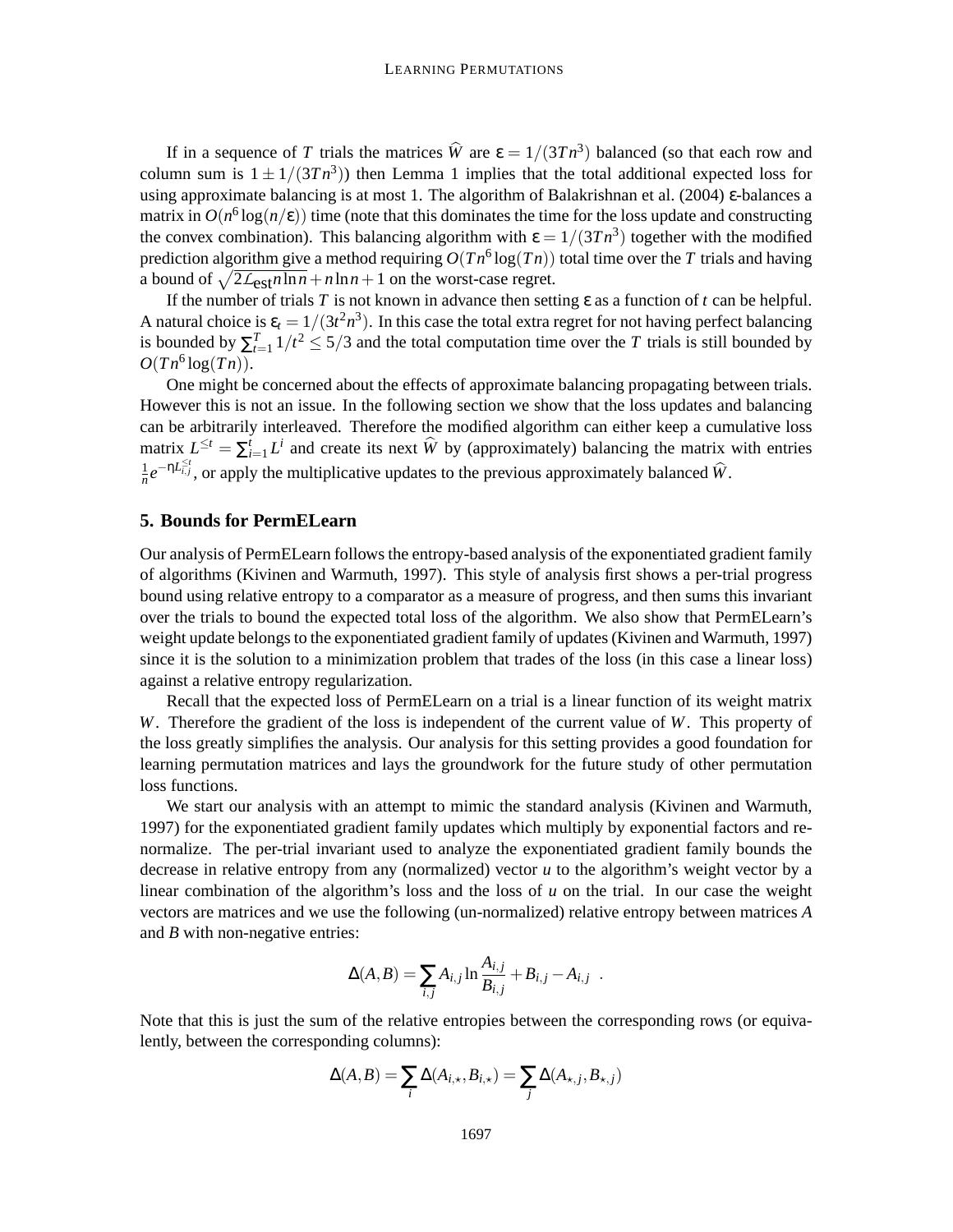(here  $A_{i,\star}$  is the *i*th row of *A* and  $A_{\star,j}$  is its *j*th column).

Unfortunately, the lack of a closed form for the matrix balancing procedure makes it difficult to prove bounds on the loss of the algorithm. Our solution is to break PermELearn's update (Algorithm 2) into two steps, and use only the progress made to the intermediate un-balanced matrix in our per-trial bound (8). After showing that balancing to a doubly stochastic matrix only increases the progress, we can sum the per-trial bound to obtain our main theorem.

#### **5.1 A Dead End**

In each trial, PermELearn multiplies each entry of its weight matrix by an exponential factor and then uses one additional factor per row and column to make the matrix doubly stochastic (Algorithm 2 described in Section 4.1):

$$
\widetilde{W}_{i,j} := r_i c_j W_{i,j} e^{-\eta L_{i,j}} \tag{4}
$$

where the  $r_i$  and  $c_j$  factors are chosen so that all rows and columns of the matrix  $\widetilde{W}$  sum to one.

We now show that PermELearn's update (4) gives the matrix A solving the following minimization problem:

$$
\underset{\forall i \,:\, \sum_{j} A_{i,j} = 1}{\text{argmin}} \quad (\Delta(A, W) + \eta \, (A \bullet L)). \tag{5}
$$
\n
$$
\forall j \,:\, \sum_{i} A_{i,j} = 1
$$

Since the linear constraints are feasible and the divergence is strictly convex, there always is a unique solution, even though the solution does not have a closed form.

**Lemma 2** PermELearn's updated weight matrix  $\widetilde{W}$  (4) is the solution of (5).

**Proof** We form a Lagrangian for the optimization problem:

$$
l(A, \rho, \gamma) = \Delta(A, W) + \eta (A \bullet L) + \sum_i \rho_i (\sum_j A_{i,j} - 1) + \sum_j \gamma_j (\sum_i A_{i,j} - 1).
$$

Setting the derivative with respect to  $A_{i,j}$  to 0 yields  $A_{i,j} = W_{i,j}e^{-\eta L_{i,j}}e^{-\rho_i}e^{-\gamma_j}$ . By enforcing the row and column sum constraints we see that the factors  $r_i = e^{-\rho_i}$  and  $c_j = e^{-\gamma_j}$  function as row and column normalizers, respectively.

We now examine the progress  $\Delta(U,W) - \Delta(U,\tilde{W})$  towards an arbitrary stochastic matrix *U*. Using Equation (4) and noting that all three matrices are doubly stochastic (so their entries sum to *n*), we see that

$$
\Delta(U,W) - \Delta(U,\widetilde{W}) = -\eta U \bullet L + \sum_i \ln r_i + \sum_j \ln c_j.
$$

Making this a useful invariant requires lower bounding the sums on the rhs by a constant times  $W \bullet L$ , the loss of the algorithm. Unfortunately we are stuck because the  $r_i$  and  $c_j$  normalization factors don't even have a closed form.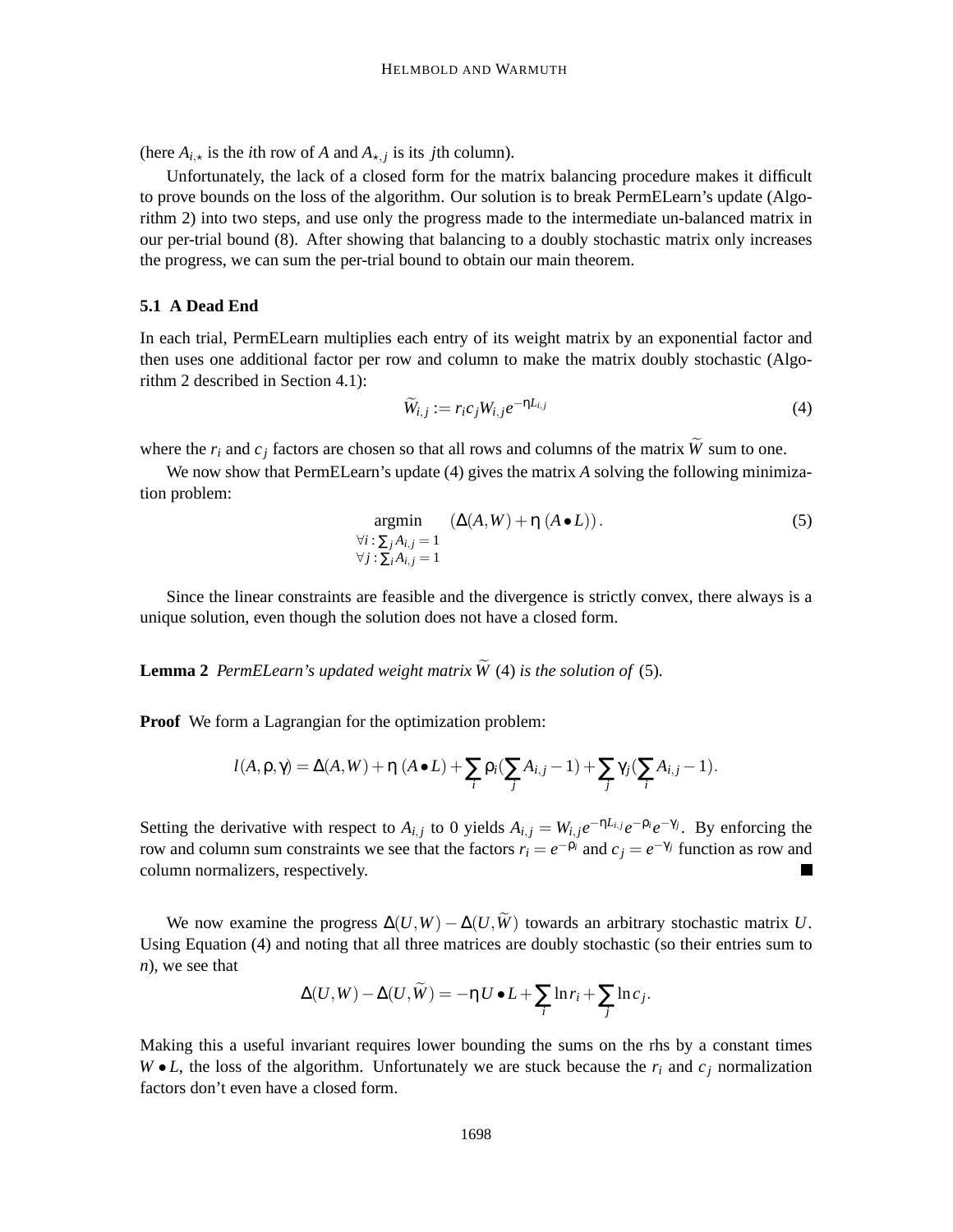## **5.2 Successful Analysis**

Our successful analysis splits the update (4) into two steps:

$$
W'_{i,j} := W_{i,j} e^{-\eta L_{i,j}} \quad \text{and} \quad \widetilde{W}_{i,j} := r_i c_j W'_{i,j}, \tag{6}
$$

where (as before)  $r_i$  and  $c_j$  are chosen so that each row and column of the matrix  $\widetilde{W}$  sum to one. Using the Lagrangian (as in the proof of Lemma 2), it is easy to see that these  $W'$  and  $W$  matrices solve the following minimization problems:

$$
W' = \underset{A}{\text{argmin}} \left( \Delta(A, W) + \eta \ (A \bullet L) \right) \quad \text{and} \quad \widetilde{W} := \underset{\forall i \, : \, \sum_{j} A_{i,j} = 1}{\text{argmin}} \quad \Delta(A, W'). \tag{7}
$$

The second problem shows that the doubly stochastic matrix  $\widetilde{W}$  is the projection of *W'* onto to the linear row and column sum constraints. The strict convexity of the relative entropy between nonnegative matrices and the feasibility of the linear constraints ensure that the solutions for both steps are unique.

We now lower bound the progress  $\Delta(U, W) - \Delta(U, W')$  in the following lemma to get our pertrial invariant.

**Lemma 3** *For any* η > 0*, any doubly stochastic matrices U and W and any trial with loss matrix*  $L \in [0,1]^{n \times n}$ 

$$
\Delta(U,W)-\Delta(U,W')\geq (1-e^{-\eta})(W\bullet L)-\eta(U\bullet L),
$$

*where W*′ *is the unbalanced intermediate matrix* (6) *constructed by PermELearn from W.*

**Proof** The proof manipulates the difference of relative entropies and uses the inequality  $e^{-\eta x} \leq$ 1−(1−*e* −η )*x*, which holds for any η and any *x* ∈ [0,1]:

$$
\Delta(U,W) - \Delta(U,W') = \sum_{i,j} \left( U_{i,j} \ln \frac{W'_{i,j}}{W_{i,j}} + W_{i,j} - W'_{i,j} \right)
$$
  
= 
$$
\sum_{i,j} \left( U_{i,j} \ln(e^{-\eta L_{i,j}}) + W_{i,j} - W_{i,j} e^{-\eta L_{i,j}} \right)
$$
  

$$
\geq \sum_{i,j} \left( -\eta L_{i,j} U_{i,j} + W_{i,j} - W_{i,j} (1 - (1 - e^{-\eta}) L_{i,j}) \right)
$$
  
= 
$$
-\eta (U \bullet L) + (1 - e^{-\eta}) (W \bullet L).
$$

Relative entropy is a Bregman divergence, so the Generalized Pythagorean Theorem (Bregman, 1967) applies. Specialized to our setting, this theorem states that if *S* is a closed convex set containing some matrix  $U$  with non-negative entries,  $W'$  is any matrix with strictly positive entries, and  $W$ is the relative entropy projection of *W*′ onto *S* then

 $\blacksquare$ 

$$
\Delta(U, W') \geq \Delta(U, W) + \Delta(W, W').
$$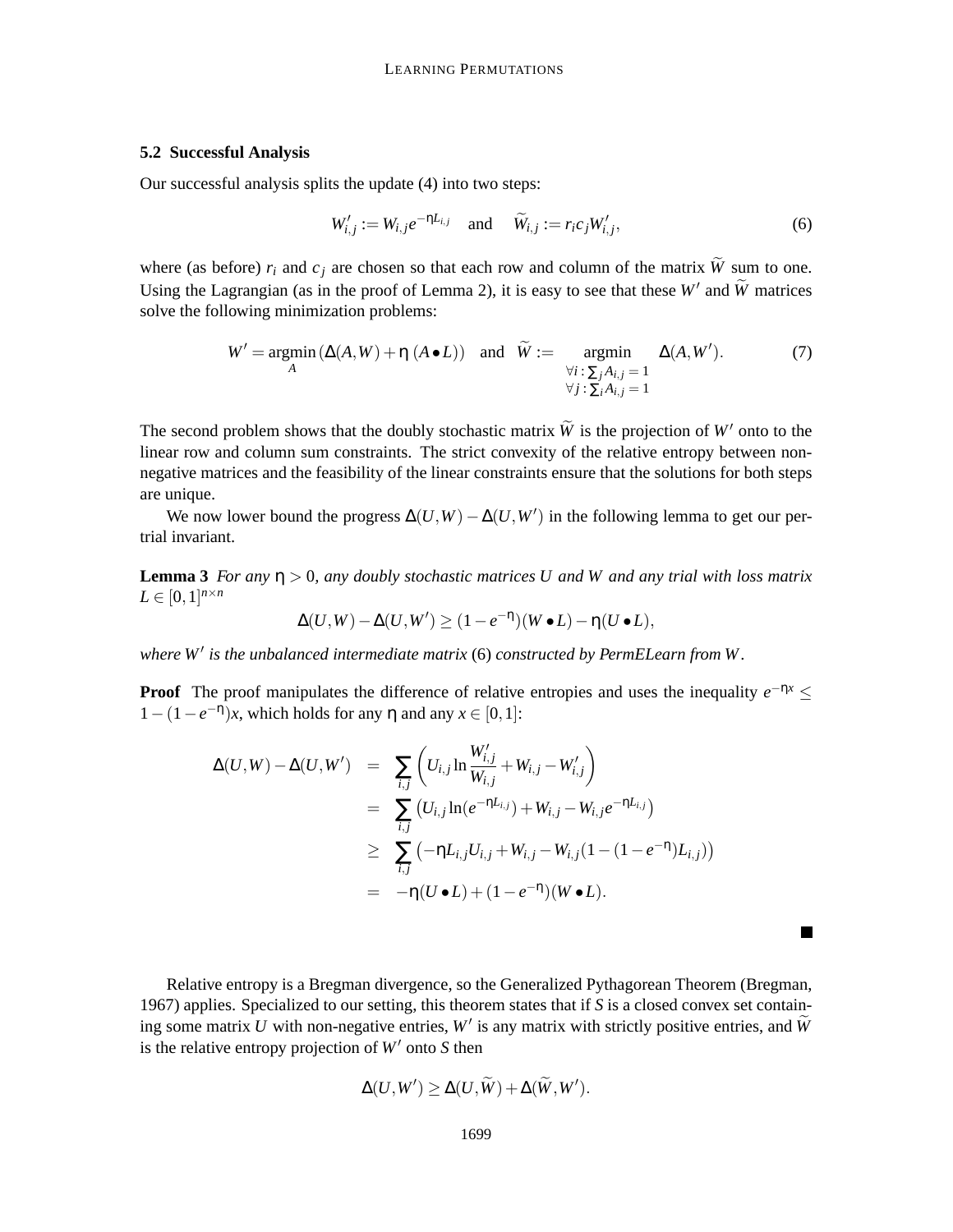Furthermore, this holds with equality when *S* is affine, which is the case here since *S* is the set of matrices whose rows and columns each sum to 1. Rearranging and noting that  $\Delta(A,B)$  is nonnegative yields Corollary 3 of Herbster and Warmuth (2001), which is the inequality we need:

$$
\Delta(U, W') - \Delta(U, \widetilde{W}) = \Delta(\widetilde{W}, W') \ge 0.
$$

Combining this with the inequality of Lemma 3 gives the critical per-trial invariant:

$$
\Delta(U,W) - \Delta(U,\widetilde{W}) \ge (1 - e^{-\eta})(W \bullet L) - \eta(U \bullet L). \tag{8}
$$

We now introduce some notation and bound the expected total loss by summing the above inequality over a sequence of trials. When considering a sequence of trials,  $L<sup>t</sup>$  is the loss matrix at trial *t*,  $W^{t-1}$  is PermELearn's weight matrix *W* at the start of trial *t* (so  $W^0$  is the initial weight matrix) and  $W^t$  is the updated weight matrix  $\widetilde{W}$  at the end of the trial.

**Theorem 4** *For any learning rate*  $\eta > 0$ , *any doubly stochastic matrices U and initial*  $W^0$ , *and any sequence of* T trials with loss matrices  $L^t \in [0,1]^{n \times n}$  (for  $1 \le t \le T$ ), the expected loss of *PermELearn is bounded by:*

$$
\sum_{t=1}^T W^{t-1} \bullet L^t \le \frac{\Delta(U, W^0) - \Delta(U, W^T) + \eta \sum_{t=1}^T U \bullet L^t}{1 - e^{-\eta}}.
$$

**Proof** Applying (8) to trial *t* gives:

$$
\Delta(U, W^{t-1}) - \Delta(U, W^t) \ge (1 - e^{-\eta})(W^{t-1} \bullet L^t) - \eta(U \bullet L^t).
$$

By summing the above over all *T* trials we get:

$$
\Delta(U, W^0) - \Delta(U, W^T) \ge (1 - e^{-\eta}) \sum_{t=1}^T W^{t-1} \bullet L^t - \eta \sum_{t=1}^T U \bullet L^t.
$$

The bound then follows by solving for the total expected loss,  $\sum_{t=1}^{T} W^{t-1} \bullet L^t$ , of the algorithm.

When the entries of  $W^0$  are all initialized to  $\frac{1}{n}$  and *U* is a permutation then  $\Delta(U, W^0) = n \ln n$ . Since each doubly stochastic matrix *U* is a convex combination of permutation matrices, at least one minimizer of the total loss  $\sum_{t=1}^{T} U \cdot L$  will be a permutation matrix. If  $L_{best}$  denotes the loss of such a permutation  $U^*$ , then Theorem 4 implies that the total loss of the algorithm is bounded by

$$
\frac{\Delta(U^*,W^0)+\eta\mathcal{L}_{best}}{1-e^{-\eta}}.
$$

If upper bounds  $\Delta(U^*, W^0) \leq D_{est} \leq n \ln n$  and  $\mathcal{L}_{est} \geq \mathcal{L}_{best}$  are known, then by choosing  $\eta =$  $\ln\left(1+\right)$  $\sqrt{\frac{2D_{\text{est}}}{\epsilon_{\text{est}}}}$ , and the above bound becomes (Freund and Schapire, 1997):

$$
\mathcal{L}_{\text{best}} + \sqrt{2\mathcal{L}_{\text{est}}D_{\text{est}}} + \Delta(U^*, W^0). \tag{9}
$$

A natural choice for *D*est is *n*ln*n*. In this case the tuned bound becomes

$$
\mathcal{L}_{\text{best}} + \sqrt{2\mathcal{L}_{\text{est}} n \ln n} + n \ln n.
$$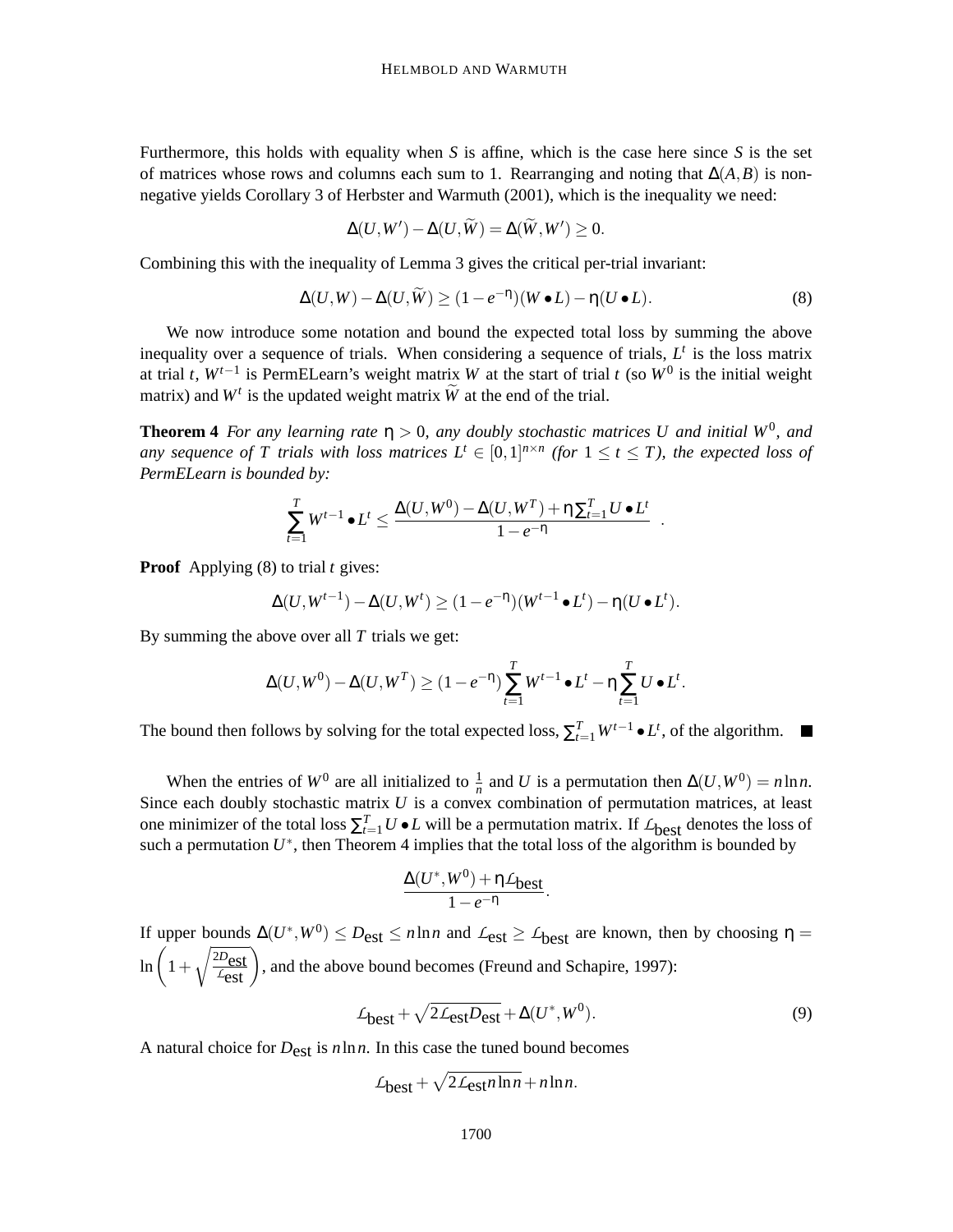#### **5.3 Approximate Balancing**

The preceding analysis assumes that PermELearn's weight matrix is perfectly balanced each iteration. However, balancing techniques are only capably of approximately balancing the weight matrix in finite time, so implementations of PermELearn must handle approximately balanced matrices. In Section 4.2, we describe an implementation that uses an approximately balanced  $\hat{W}^{t-1}$  at the start of iteration *t* rather than the completely balanced *Wt*−<sup>1</sup> of the preceding analysis. Lemma 1 shows that when this implementation of PermELearn uses an approximately balanced  $\hat{W}^{t-1}$  where each row and column sum is in  $1 \pm \varepsilon_t$ , then the expected loss on trial *t* is at most  $W^{t-1} \bullet L^t + 3n^3 \varepsilon_t$ . Summing over all trials and using Theorem 4, this implementation's total loss is at most

$$
\sum_{t=1}^T \left( W^{t-1} \bullet L^t + 3n^3 \varepsilon_t \right) \leq \frac{\Delta(U,W^0) - \Delta(U,W^T) + \eta \sum_{t=1}^T U \bullet L^t}{1-e^{-\eta}} + \sum_{t=1}^T 3n^3 \varepsilon_t
$$

.

As discussed in Section 4.2, setting  $\varepsilon_t = 1/(3n^3t^2)$  leads to an additional loss of less than 5/3 over the bound of Theorem 4 and its subsequent tunings while incurring a total running time (over all *T* trials) in  $O(Tn^6 \log(Tn))$ . In fact, the additional loss for approximate balancing can be made less than any positive *c* by setting  $\varepsilon_t = c/(5n^3t^2)$ . Since the time to approximately balance depends only logarithmically on  $1/\varepsilon$ , the total time taken over *T* trials remains in  $O(Tn^6 \log(Tn))$ .

### **5.4 Split Analysis for the Hedge Algorithm**

Perhaps the simplest case where the loss is linear in the parameter vector is the on-line allocation setting of Freund and Schapire (1997). It is instructive to apply our method of splitting the update in this simpler setting. There are *N* experts and the algorithm keeps a probability distribution *w* over the experts. In each trial the algorithm picks expert *i* with probability  $w_i$  and then gets a loss vector  $\ell \in [0,1]^N$ . Each expert *i* incurs loss  $\ell_i$  and the algorithm's expected loss is  $w \cdot \ell$ . Finally *w* is updated to  $\widetilde{w}$  for the next trial.

The Hedge algorithm (Freund and Schapire, 1997) updates its weight vector to  $\tilde{w}_i = \frac{w_i e^{-\eta \ell_i}}{S}$  $\frac{w_i e^{-\eta c_I}}{\sum_j w_j e^{-\eta \ell_j}}$ . This update can be motivated by a tradeoff between the un-normalized relative entropy to the old weight vector and expected loss in the last trial (Kivinen and Warmuth, 1999):

$$
\widetilde{w} := \underset{\sum_i \widehat{w}_i = 1}{\text{argmin}} \left( \Delta(\widehat{w}, w) + \eta \widehat{w} \cdot \ell \right).
$$

For vectors, the relative entropy is simply  $\Delta(\widehat{w}, w) := \sum_i \widehat{w}_i \ln \frac{\widehat{w}_i}{w_i} + w_i - \widehat{w}_i$ . As in the permutation case, we can split this update (and motivation) into two steps: setting each  $w'_i = w_i e^{-\eta \ell_i}$  then  $\widetilde{w} = \frac{1}{\sqrt{N}} \int_{-\infty}^{\infty} \int_{-\infty}^{\infty} \int_{-\infty}^{\infty} \int_{-\infty}^{\infty} \int_{-\infty}^{\infty} \int_{-\infty}^{\infty} \int_{-\infty}^{\infty} \int_{-\infty}^{\infty} \int_{-\infty}$  $w' / \sum_i w'_i$ . These are the solutions to:

$$
w' := \underset{\widehat{w}}{\operatorname{argmin}} \left( \Delta(\widehat{w}, w) + \eta \; \widehat{w} \cdot \ell \right) \text{ and } \widetilde{w} := \underset{\sum_i \widehat{w}_i = 1}{\operatorname{argmin}} \Delta(\widehat{w}, w').
$$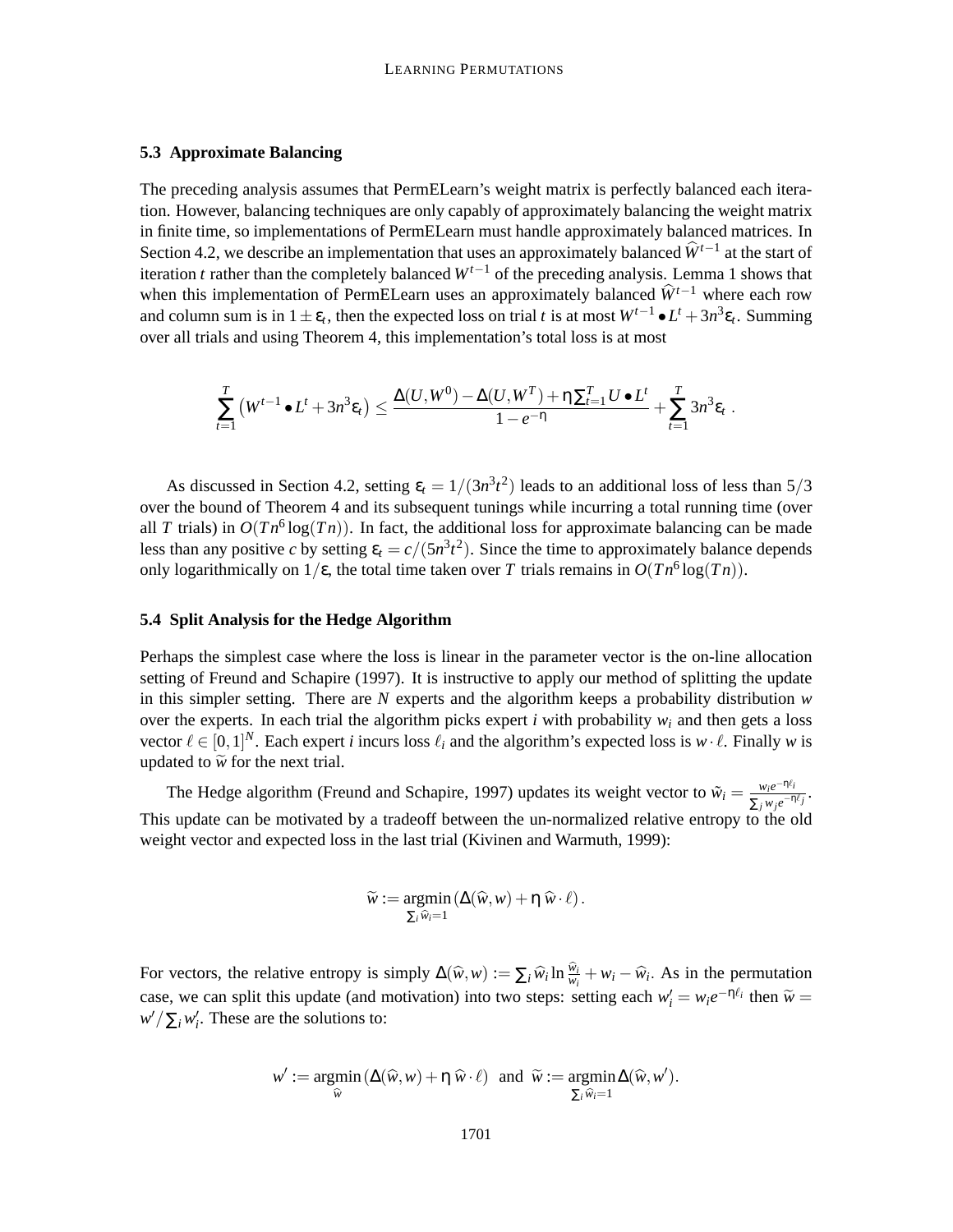The following lower bound has been shown on the progress towards any probability vector *u* serving as a comparator:<sup>4</sup>

$$
\Delta(u, w) - \Delta(u, \widetilde{w}) = -\eta u \cdot \ell - \ln \sum_{i} w_i e^{-\eta \ell_i}
$$
  
\n
$$
\geq -\eta u \cdot \ell - \ln \sum_{i} w_i (1 - (1 - e^{-\eta}) \ell_i)
$$
  
\n
$$
\geq -\eta u \cdot \ell + w \cdot \ell (1 - e^{-\eta}), \qquad (10)
$$

where the first inequality uses  $e^{-\eta x} \leq 1 - (1 - e^{-\eta})x$ , for any  $x \in [0, 1]$ , and the second uses  $-\ln(1$  $x \geq x$ , for  $x \in [0,1]$ . Surprisingly the same inequality already holds for the un-normalized update:<sup>5</sup>

$$
\Delta(u, w) - \Delta(u, w') = -\eta u \cdot \ell + \sum_{i} w_i (1 - e^{-\eta \ell_i}) \geq w \cdot \ell (1 - e^{-\eta}) - \eta u \cdot \ell.
$$

Since the normalization is a projection w.r.t. a Bregman divergence onto a linear constraint satisfied by the comparator *u*,  $\Delta(u, w') - \Delta(u, \widetilde{w}) \ge 0$  by the Generalized Pythagorean Theorem (Herbster and Warmuth, 2001). The total progress for both steps is again Inequality (10).

With the key Inequality (10) in hand, it is easy to introduce trial dependent notation and sum over trails (as done in the proof of Theorem 4, arriving at the familiar bound for Hedge (Freund and Schapire, 1997): For any  $\eta > 0$ , any probability vectors  $w^0$  and *u*, and any loss vectors  $\ell^t \in [0,1]^n$ ,

$$
\sum_{t=1}^{T} w^{t-1} \bullet \ell^{t} \le \frac{\Delta(u, w^{0}) - \Delta(u, w^{T}) + \eta \sum_{t=1}^{T} u \bullet \ell^{t}}{1 - e^{-\eta}} \quad . \tag{11}
$$

Note that the r.h.s. is actually constant in the comparator *u* (Kivinen and Warmuth, 1999), that is, for all *u*,

$$
\frac{\Delta(u, w^0) - \Delta(u, w^T) + \eta \sum_{t=1}^T u \bullet \ell^t}{1 - e^{-\eta}} = \frac{-\ln \sum_i w_i^0 e^{-\eta \ell_i^{\leq T}}}{1 - e^{\eta}}.
$$

The r.h.s. of the above equality is often used as a potential in proving bounds for expert algorithms. We discuss this further in Appendix B.

### **5.5 When to Normalize?**

Probably the most surprising aspect about the proof methodology is the flexibility about how and when to project onto the constraints. Instead of projecting a nonnegative matrix onto all 2*n* constraints at once (as in optimization problem (7)), we could mimic the Sinkhorn balancing algorithm by first projecting onto the row constraints and then the column constraints and alternating until convergence. The Generalized Pythagorean Theorem shows that projecting onto *any* convex constraint that is satisfied by the comparator class of doubly stochastic matrices brings the weight matrix closer to *every* doubly stochastic matrix.<sup>6</sup> Therefore our bound on  $\Sigma_t W^{t-1} \bullet L^t$  (Theorem 4) holds if the exponential updates are interleaved with any sequence of projections to some subsets of the

<sup>4.</sup> This is essentially Lemma 5.2 of Littlestone and Warmuth (1994). The reformulation of this type of inequality with relative entropies goes back to Kivinen and Warmuth (1999)

<sup>5.</sup> Note that if the algorithm does not normalize the weights then *w* is no longer a distribution. When  $\sum_i w_i < 1$ , the loss  $w \cdot L$  amounts to incurring 0 loss with probability  $1 - \sum_i w_i$ , and predicting as expert *i* with probability  $w_i$ .

<sup>6.</sup> There is a large body of work on finding a solution subject to constraints via iterated Bregman projections (see, e.g., Censor and Lent, 1981).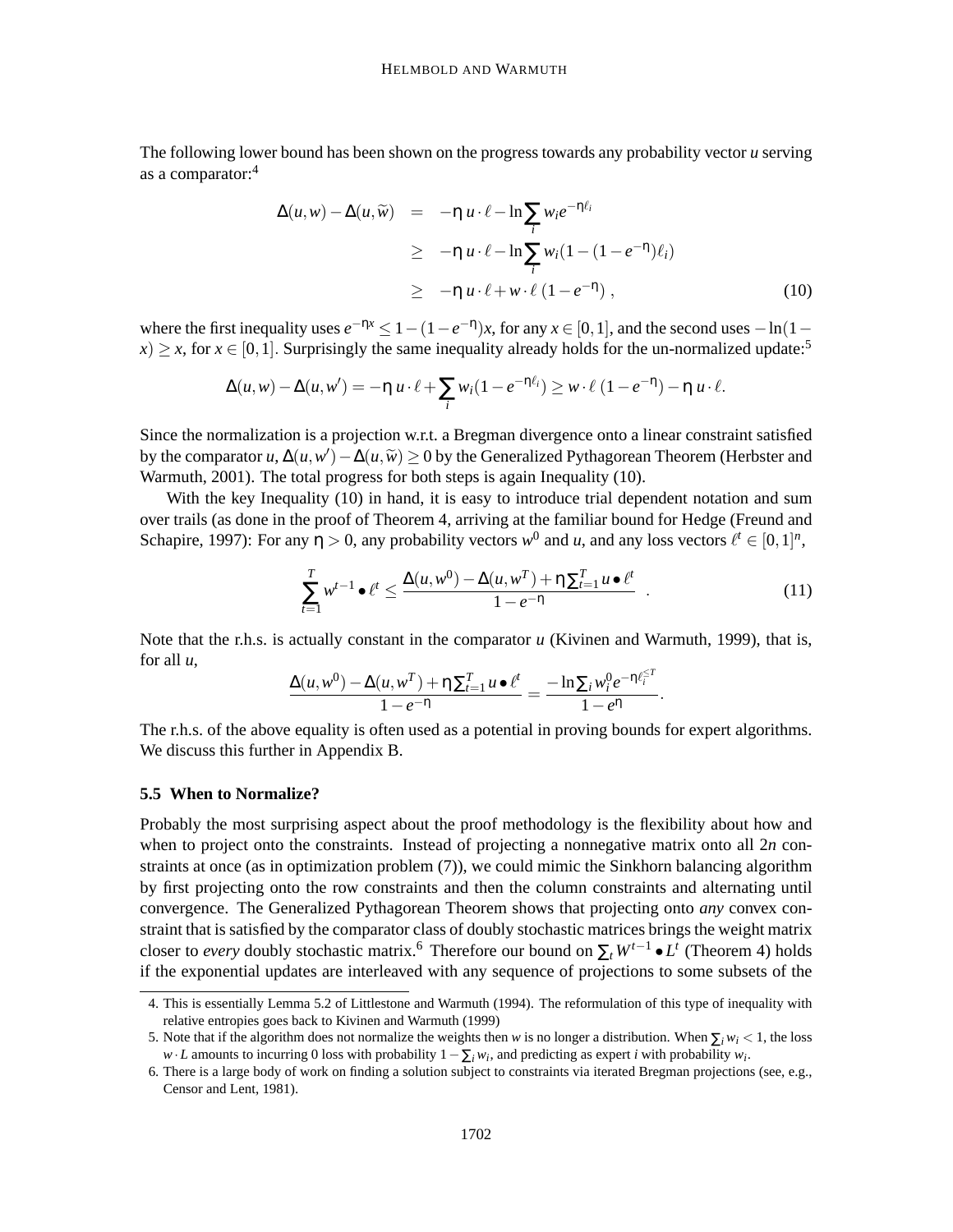constraints. However, if the normalization constraints are not enforced then *W* is no longer a convex combination of permutations. Furthermore, the exponential update factors only decrease the entries of *W* and without any normalization all of the entries of *W* can get arbitrarily small. If this is allowed to happen then the "loss"  $W \bullet L$  can approach 0 for any loss matrix, violating the spirit of the prediction model.

There is a direct argument that shows that the same final doubly stochastic matrix is reached if we interleave the exponential updates with projections to any of the constraints as long as all 2*n* constraints hold at the end. To see this we partition the class of matrices with positive entries into equivalence classes. Call two such matrices *A* and *B equivalent* if there are diagonal matrices *R* and *C* with positive diagonal entries such that  $B = RAC$ . Note that  $[RAC]_{i,j} = R_{i,i}A_{i,j}C_{j,j}$  and therefore *B* is just a rescaled version of *A*. Projecting onto any row and/or column sum constraints amounts to pre- and/or post-multiplying the matrix by some positive diagonal matrices *R* and *C*. Therefore if matrices *A* and *B* are equivalent then the projection of *A* (or *B*) onto a set of row and/or column sum constraints results in another matrix equivalent to both *A* and *B*.

The importance of equivalent matrices is that they balance to the same doubly stochastic matrix.

**Lemma 5** *For any two equivalent matrices A and RAC, where the entries of A and the diagonal entries of R and C are positive,*

$$
\operatorname*{argmin}_{\forall i : \sum_{j} \widehat{A}_{i,j} = 1} \Delta(\widehat{A}, A) = \operatorname*{argmin}_{\forall i : \sum_{j} \widehat{A}_{i,j} = 1} \Delta(\widehat{A}, RAC).
$$
\n
$$
\forall i : \sum_{i} \widehat{A}_{i,j} = 1 \qquad \forall j : \sum_{i} \widehat{A}_{i,j} = 1
$$

**Proof** The strict convexity of the relative entropy implies that both problems have a unique matrix as their solution. We will now reason that the unique solutions for both problems are the same. By using a Lagrangian (as in the proof of Lemma 2) we see that the solution of the left optimization problem is a square matrix with  $\dot{r}_i A_{i,j} \dot{c}_j$  in position *i*, *j*. Similarly the solution of the problem on the right has  $\ddot{r}_i R_{i,i} A_{i,j} C_{j,j} \ddot{c}_j$  in position  $i, j$ . Here the factors  $\dot{r}_i, \ddot{r}_i$  function as row normalizers and  $\dot{c}_j$ ,  $\ddot{c}_j$  as column normalizers. Given a solution matrix  $\dot{r}_i$ ,  $\dot{c}_j$  to the left problem, then  $\dot{r}_i/R_{i,i}, \dot{c}_j/C_{j,j}$ is a solution of the right problem of the same value. Also if  $\ddot{r}_i, \ddot{c}_j$  is a solution of right problem, then  $\ddot{r}_i R_{i,i}, \ddot{c}_j C_{j,j}$  is a solution to the left problem of the same value.

This shows that both minimization problems have the same value and the matrix solutions for both problems are the same and unique (even though the normalization factors  $\dot{r}_i, \dot{c}_j$  of say the left problem are not necessarily unique). Note that its crucial for the above argument that the diagonal entries of *R*,*C* are positive.  $\blacksquare$ 

The analogous phenomenon is much simpler in the weighted majority case: Two non-negative vectors *a* and *b* are *equivalent* if  $a = cb$ , where *c* is any nonnegative scalar, and again each equivalence class has exactly one normalized weight vector.

PermELearn's intermediate matrix  $W'_{i,j} := W_{i,j}e^{-\eta L_{i,j}}$  can be written  $W \circ M$  where  $\circ$  denotes the *Hadamard* (entry-wise) *Product* and  $M_{i,j} = e^{-\eta L_{i,j}}$ . Note that the Hadamard product commutes with matrix multiplication by diagonal matrices, if *C* is diagonal and  $P = (A \circ B)C$  then  $P_{i,j} =$  $(A_{i,j}B_{i,j})C_{j,j} = (A_{i,j}C_{j,j})B_{i,j}$  so we also have  $P = (AC) \circ B$ . Similarly,  $R(A \circ B) = (RA) \circ B$  when R is diagonal.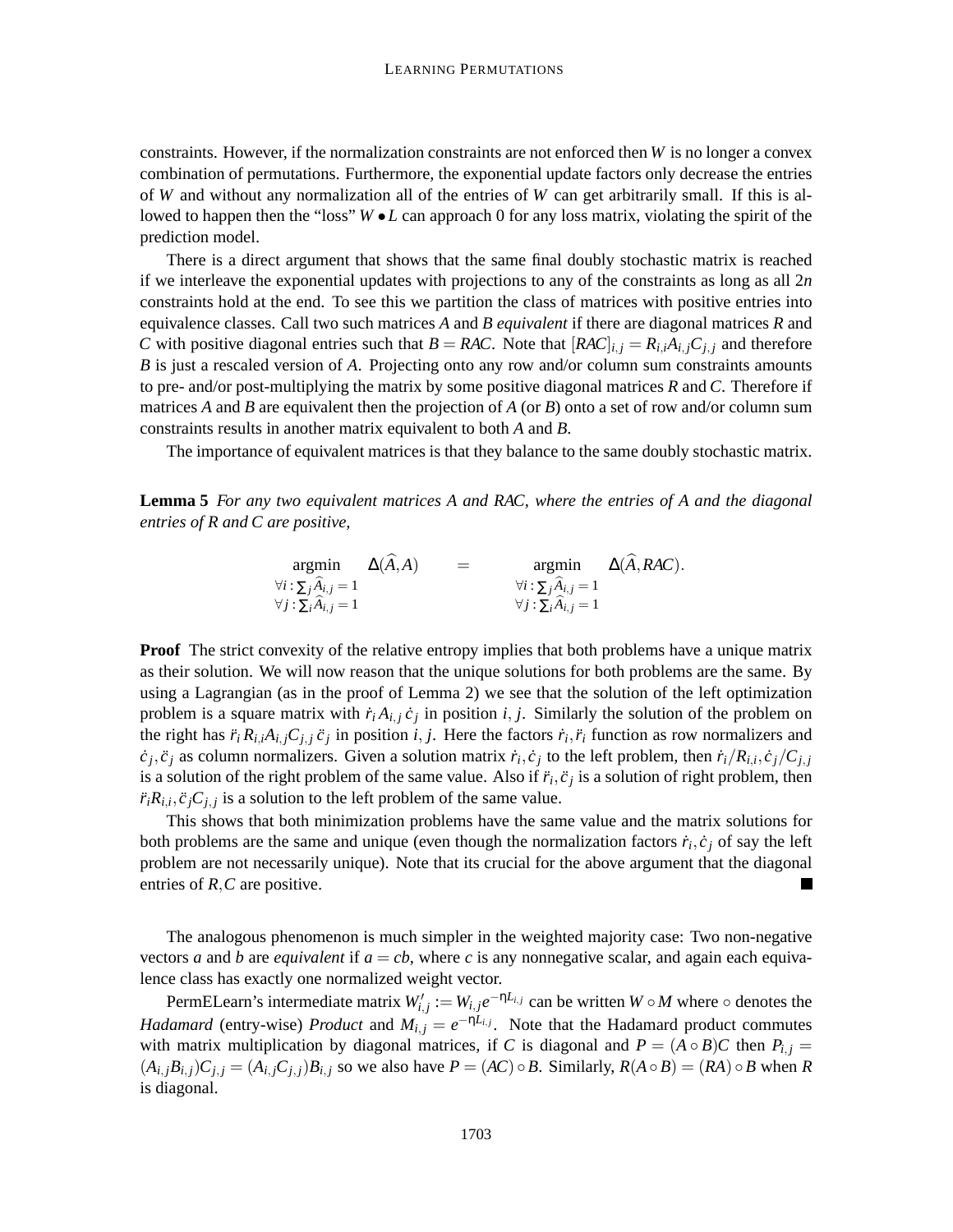Hadamard products also preserve equivalence. For equivalent matrices *A* and  $B = RAC$  (for diagonal *R* and *C*) the matrices  $A \circ M$  and  $B \circ M$  are equivalent (although they are not likely to be equivalent to *A* and *B*) since  $B \circ M = (RAC) \circ M = R(A \circ M)C$ .

This means that any two runs of PermELearn-like algorithms that have the same bag of loss matrices and equivalent initial matrices end with equivalent final matrices even if they project onto different subsets of the constraints at the end of the various trials.

In summary the proof method discussed so far uses a relative entropy as a measure of progress and relies on Bregman projections as its fundamental tool. In Appendix B we re-derive the bound for PermELearn using the value of the optimization problem (5) as a potential. This value is expressed using the dual optimization problem and intuitively the application of the Generalized Pythagorean Theorem now is replaced by plugging in a non-optimal choice for the dual variables. Both proof techniques are useful.

#### **5.6 Learning Mappings**

We have an algorithm that has small regret against the best permutation. Permutations are a subset of all mappings from  $\{1,\ldots,n\}$  to  $\{1,\ldots,n\}$ . We continue using  $\Pi$  for a permutation and introduce Ψ to denote an arbitrary mapping from  $\{1, \ldots, n\}$  to  $\{1, \ldots, n\}$ . Mappings differ from permutations in that the *n* dimensional vector  $(\Psi(i))_{i=1}^n$  can have repeats, that is,  $\Psi(i)$  might equal  $\Psi(j)$  for  $i \neq j$ . Again we alternately represent a mapping  $\Psi$  as an  $n \times n$  matrix where  $\Psi_{i,j} = 1$  if  $\Psi(i) = j$  and 0 otherwise. Note that such square<sup>7</sup> *mapping matrices* have the special property that they have exactly one 1 in each row. Again the loss is specified by a loss matrix *L* and the loss of mapping Ψ is Ψ•*L*.

It is straightforward to design an algorithm *MapELearn* for learning mappings with exponential weights: Simply run *n* independent copies of the Hedge algorithm for each of the *n* rows of the received loss matrices. That is, the *r*'th copy of Hedge always receives the *r*'th row of the loss matrix *L* as its loss vector. Even though learning mappings is easy, it is nevertheless instructive to discuss the differences with PermELearn.

Note that MapELearn's combined weight matrix is now a convex combination of mappings, that is, a "singly" stochastic matrix with the constraint that each row sums to one. Again, after the exponential update (3), the constraints are typically not satisfied any more, but they can be easily reestablished by simply normalizing each row. The row normalization only needs to be done once in each trial: no iterative process is needed. Furthermore, no fancy decomposition algorithm is needed in MapELearn: for (singly) stochastic weight matrix *W*, the prediction  $\Psi(i)$  is simply a random element chosen from the row distribution *Wi*,∗. This sampling procedure produces a mapping Ψ such that  $W = \mathbb{E}(\Psi)$  and thus  $\mathbb{E}(\Psi \bullet L) = W \bullet L$  as needed.

We can use the same relative entropy between the single stochastic matrices, and the lower bound on the progress for the exponential update given in Lemma 3 still holds. Also our main bound (Theorem 4) is still true for MapELearn and we arrive at the same tuned bound for the total loss of MapELearn:

$$
\mathcal{L}_{\text{best}} + \sqrt{2\mathcal{L}_{\text{est}}D_{\text{est}}} + \Delta(U^*, W^0),
$$

where  $L_{best}$ ,  $L_{est}$ , and  $D_{est}$  are now the total loss of the best mapping, a known upper bound on *L*best, and an upper bound on <sup>∆</sup>(*<sup>U</sup>* ∗ ,*W*<sup>0</sup> ), respectively. Recall that *L*est and *<sup>D</sup>*est are needed to tune the η parameter.

<sup>7.</sup> In the case of mappings the restriction to square matrices is not essential.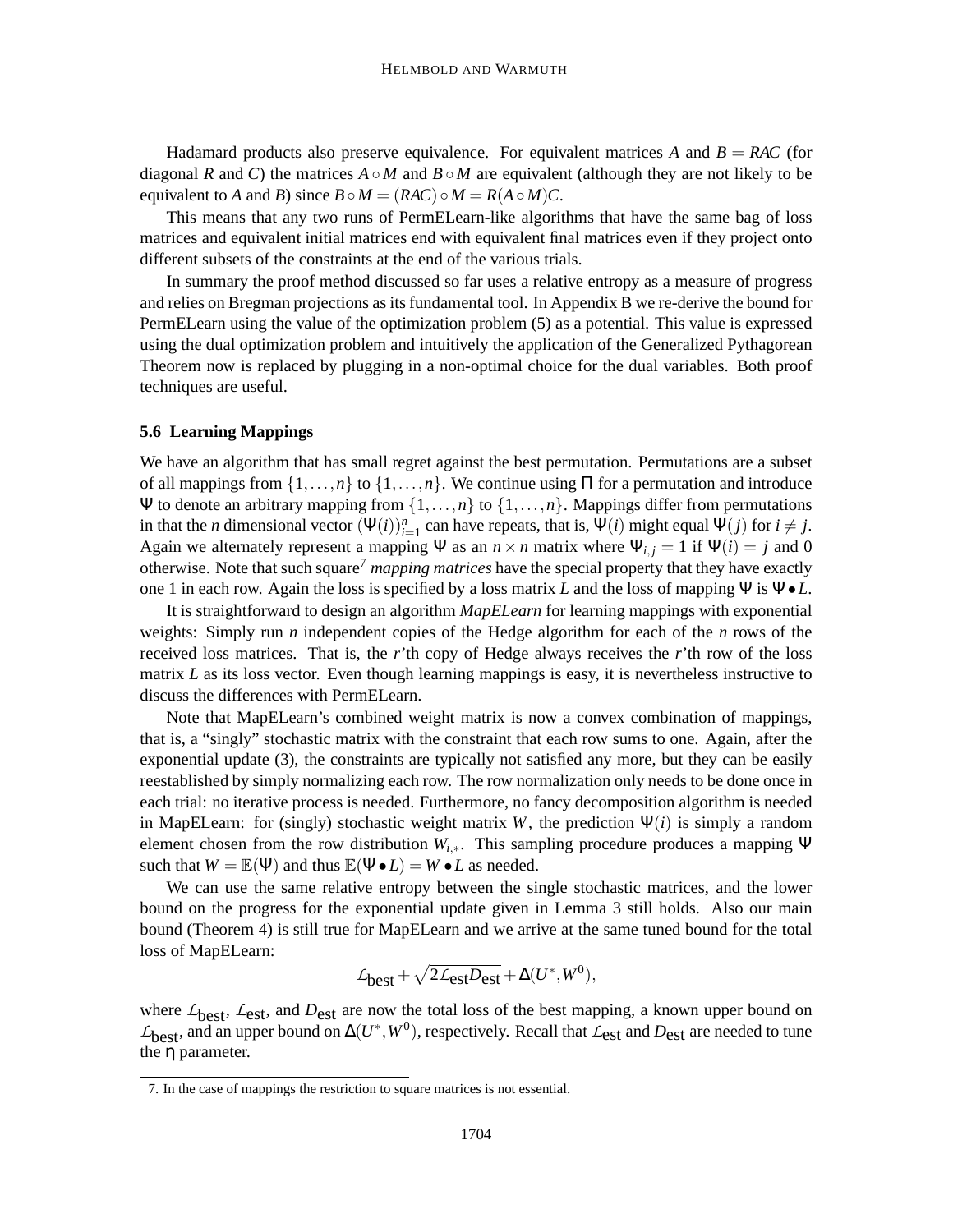Our algorithm PermElearn for permutations may be seen as the above algorithm for mappings while enforcing the column sum constraints in addition to the row constraints used in MapELearn. Since PermELearn's row balancing "messes up" the column sums and vice versa, an interactive procedure (i.e., Sinkhorn Balancing) is needed to create to a matrix in which each row *and* column sums to one. The enforcement of the additional column sum constraints results in a doubly stochastic matrix, an apparently necessary step to produce predictions that are permutations (and an expected prediction equal to the doubly stochastic weight matrix).

When it is known that the comparator is a permutation, then the algorithm always benefits from enforcing the additional column constraints. In general we should always make use of any constraints that the comparator is known to satisfy (see, e.g., Warmuth and Vishwanathan, 2005, for a discussion of this).

As discussed in Section 4.1, if *A* ′ is a Sinkhorn-balanced version of a non-negative matrix *A*, then

for any permutations 
$$
\Pi_1
$$
 and  $\Pi_2$ , 
$$
\frac{\prod_i A_{i,\Pi_1(i)}}{\prod_i A_{i,\Pi_2(i)}} = \frac{\prod_i A'_{i,\Pi_1(i)}}{\prod_i A'_{i,\Pi_2(i)}}.
$$
 (12)

An analogous invariant holds for mappings: If *A* ′ is a row-balanced version of a non-negative matrix *A*, then

for any mappings 
$$
\Psi_1
$$
 and  $\Psi_2$ , 
$$
\frac{\prod_i A_{i,\Psi_1(i)}}{\prod_i A_{i,\Psi_2(i)}} = \frac{\prod_i A'_{i,\Psi_1(i)}}{\prod_i A'_{i,\Psi_2(i)}}.
$$

However it is important to note that column balancing does not preserve the above invariant for mappings. In fact, permutations are the subclass of mappings where invariant 12 holds.

There is another important difference between PermELearn and MapELearn. For MapELearn, the probability of predicting mapping  $\Psi$  with weight matrix *W* is always the product  $\prod_i W_i \Psi(i)$ . The analogous property does *not* hold for PermELearn. Consider the balanced  $2 \times 2$  weight matrix *W* on the right of Figure 2. This matrix decomposes into  $\frac{\sqrt{2}}{1+\sqrt{2}}$  $\frac{\sqrt{2}}{1+\sqrt{2}}$  times the permutation  $(1,2)$  plus 1  $\frac{1}{1+\sqrt{2}}$  times the permutation (2,1). Thus the probability of predicting with permutation (1,2) is  $\sqrt{2}$  times the probability of permutation (2, 1) for the PermELearn algorithm. However, when the probabilities are proportional to the intuitive product form  $\prod_i W_{i,\Pi(i)}$ , then the probability ratio for these two permutations is 2. Notice that this intuitive product weight measure is the distribution used by the Hedge algorithm that explicitly treats each permutation as a separate expert. Therefore PermELearn is clearly different than a concise implementation of Hedge for permutations.

# **6. Follow the Perturbed Leader Algorithm**

Perhaps the simplest on-line algorithm is the *Follow the Leader* (FL) algorithm: at each trial predict with one of the best models on the data seen so far. Thus FL predicts at trial *t* with an expert in  $\argmin_i \ell_i^{< t}$  or any permutation in  $\argmin_{\Pi} \Pi \bullet L^{< t}$ , where "<*t*" indicates that we sum over the past trials, that is,  $\ell_i^{< t} := \sum_{q=1}^{t-1} \ell_i^q$  $i<sub>i</sub>$ . The FL algorithm is clearly non-optimal; in the expert setting there is a simple adversary strategy that forces FL to have loss at least *n* times larger than the loss of the best expert in hindsight.

The expected total loss of tuned Hedge is one times the loss of the best expert plus lower order terms. Hedge achieves this by randomly choosing experts. The probability  $w_i^{t-1}$  for choosing expert *i* at trial *t* is proportional to  $e^{-\eta \ell_i^{. As the learning rate  $\eta \to \infty$ , Hedge becomes FL (when there are$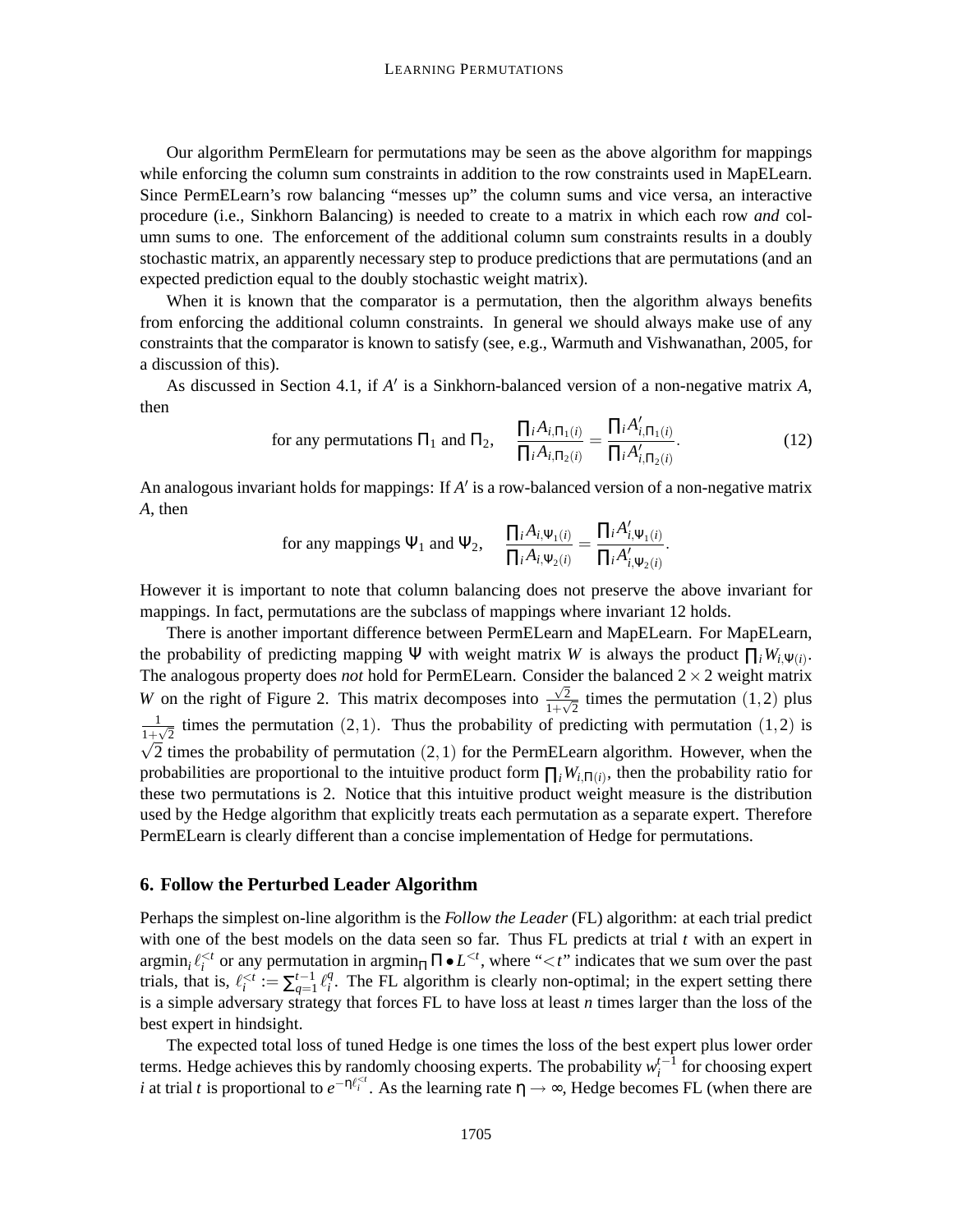no ties) and the same holds for PermELearn. Thus the exponential weights with moderate η may be seen as a soft min calculation: the algorithm hedges its bets and does not put all its probability on the expert with minimum loss so far.

The "Follow the Perturbed Leader" (FPL) algorithm of Kalai and Vempala (2005) is an alternate on-line prediction algorithm that works in a very general setting. It adds random perturbations to the total losses of the experts incurred so far and then predicts with the expert of minimum perturbed loss. Their FPL<sup>\*</sup> algorithm has bounds closely related to Hedge and other multiplicative weight algorithms and in some cases Hedge can be simulated exactly (Kuzmin and Warmuth, 2005) by judiciously choosing the distribution of perturbations. However, for the permutation problem the bounds we were able to obtain for FPL∗ are weaker than the the bound we obtained bounds for PermELearn that uses exponential weights despite the apparent similarity between our representations and the general formulation of FPL∗ .

The FPL setting uses an abstract *k*-dimensional decision space used to encode predictors as well as a *k*-dimensional state space used to represent the losses of the predictors. At any trial, the current loss of a particular predictor is the dot product between that predictor's representation in the decision space and the state-space vector for the trial. This general setting can explicitly represent each permutation and its loss when  $k = n!$ . The FPL setting also easily handles the encodings of permutations and losses used by PermELearn by representing each permutation matrix Π and loss matrix *L* as  $n^2$ -dimensional vectors.

The FPL<sup>∗</sup> algorithm (Kalai and Vempala, 2005) takes a parameter ε and maintains a cumulative loss matrix *C* (initially *C* is the zero matrix) At each trial, FPL∗ :

- 1. Generates a random perturbation matrix *P* where each  $P_{i,j}$  is proportional to  $\pm r_{i,j}$  where  $r_{i,j}$ is drawn from the standard exponential distribution.
- 2. Predicts with a permutation  $\Pi$  minimizing  $\Pi \bullet (C + P)$ .
- 3. After getting the loss matrix *L*, updates *C* to  $C + L$ .

Note that FPL<sup>\*</sup> is more computationally efficient than PermELearn. It takes only  $O(n^3)$  time to make its prediction (the time to compute a minimum weight bipartite matching) and only  $O(n^2)$ time to update *C*. Unfortunately the generic FPL∗ loss bounds are not as good as the bounds on PermELearn. In particular, they show that the loss of FPL<sup>\*</sup> on any sequence of trials is at most<sup>8</sup>

$$
(1+\varepsilon)\mathcal{L}_{\text{best}} + \frac{8n^3(1+\ln n)}{\varepsilon}
$$

where  $\varepsilon$  is a parameter of the algorithm. When the loss of the best expert is known ahead of time,  $\varepsilon$ can be tuned and the bound becomes

$$
\mathcal{L}_{\text{best}} + 4\sqrt{2\mathcal{L}_{\text{best}}n^3(1+\ln n)} + 8n^3(1+\ln n) \enspace .
$$

Although FPL<sup>∗</sup> gets the same  $L_{best}$  leading term, the excess loss over the best permutation grows as *n* 3 ln*n* rather the *n*ln*n* growth of PermELearn's bound. Of course, PermELearn pays for the improved bound by requiring more computation.

<sup>8.</sup> The  $n^3$  terms in the bounds for FPL are *n* times the sum of the entries in the loss matrix. So if the application has a loss motif whose entries sum to only *n*, then the  $n^3$  factors become  $n^2$ .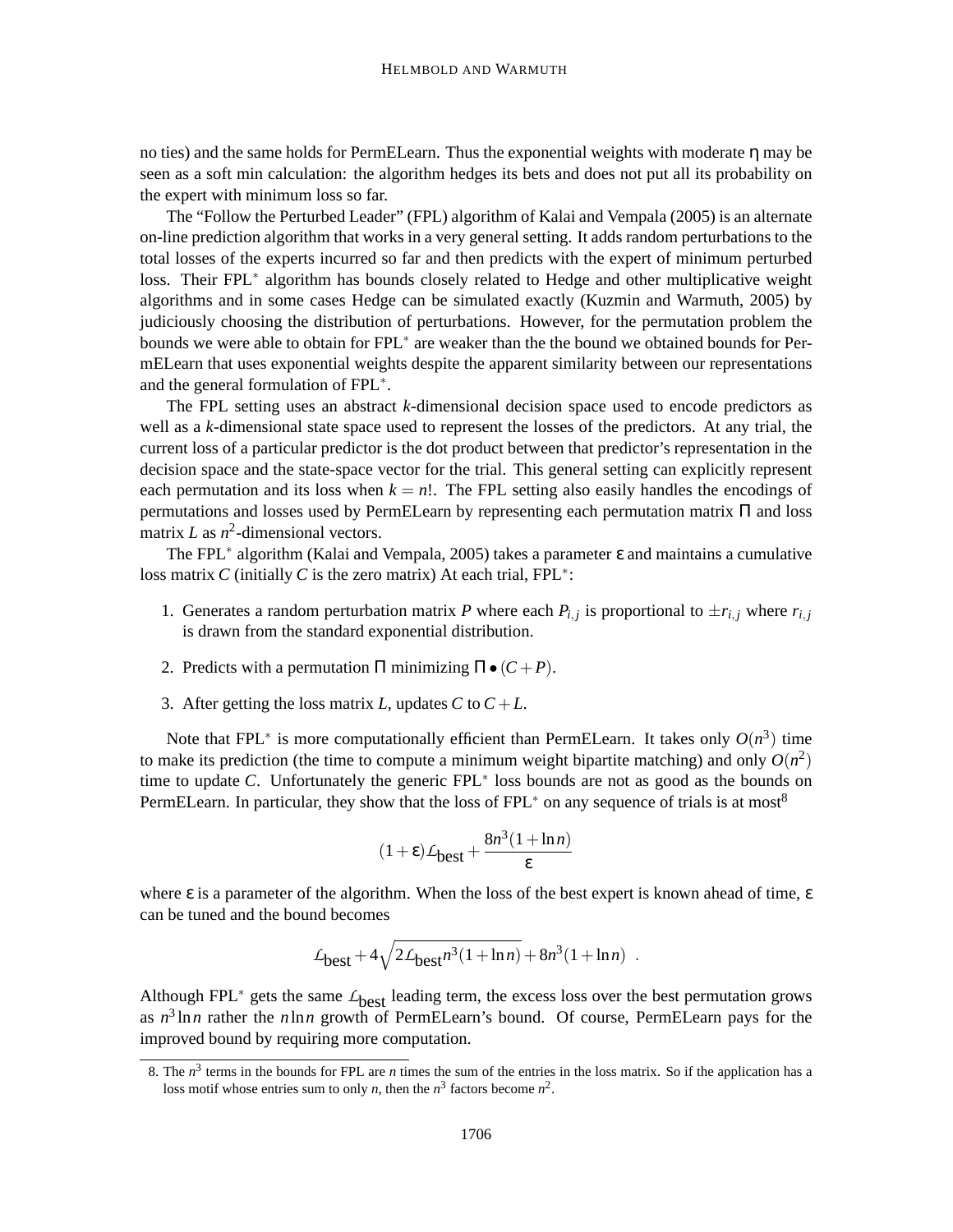It is important to note that Kalai and Vempala also present a refined analysis of FPL∗ when the perturbed leader changes only rarely. This analysis leads to bounds that are similar to the bounds given by the entropic analysis of the Hedge algorithm (although the constant on the squareroot term is not quite as good). However, this refined analysis cannot be directly applied with the efficient representations of permutations because the total perturbations associated with different permutations are no longer independent exponentials. We leave the adaptation of the refined analysis to the permutation case as an open problem.

#### **7. Lower Bounds**

In this section we prove lower bounds on the worst-case regret of any algorithm for our permutation learning problem by reducing the expert allocation problem for *n* experts with loss range [0,*n*] to the permutation learning problem. We then show in Appendix C a lower bound for this *n* expert allocation problem that uses a known lower bound in the expert advice setting with losses in  $[0,1]$ .

For the reduction we choose any set of *n* permutations  $\{\Pi^1, \dots, \Pi^n\}$  that use disjoint positions, that is,  $\sum_{i=1}^{n} \Pi^{i}$  is the *n* × *n* matrix of all ones. Using disjoint positions ensures that the losses of these *n* permutations can be set independently. Each  $\Pi^i$  matrix in this set corresponds to the *i*th expert in the *n*-expert allocation problem. To simulate an *n*-expert trial with loss vector  $l \in [0,n]^n$ we use a loss matrix *L* s.t.  $\Pi^{i} \bullet L = \ell_{i}$ . This is done by setting all entries in  $\{L_{q, \Pi^{i}(q)} : 1 \leq q \leq n\}$  to  $\ell_i/n \in [0,1]$ , that is,  $L = \sum_i \Pi^i(\ell_i/n)$ . Now for any doubly stochastic matrix  $W$ ,

$$
W \bullet L = \sum_{i} \frac{\Pi^{i} \bullet W}{n} \ell_{i}.
$$

Note that the *n* dimensional vector with the components  $(\Pi^i \bullet W)/n$  is a probability vector and therefore any algorithm for the *n*-element permutation problem can be used as an algorithm for the *n*-expert allocation problem with losses in the range  $[0, n]$ . Thus any lower bound for the latter model is also a lower bound on the *n*-element permutation problem.

We first prove a lower bound for the case when at least one expert has loss zero for the entire sequence of trials. If the algorithm allocates any weight to experts that have already incurred positive loss, then the adversary can assign loss only to those experts and force the algorithm increase its expected loss without reducing the number of experts of loss zero. Thus we can assume w.l.o.g. that the algorithm allocates positive weight only to experts of zero loss. The algorithm minimizes its expected loss and the adversary maximizes it. We get a lower bound by fixing the adversary: This adversary assigns loss *n* to one of the experts which received the highest probability by the algorithm and all other experts are assigned loss zero. Clearly the optimal allocation against such an adversary uses the uniform distribution over those experts with zero loss. The number of experts with loss zero is reduced by one in each trial. At trial  $t = 1, \ldots, n-1, n+1-t$  experts are left and the expected loss is  $\frac{n}{n+1-t}$ . In the first *n* − 1 trials the algorithm incurs expected loss

$$
\sum_{i=2}^n \frac{n}{i} \approx n \ln n.
$$

When the loss of the best expert is large then the following theorem follows from Corollary 11: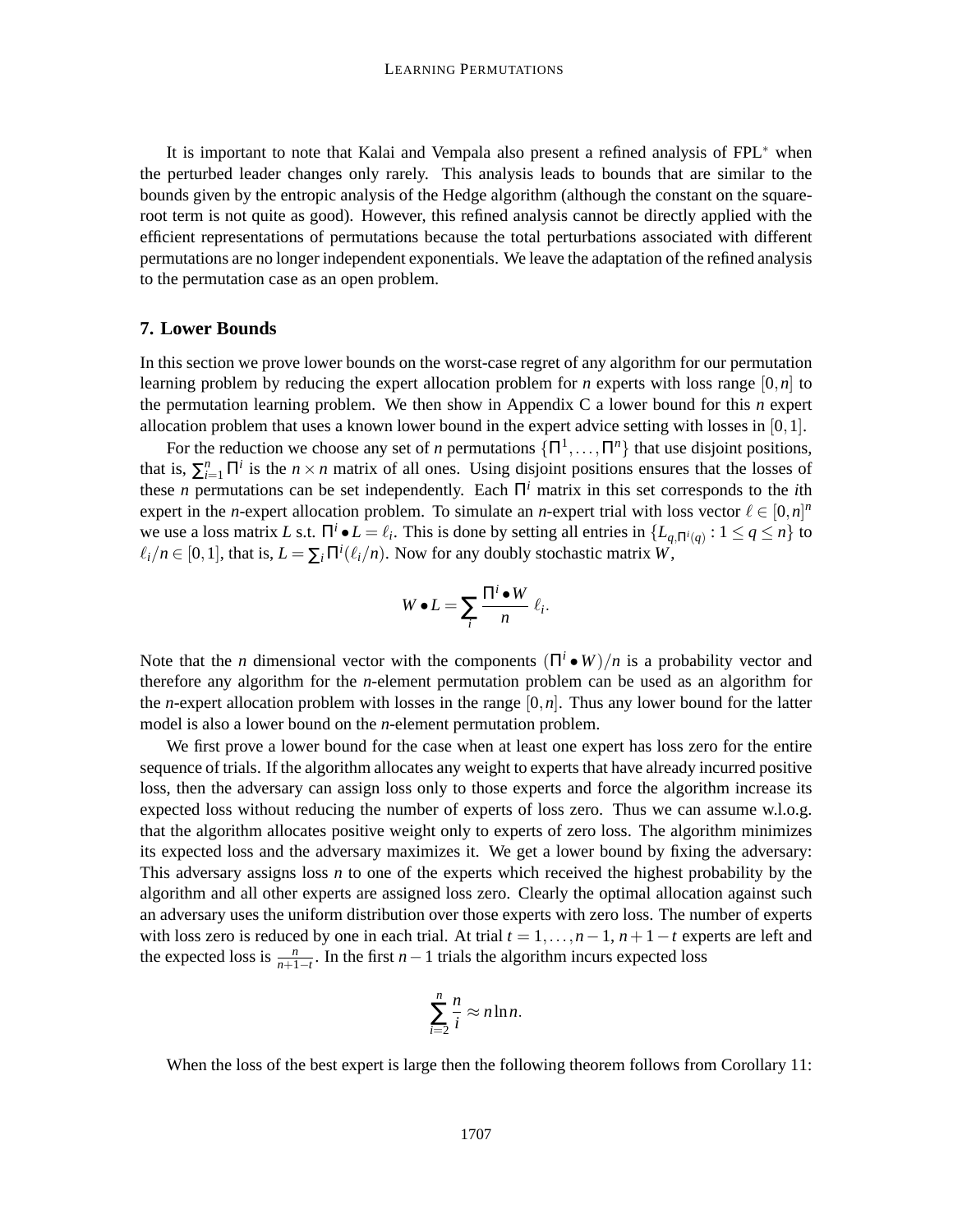**Theorem 6** *There exists n*<sub>0</sub> *such that for each dimension*  $n \ge n_0$ *, there is a*  $T_n$  *where for any number of trials*  $T \geq T_n$  *the following holds for any algorithm A for learning permutations of n elements in the allocation setting: there is a sequence S of T trials such that*

$$
\mathcal{L}_{\text{best}}(S) \le nT/2 \quad \text{and} \quad \mathcal{L}_A(S) - \mathcal{L}_{\text{best}}(S) \ge \sqrt{(nT/2) \ n \ln n}.
$$

These two lower bounds can be combined to the following lower bound on the expected regret for our permutation learning problem:

$$
\max\left(\sqrt{\mathcal{L}_{\text{best}} n \ln n}, n \ln n\right) \ge \frac{\sqrt{\mathcal{L}_{\text{best}} n \ln n} + n \ln n}{2}.
$$

This means that the tuned upper bound on the expected regret of PermELearn given after Theorem 4 cannot be improved by more than a small  $(2\sqrt{2})$  constant factor.

### **8. Conclusions**

We considered the problem of learning a permutation on-line, when the per-trial loss is specified by a matrix  $L \in [0,1]^{n \times n}$  and the loss of a permutation matrix  $\Pi$  is the linear loss  $\Pi \bullet L$ . The standard approach would treat each permutation as an expert. However this is computationally inefficient and introduces an additional factor of *n* in the regret bounds (since the per-trial loss of a permutation is  $[0,n]$  rather than  $[0,1]$ ). We do not know if this factor of *n* is necessary for permutations, and it remains open whether their special structure allows better regret bounds on the standard expert algorithms when the experts are permutations.

We developed a new algorithm called PermELearn that uses a doubly stochastic matrix to maintain its uncertainty over the hidden permutation. PermELearn decomposes this doubly stochastic matrix into a small mixture of permutation matrices and predicts with a random permutation from this mixture. A similar decomposition was used by Warmuth and Kuzmin (2008) to learn as well as the best fixed-size subset of experts.

PermELearn belongs to the Exponentiated Gradient family of updates and the analysis uses a relative entropy as a measure of progress. The main technical insight is that the per-trial progress bound already holds for the un-normalized update and that re-balancing the matrix only increases the progress. Since the re-balancing step does not have a closed form, accounting for it in the analysis would otherwise be problematic. We also showed that the update for the Hedge algorithm can be split into an un-normalized update and a normalization. In this more basic setting the per trial progress bound also holds for the un-normalized update.

Our analysis techniques rely on Bregman projection methods<sup>9</sup> and the regret bounds hold not only for permutations but also for mixtures of permutations. This means that if we have additional convex constraints that are satisfied by the mixture that we compare against, then we can project the algorithm's weight matrix onto these constraints without hurting the analysis (Herbster and Warmuth, 2001). With these kinds of side constraints we can enforce some relationships between the parameters, such as  $W_{i,j} \geq W_{i,k}$  (*i* is more likely mapped to *j* than *k*).

Our main contribution is showing how to apply the analysis techniques from the expert advice setting to the problem of efficiently learning a permutation. This means that many of the tools from

<sup>9.</sup> Following Kuzmin and Warmuth (2007), we also showed in Appendix B that the regret bounds proven in this paper can be reproduced with potential based methods.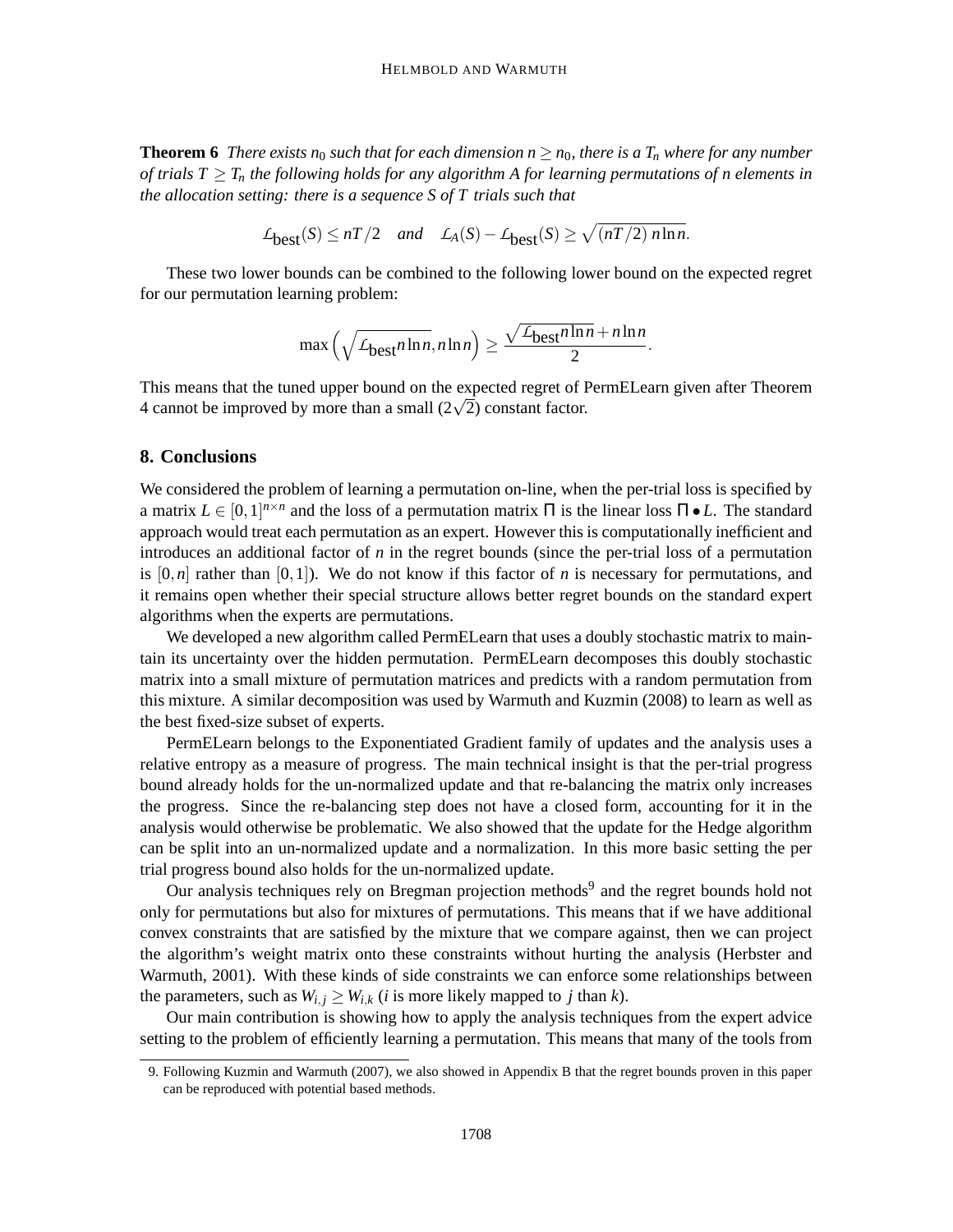the expert setting are likely to carry over to permutations: lower bounding the weights when the comparator is shifting (Herbster and Warmuth, 1998), long-term memory when shifting between a small set of comparators (Bousquet and Warmuth, 2002), capping the weights from the top if the goal is to be close to the best set of disjoint permutations of fixed size (Warmuth and Kuzmin, 2008), adapting the updates to the multi-armed bandit setting when less feedback is provided (Auer et al.,  $2002$ ),  $^{10}$  and PAC Bayes analysis of the exponential updates (McAllester, 2003).

We also applied the "Follow the Perturbed Leader" techniques to our permutation problem. This algorithm adds randomness to the total losses and then predicts with a minimum weighted matching which costs  $O(n^3)$  whereas our more complicated algorithm is at least  $O(n^4)$  and has precision issues. However the bounds currently provable for the FPL∗ algorithm of Kalai and Vempala (2005) are much worse than for our PermELearn algorithm. The key open problem is whether we can have the best of both worlds: add randomness to the loss matrix so that the expected minimum weighted matching is the stochastic matrix produced by the PermELearn update (4). This would mean that we could use the faster algorithm together with our tighter analysis. In the simpler weighted majority setting this has been done already (Kuzmin and Warmuth, 2005; Kalai, 2005). However we do not yet know how to simulate the PermELearn update this way.

Our on-line learning problem requires that the learner's prediction to be an actual permutation. This requirement makes sense for the linear loss we focus on in this paper, but may be less appropriate for on-line regression problems. Consider the case where on each trial the algorithm selects a doubly stochastic matrix *M* while nature simultaneously picks a matrix  $X \in [0,1]^{n \times n}$  and a real number *y*. The prediction is  $\hat{y} = M \cdot X$  and the loss on the trial is  $(\hat{y} - y)^2$ . With this convex quadratic loss, it is generally better for the algorithm to hedge its bets between competing permutations and select its doubly stochastic parameter matrix *W* as *M* instead of a random permutation matrix Π chosen s.t.  $\mathbb{E}(\Pi) = W$ . The Exponentiated Gradient algorithm can be applied to this type of nonlinear regression problem (see, e.g., Helmbold et al., 1999) and Sinkhorn Balancing can project the parameter matrix *W* onto the row and column sum constraints.

We close with an open problem involving higher order loss functions. In this paper we considered linear losses specified by a square matrix *L* where  $L_i$ , gives the loss when entry  $(i, j)$  is used in the permutation. Can one prove good regret bounds when the loss depends on how the permutation assigns multiple elements? A pairwise loss could be represented with a four-dimensional matrix *L* where  $L_{i,j,k,l}$  is added to the loss only when the predicted permutation maps *both* i to *j and*  $k$  to  $l$ . The recently developed Fourier analysis techniques for permutations (Kondor et al., 2007; Huang et al., 2009) may be helpful in generalizing our techniques to this kind of higher order loss.

## **Acknowledgments**

We thank Vishy Vishwanathan for helping us simplify the lower bounds, and David DesJardins for helpful discussions and pointers to the literature on Sinkhorn Balancing.

<sup>10.</sup> Recently, a less efficient algorithm which explicitly maintains one expert per permutation has been analyzed in the bandit setting by Cesa-Bianchi and Lugosi (2009). However the bounds they obtain have the loss range as an additional factor in the regret bound (a factor of *n* for permutations).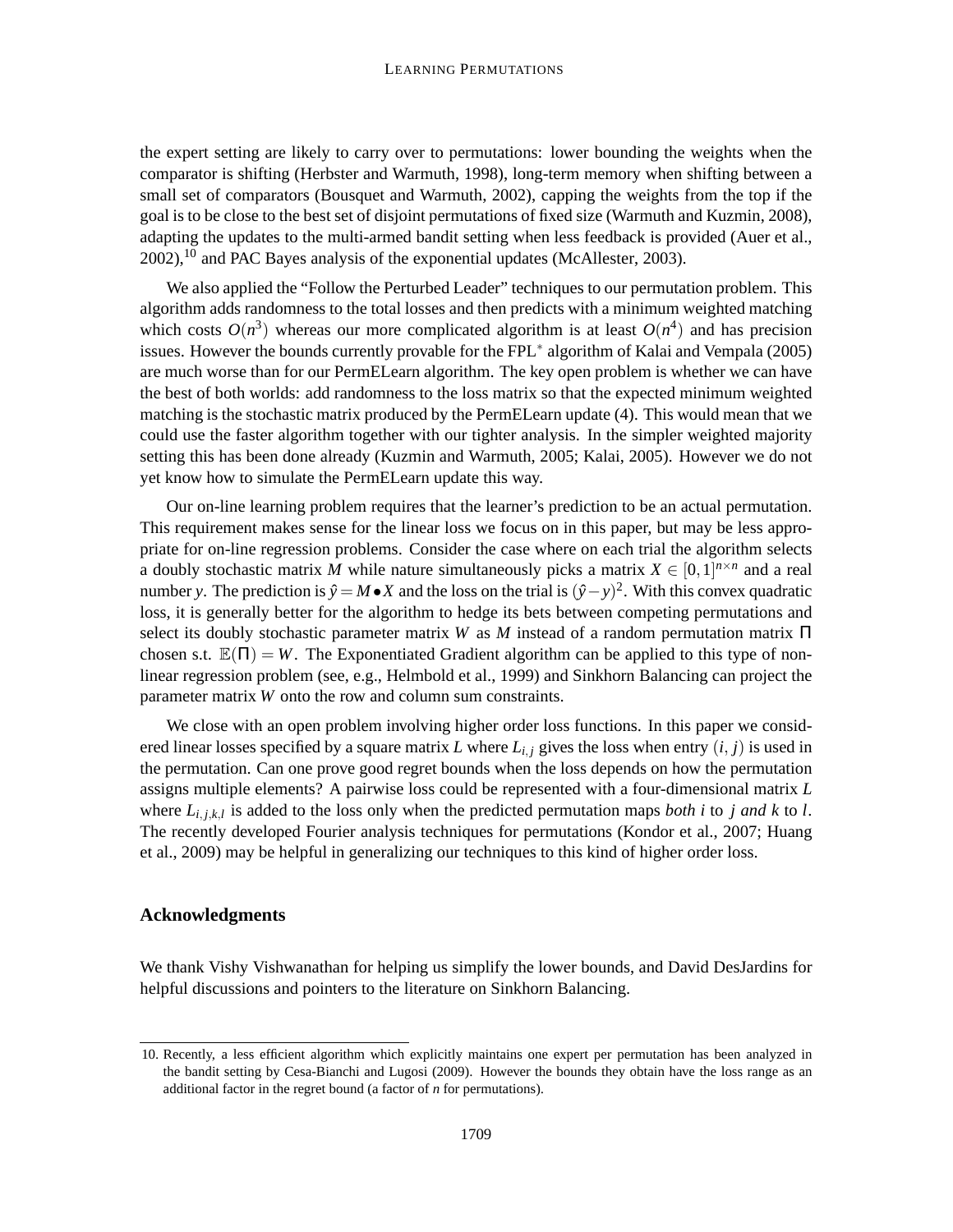# **Appendix A. Size of the Decomposition**

Here we show that the iterative matching method of Algorithm 1 requires most  $n^2 - 2n + 2$  permutations to decompose an doubly stochastic matrix. This matches the bound provided by Birkhoff's Theorem. Note that the discussion in Section 4 shows why Algorithm 1 can always find a suitable permutation.

**Theorem 7** *Algorithm 1 decomposes any doubly stochastic matrix into a convex combination of at most*  $n^2 - 2n + 2$  *permutations.* 

**Proof** Let *W* be a doubly stochastic matrix and let  $\Pi_1, \ldots, \Pi_\ell$  and  $\alpha_1, \ldots, \alpha_\ell$  be any sequence of permutations and coefficients created by Algorithm 1 on input *W*. For  $0 \le j \le \ell$ , define  $M^{j} =$  $W - \sum_{i=1}^{j} \alpha_i \Pi_i$ . By permuting rows and columns we can assume without loss of generality that  $\Pi_\ell$  is the identity permutation. Let  $G^j$  (for  $1 \le j \le \ell$ ) be the (undirected) graph on the *n* vertices  $\{1, \ldots n\}$ where the undirected edge  $\{p,q\}$  between nodes  $p \neq q$  is present if and only if either  $M_{p,q}^j$  or  $M_{q,p}^j$ is non-zero. Thus both  $G^{\ell-1}$  and  $G^{\ell}$  are the empty graph and each  $G^{j+1}$  has a (not necessarily strict) subset of the edges in  $G^j$ . Note the natural correspondences between vertices in the graphs and rows and columns in the matrices.

The proof is based in the following key invariant:

# of zero entries in  $M^j \ge j + (\#$  connected components in  $G^j$ ) – 1.

This holds for the initial  $M^0$ . Furthermore, when the connected components of  $G^j$  and  $G^{j+1}$  are the same, the algorithm insures that  $M^{j+1}$  has at least one more zero than  $M^j$ . We now analyze the case when new connected components are created.

Let vertex set *V* be a connected component in  $G^{j+1}$  that was split off a larger connected component in  $G^j$ . We overload the notation, and use *V* also for the set of matrix rows and/or columns associated with the vertices in the connected component.

Since *V* is a connected component of  $G^{j+1}$  there are no edges going between *V* and the rest of the graph, so if  $M^{j+1}$  is viewed as a (conserved) flow, there is no flow either into or out of *V*:

$$
\sum_{r \in V} \sum_{c \notin V} M_{r,c}^{j+1} = \sum_{r \notin V} \sum_{c \in V} M_{r,c}^{j+1} = 0.
$$

Thus all entries of  $M^j$  in the sets  $\{M_{r,c}^j > 0 : r \in V, c \notin V\}$  and  $\{M_{r,c}^j > 0 : r \notin V, c \in V\}$  are set to zero in  $M^{j+1}$ . Since *V* was part of a larger connected component in  $G^j$ , at least one of these sets must be non-empty. We now show that both these sets of entries are non-empty.

Each row and column of  $M^j$  sum to  $1 - \sum_{i=1}^j \alpha_i$ . Therefore

$$
\left(1 - \sum_{i=1}^{j} \alpha_i\right) |V| = \sum_{r \in V} \sum_{c=1}^{n} M_{r,c}^{j} = \sum_{c \in V} \sum_{r=1}^{n} M_{r,c}^{j}.
$$

By splitting the inner sums we get:

$$
\sum_{r \in V} \sum_{c \in V} M_{r,c}^j + \sum_{r \in V} \sum_{c \notin V} M_{r,c}^j = \sum_{c \in V} \sum_{r \in V} M_{r,c}^j + \sum_{c \in V} \sum_{r \notin V} M_{r,c}^j.
$$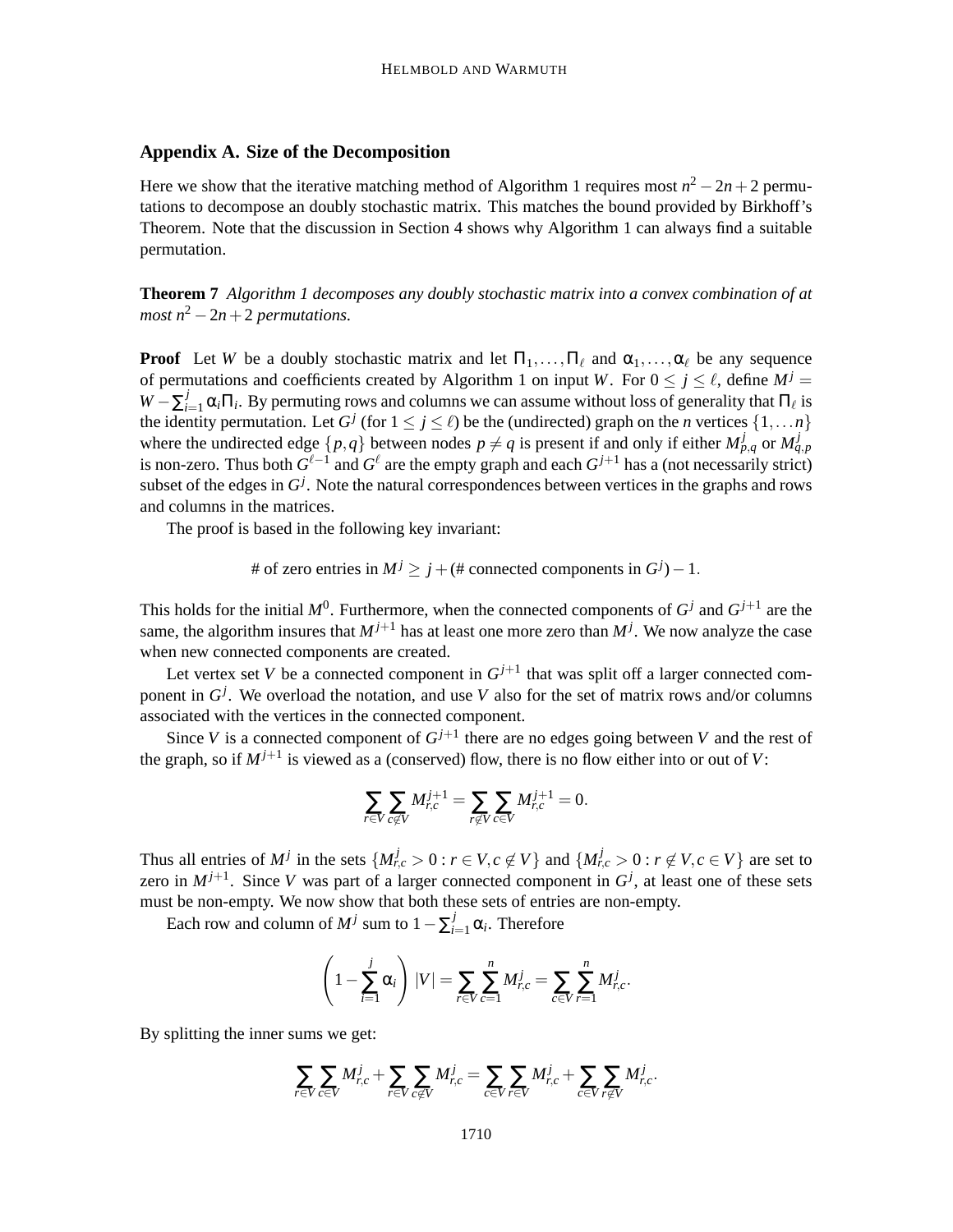By canceling the first sums and viewing  $M^j$  as a flow in  $G^j$  we conclude that the total flow out of *V* in  $M^j$  equals the total flow into *V* in  $M^j$ , that is,

$$
\sum_{r \in V} \sum_{c \notin V} M_{r,c}^j = \sum_{c \in V} \sum_{r \notin V} M_{r,c}^j
$$

and both sets  $\{M_{r,c}^j > 0 : r \in V, c \notin V\}$  and  $\{M_{r,c}^j > 0 : r \notin V, c \in V\}$  sum to the same positive total, and thus are non-empty.

This establishes the following fact that we can use in the remainder of the proof: for each new connected component *V* in  $G^{j+1}$ , some entry  $M_{r,c}^j$  from a row *r* in *V* was set to zero.

Now let  $k_j$  (and  $k_{j+1}$ ) be the number of connected components in graph  $G^j$  (and  $G^{j+1}$  respectively). Since the edges in  $G^{j+1}$  are a subset of the edges in  $G^j$ ,  $k_{j+1} \geq k_j$ . We already verified the invariant when  $k_j = k_{j+1}$ , so we proceed assuming  $k_{j+1} > k_j$ . In this case at most  $k_j - 1$  components of  $G^j$  survive when going to  $G^{j+1}$ , and at least  $k_{j+1} - (k_j - 1)$  new connected components are created. The vertex sets of the new connected components are disjoint, and in the rows corresponding to each new connected component there is at least one non-zero entry in  $M^j$  that is zero in  $M^{j+1}$ . Therefore,  $M^{j+1}$  has at least  $k_{j+1} - k_j + 1$  more zeros than  $M^j$ , verifying the invariant for the case when  $k_{j+1} > k_j$ .

Since  $G^{\ell-1}$  has *n* connected components, the invariant shows that the number of zeros in  $M^{\ell-1}$ is at least  $\ell - 1 + n - 1$ . Furthermore,  $M^{\ell}$  has *n* more zeros than  $M^{\ell-1}$ , so  $M^{\ell}$  has at least  $\ell + 2n - 2$ zeros. Since  $M^{\ell}$  has only  $n^2$  entries,  $n^2 \ge \ell + 2n - 2$  and  $\ell \le n^2 - 2n + 2$  as desired.

The fact that Algorithm 1 uses at most  $n^2 - 2n + 2$  permutations can also be established with a dimensionality argument like that in Section 2.7 of Bazaraa et al. (1977).

## **Appendix B. Potential Based Bounds**

Let us begin with the on-line allocation problem in the simpler expert setting. There are always two ways to motivate on-line updates. One trades the divergence to the last weight vector against the loss in the last trial, and the other trades the divergence to the initial weight vector against the loss in all past trials (Azoury and Warmuth, 2001):

$$
w^t := \underset{\sum_i w_i = 1}{\text{argmin}} \left( \Delta(w, w^{t-1}) + \eta w \cdot \ell^t \right), \ \ w^t := \underset{\sum_i w_i = 1}{\text{argmin}} \left( \Delta(w, w^0) + \eta w \cdot \ell^{\leq t} \right).
$$

By differentiating the Lagrangian for each optimization problem we obtain the solutions to both minimization problems:

$$
w_i^t = w_i^{t-1} e^{-\eta \ell_i^t + \tilde{\beta}^t}, \ \ w_i^t = w_i^0 e^{-\eta \ell_i^{\leq t} + \beta^t},
$$

where the signs of the Lagrange multipliers  $\beta^t$  and  $\beta^t$  are unconstrained and their values are chosen so that the equality constraints are satisfied. The left update can be unrolled to obtain

$$
w_i^t = w_i^0 e^{-\eta \ell_i^{\leq t} + \sum_{q=1}^t \widetilde{\beta}^q}.
$$

This means the Lagrangian multipliers for both problems are related by the equality  $\sum_{q=1}^{t} \hat{\beta}^q = \beta^t$ and both problems have the same solution:<sup>11</sup>  $w_i^t = \frac{w_i^0 e^{-\eta \ell_i^{0:t}}}{\Gamma_i^r}$  $\frac{w_i e^{-v_i}}{\sum_{j=1}^n w_j^0 e^{-\eta \ell_j^{\leq t}}}$ . We use the value of the right convex

<sup>11.</sup> The solutions can differ if the minimization is over linear inequality constraints (Kuzmin and Warmuth, 2007).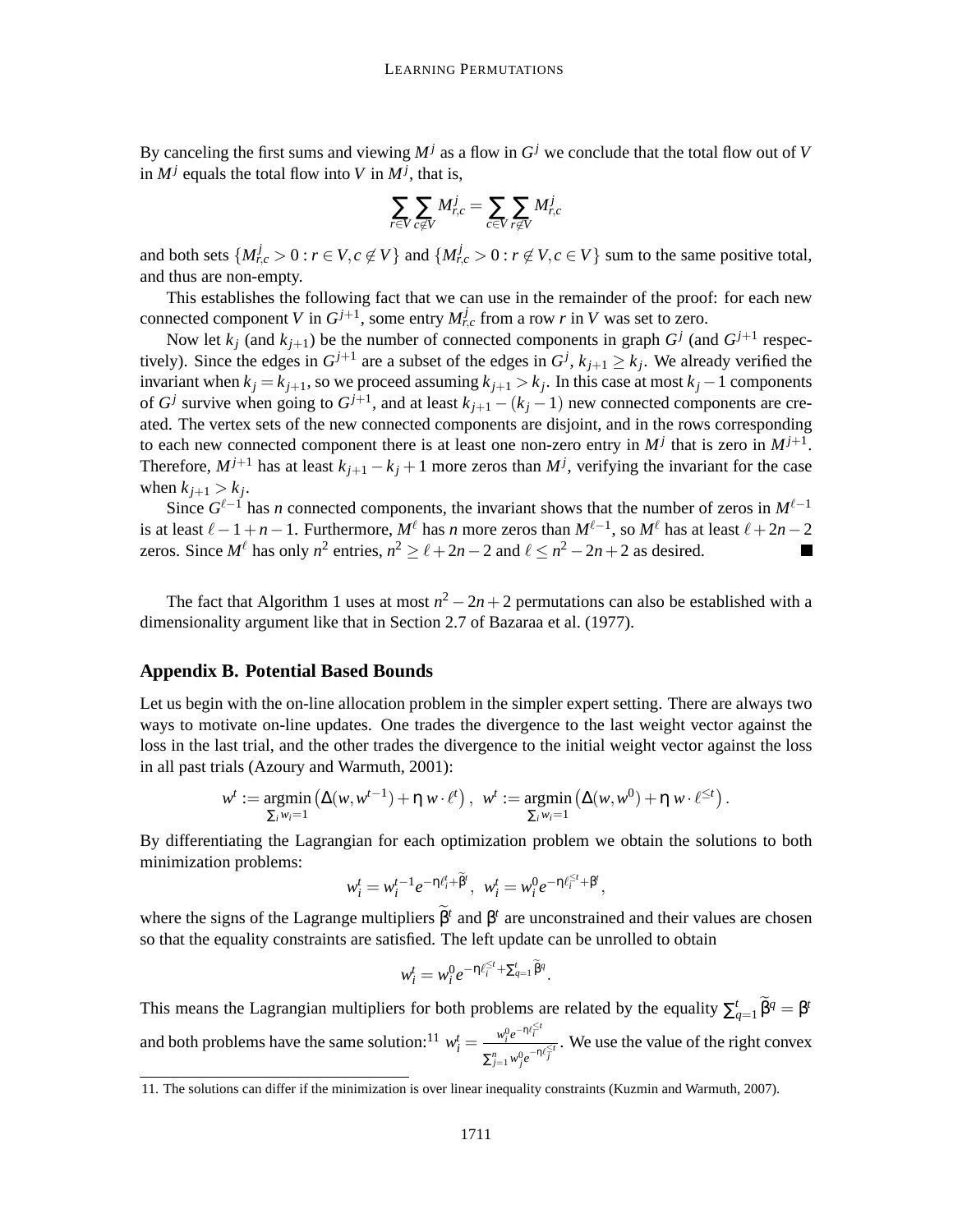optimization problem's objective function as our potential  $v<sup>t</sup>$ . Its Lagrangian is

$$
\sum_{i} \left( w_i \ln \frac{w_i}{w_i^0} + w_i^0 - w_i + \eta w_i \ell_i^{\leq t} \right) + \beta \left( \sum_i w_i - 1 \right)
$$

and since there is no duality gap: $12$ 

$$
v^t := \min_{\sum_i w_i = 1} \left( \Delta(w, w^0) + \eta w \cdot \ell_{\leq t} \right) = \max_{\beta} \underbrace{\sum_i w_i^0 (1 - e^{-\eta \ell_i^{\leq t} - \beta}) - \beta}_{\text{dual function } \theta^t(\beta)}.
$$

Here  $\beta$  is the (unconstrained) dual variable for the primal equality constraint and the  $w_i$ 's have been optimized out. By differentiating we can optimize β in the dual problem and arrive at

$$
v^t = -\ln \sum_i w_i^0 e^{-\eta \ell_i^{\leq t}}.
$$

This form of the potential has been used extensively for analyzing expert algorithms (see, e.g., Kivinen and Warmuth, 1999; Cesa-Bianchi and Lugosi, 2006). One can easily show the following key inequality (essentially Lemma 5.2 of Littlestone and Warmuth, 1994):

$$
v^{t} - v^{t-1} = -\ln \sum_{i} w_{i}^{0} e^{-\eta \ell_{i}^{  
\n
$$
= -\ln \sum_{i} w_{i}^{t-1} e^{-\eta \ell_{i}^{t}}
$$
  
\n
$$
\geq -\ln \sum_{i} w_{i}^{t-1} (1 - (1 - e^{-\eta}) \ell_{i}^{t})
$$
  
\n
$$
\geq (1 - e^{-\eta}) w^{t-1} \cdot \ell_{i}^{t}.
$$
 (13)
$$

 $\overline{ }$ 

Summing over all trials and using  $v^0 = 0$  gives the familiar bound:

$$
\sum_{t=1}^T w^{t-1} \cdot \ell^t \le \frac{v^T}{1 - e^{-\eta}} = \frac{1}{1 - e^{-\eta}} \min_{\sum_i w_i = 1} \left( \Delta(w, w^0) + \eta w \cdot \ell^{\le T} \right).
$$

Note that by Kivinen and Warmuth (1999)

$$
v^{t} - v^{t-1} = -\ln\left(\sum_{i} w_{i}^{t-1} e^{-\eta \ell_{i}^{t}}\right) = \Delta(u, w^{t-1}) - \Delta(u, w^{t}) + \eta u \cdot \ell^{t},
$$

and therefore the Inequality (13) is the same as Inequality (10). Since

$$
\sum_{t=1}^{T} (\nu^{t} - \nu^{t-1}) = \nu^{T} = -\ln\left(\sum_{i} w_{i}^{0} e^{-\eta \ell_{i}^{\leq t}}\right),
$$

summing the bound (13) over *t* coincides with the bound (11).

<sup>12.</sup> There is no duality gap in this case because the primal problem is a feasible convex optimization problem subject to linear constraints.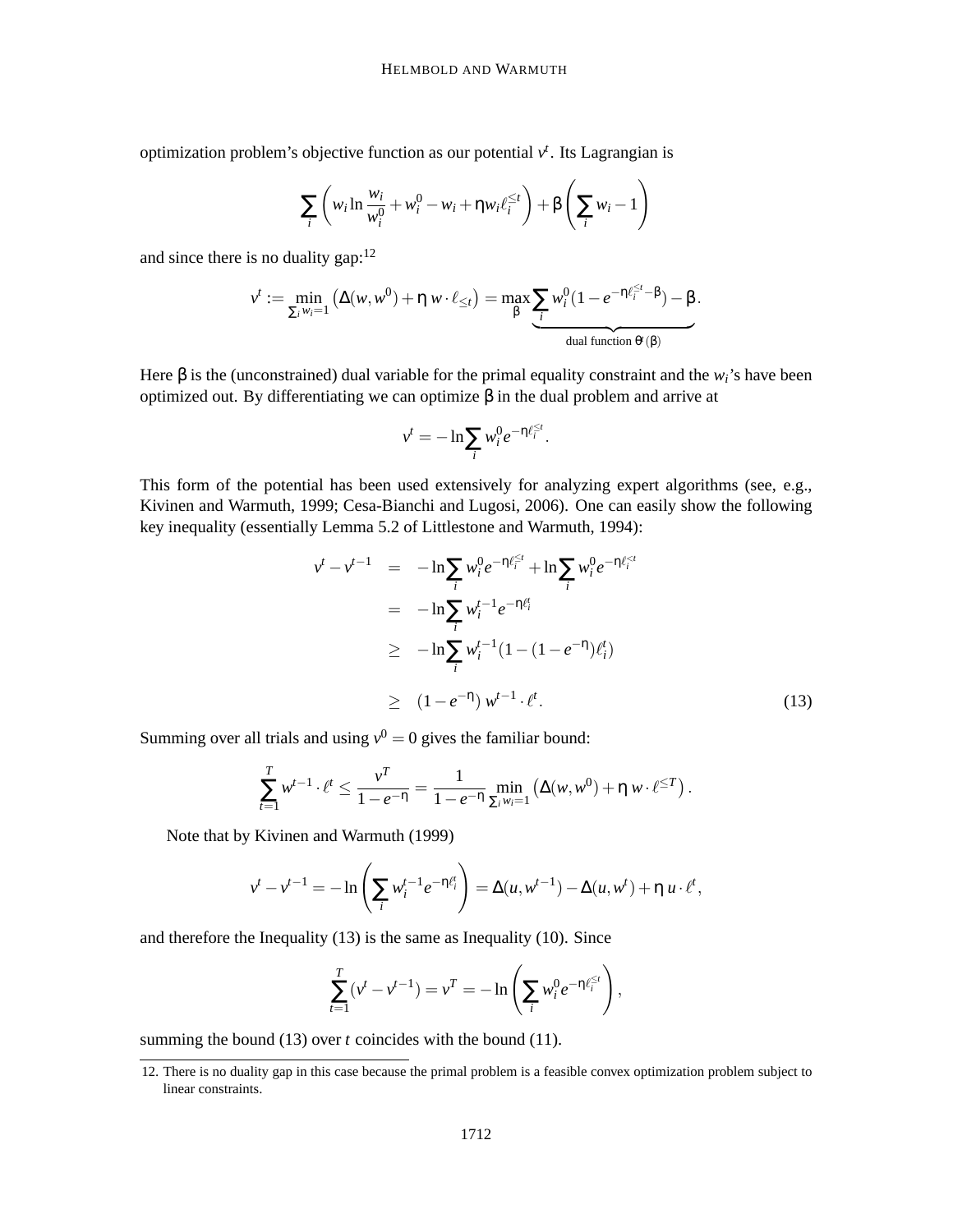We now reprove the key inequality (13) using the dual function  $\theta^t(\beta)$ . Note  $\beta^t$  maximizes this function, that is,  $v^t = \theta^t(\beta^t)$ , and the optimal primal solution is  $w_i^t = w_i^0 e^{-\eta \ell_i^{. Now,$ 

$$
v^{t} - v^{t-1} = \theta^{t}(\beta^{t}) - \theta^{t-1}(\beta^{t-1})
$$
  
\n
$$
\geq \theta^{t}(\beta^{t-1}) - \theta^{t-1}(\beta^{t-1})
$$
  
\n
$$
= \sum_{i} w_{i}^{0} e^{-\eta \ell_{i}^{c_{i}-\beta^{t-1}}}(1 - e^{-\eta \ell_{i}^{t}})
$$
  
\n
$$
\geq \sum_{i} w_{i}^{t-1}(1 - (1 - (1 - e^{-\eta})\ell_{i}^{t}))
$$
  
\n
$$
= (1 - e^{-\eta}) w^{t-1} \cdot \ell_{t}
$$

where we used  $e^{-\eta \ell_i^t} \leq 1 - (1 - e^{-\eta})\ell_i^t$  to get the fourth line. Notice that in the first inequality above we used  $\theta^t(\beta^t) \geq \theta^t(\beta^{t-1})$ . This is true because  $\beta^t$  maximizes  $\theta^t(\beta)$  and the old choice  $\beta^{t-1}$ is non-optimal. The dual parameter  $\beta^{t-1}$  assures that  $w^{t-1}$  is normalized and  $\theta^t(\beta^{t-1})$  is related to plugging the intermediate unnormalized weights  $w_i^t := w_i^0 e^{-\eta \ell_i^{\leq t} - \beta^{t-1}}$  into the primal problem for trial *t*. This means that the inequality  $\theta^t(\beta^t) \geq \theta^t(\beta^{t-1})$  corresponds to the Bregman projection of the unnormalized update onto the equality constraint. The difference  $\theta^t(\beta^{t-1}) - \theta^{t-1}(\beta^{t-1})$  in the second line above is the progress in the value when going from  $w^{t-1}$  at the end of trial  $t-1$  to the intermediate unnormalized update  $w<sup>t</sup>$  at trial  $t$ . Therefore this proof also does not exploit the normalization.

The bound for the permutation problem follows the same outline. We use the value of the following optimization problem as our potential:

$$
v_{t+1} := \min_{\substack{\forall i \,:\, \sum_j A_{i,j} = 1 \\ \forall j \,:\, \sum_i A_{i,j} = 1}} (\Delta(A, W^0) + \eta \, (A \bullet L^{\leq t}))
$$
  
= 
$$
\max_{\alpha_i, \beta_j} \underbrace{\sum_{i,j} W_{i,j}^0 (1 - e^{-\eta L_{i,j}^{\leq t} - \alpha_i - \beta_j}) - \sum_i \alpha_i - \sum_j \beta_j}_{\theta'(\alpha, \beta)}.
$$

The  $\alpha_i$  and  $\beta_i$  are the dual variables for the row and column constraints. Now we can't optimize out the dual variables in the dual function  $θ<sup>t</sup>(α, β)$  does not have a maximum in closed form. Nevertheless the above proof technique based on duality still works. Let  $\alpha^t$  and  $\beta^t$  be the optimizers of  $\theta^t$ ( $\alpha, \beta$ ). Then the optimum primal solution (the parameter vector of PermELearn) becomes

$$
W_{i,j}^t = W_{i,j}^0 e^{-\eta L_{i,j}^{\leq t} - \alpha_i^t - \beta_j^t}
$$

and we can analyze the increase in value as before:

$$
\begin{array}{rcl}\nv^{t} - v^{t-1} & = & \theta^{t}(\alpha^{t}, \beta^{t}) - \theta^{t-1}(\alpha^{t-1}, \beta^{t-1}) \\
& \geq & \theta^{t}(\alpha_{t-1}, \beta_{t-1}) - \theta^{t-1}(\alpha^{t-1}, \beta^{t-1}) \\
& = & \sum_{i,j} W_{i,j}^{0} e^{-\eta L_{i,j}^{c_{j}} - \alpha_{i}^{t-1} - \beta_{j}^{t-1}} (1 - e^{-\eta L_{i,j}^{t-1}}) \\
& \geq & \sum_{i,j} W_{i,j}^{t-1} (1 - (1 - e^{-\eta}) L_{i,j}^{t}) \\
& = & (1 - e^{-\eta}) W^{t-1} \bullet L^{t}.\n\end{array}
$$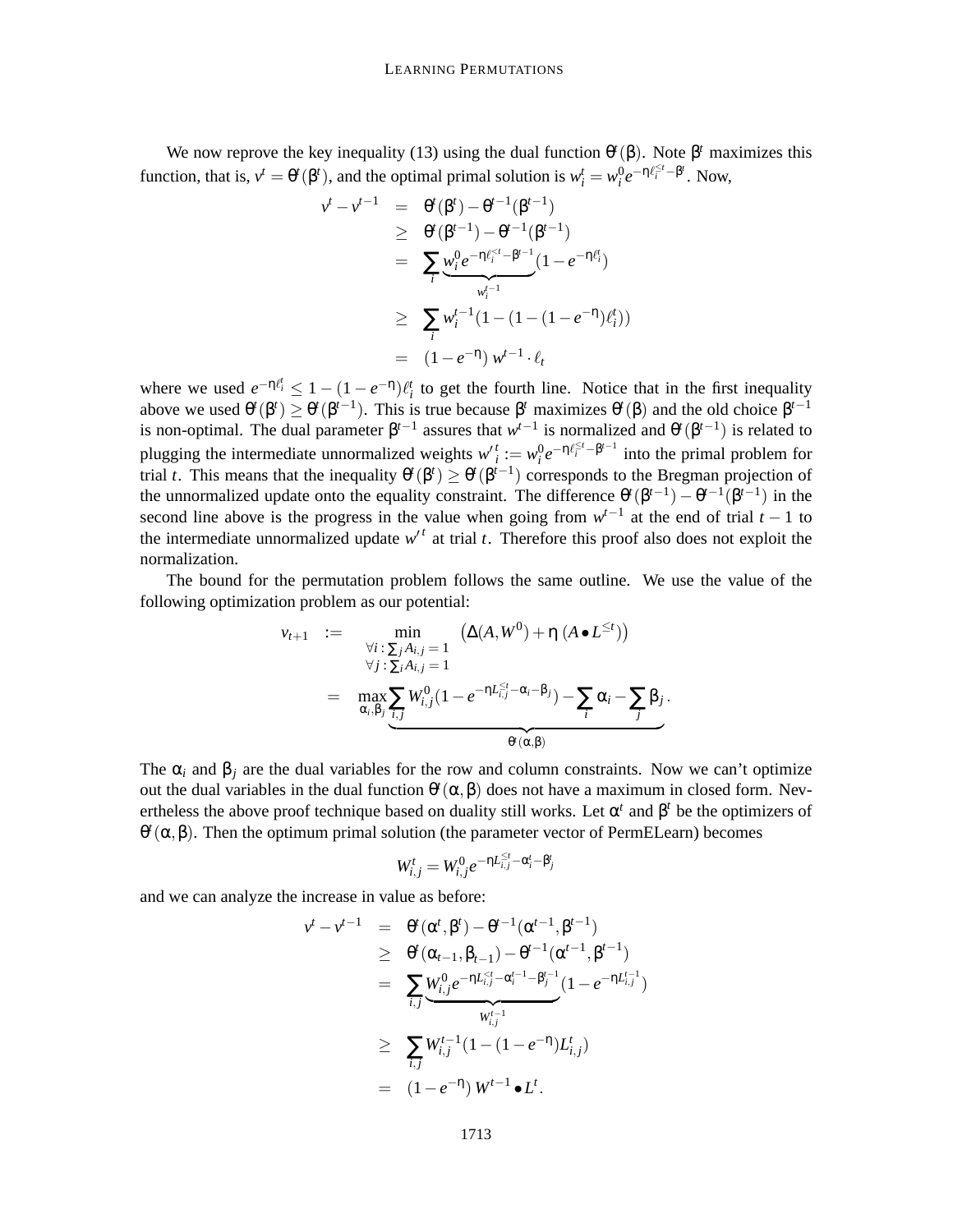Summing over trials in the usual way gives the bound

$$
\sum_{t=1}^{T} W^{t-1} \bullet L^{t} \le \frac{\nu_{T}}{1 - e^{-\eta}} = \frac{1}{1 - e^{-\eta}} \min_{\substack{\forall i \colon \sum_{j} A_{i,j} = 1 \\ \forall j \colon \sum_{i} A_{i,j} = 1}} (\Delta(A, W^{0}) + \eta (A \bullet L_{\le T}))
$$

which is the same as the bound of Theorem 4.

#### **Appendix C. Lower Bounds for the Expert Advice Setting**

We first modify a known lower bound from the expert advice setting with the absolute loss (Cesa-Bianchi et al., 1997). We begin by describing that setting and show how it relates to the allocation setting for experts.

In the expert advice setting there are *n* experts. Each trial *t* starts with nature selecting a *prediction*  $x_i^t$  in [0,1] for each expert  $i \in \{1, ..., n\}$ . The algorithm is given these predictions and then produces its own prediction  $\hat{y}^t \in [0,1]$ . Finally, nature selects a *label*  $y^t \in \{0,1\}$  for the trial. The algorithm is charged loss  $|\hat{y}^t - y^t|$  and expert *i* gets loss  $|x_i^t - y^t|$ .

Any algorithm in the allocation setting leads to an algorithm in the above expert advice setting: keep the weight update unchanged, predict with the weighted average (i.e.,  $\hat{y}^t = w^{t-1} \cdot \mathbf{x}^t$ ) and define the loss vector in  $\ell^t \in [0,1]^n$  in terms of the absolute loss:

$$
|\underbrace{w^{t-1}\cdot\mathbf{x}^t}_{\hat{y}^t}-y^t| = \sum_i w^{t-1}_i\underbrace{[x^t_i-y^t]}_{\ell^t_i} = w^{t-1}\cdot\ell^t,
$$

where the first equality holds because  $x_i^t \in [0,1]$  and  $y^t \in \{0,1\}$ . This means that any lower bound on the regret in the above expert advice setting immediately leads to a lower bound on the expected loss in the allocation setting for experts when the loss vectors lie in  $[0,1]^n$ .

We now introduce some more notation and state the lower bound from the expert advice setting that we build on. Let  $S_{n,T}$  be the set of all sequences of  $T$  trials with  $n$  experts in the expert advice setting with the absolute loss. Let  $V_{n,T}$  be the minimum over algorithms of the worst case regret over sequences in  $S_{n,T}$ .

**Theorem 8** *(Cesa-Bianchi et al., 1997, Theorem 4.5.2)*

$$
\lim_{n\to\infty}\lim_{T\to\infty}\frac{V_{n,T}}{\sqrt{(T/2)\ln n}}=1.
$$

This means that for all  $\varepsilon > 0$  there exists  $n_{\varepsilon}$  such that for each  $n \ge n_{\varepsilon}$ , there is a  $T_{\varepsilon,n}$  where for all  $T \geq T_{\varepsilon,n}$ ,

$$
V_{n,T} \ge (1-\varepsilon)\sqrt{(T/2)\ln n}.
$$

By further expanding the definition of  $V_{n,T}$  we get the following version of the above lower bound that avoids the use of limits:

**Corollary 9** *For all*  $\epsilon > 0$  *there exists n<sub>ε</sub> such that for each number of experts n*  $\geq n_{\epsilon}$ *, there is a*  $T_{\epsilon,n}$ *where for any number of trials*  $T \geq T_{\varepsilon,n}$  *the following holds for any algorithm A in the expert advice setting with the absolute loss: there is a sequence S of T trials with n experts such that*

$$
\mathcal{L}_A(S) - \mathcal{L}_{\text{best}}(S) \ge (1 - \varepsilon) \sqrt{(T/2) \ln n}.
$$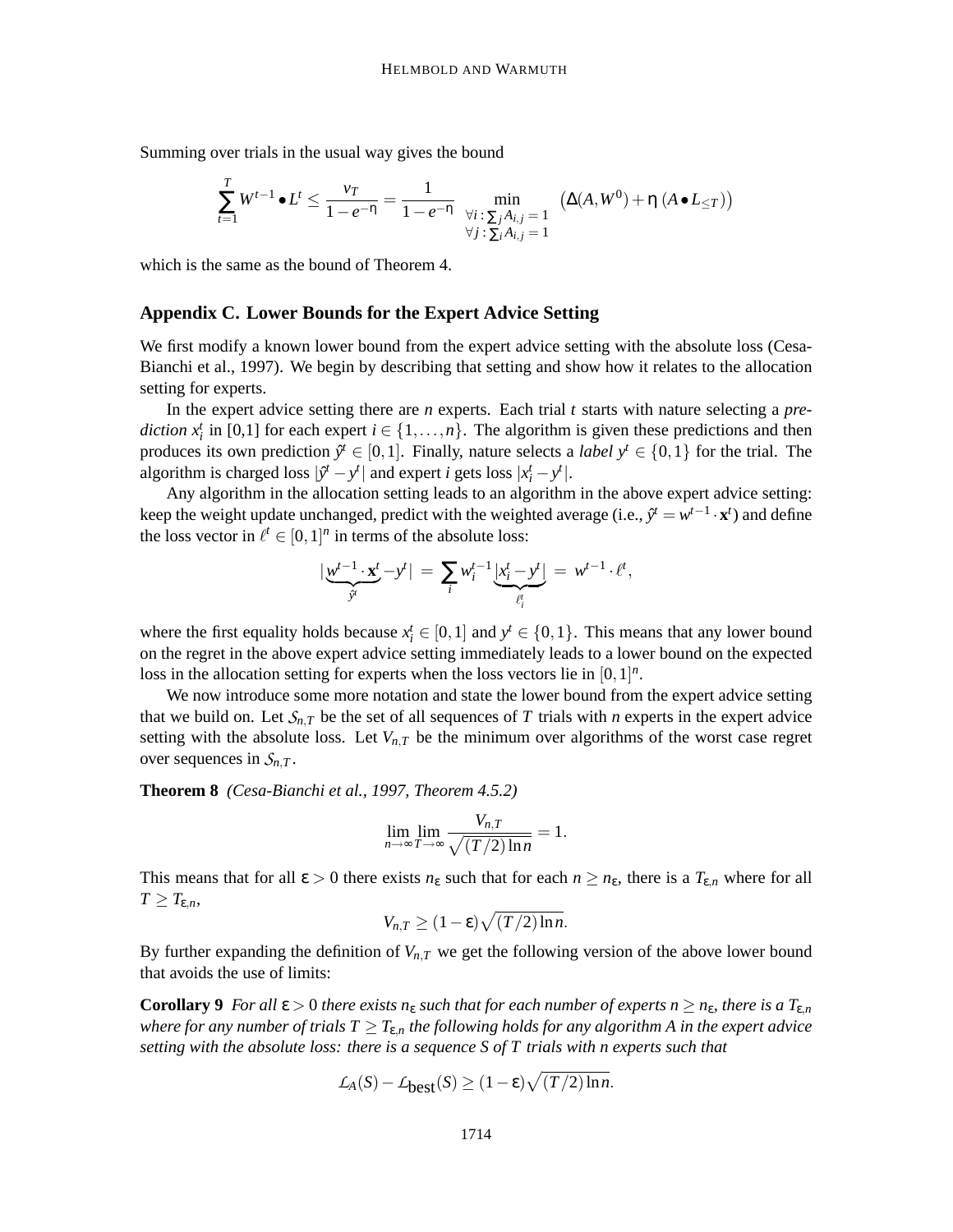This lower bound on the regret depends on the number of trials *T*. We now use a reduction to bound  $L_{best}(S)$  by *T*/2. Define  $R(S^-)$  as the transformation that takes a sequence *S*<sup>−</sup> of trials in  $S_{n-1,T}$ and produces a sequence of trials in  $S_{n,T}$  by adding an extra expert whose predictions are simply 1 minus the predictions of the first expert. On each trial the absolute loss of the additional expert on sequence  $R(S^-)$  is 1 minus the loss of the first expert. Therefore either the first expert or the additional expert will have loss at most  $T/2$  on  $R(S^-)$ .

**Theorem 10** *For all*  $\epsilon > 0$  *there exists*  $n_{\epsilon}$  *such that for each number of experts*  $n \geq n_{\epsilon}$ *, there is a*  $T_{\epsilon,n}$ *where for any number of trials*  $T \geq T_{\varepsilon,n}$  *the following holds for any algorithm A in the expert advice setting with the absolute loss: there is a sequence S of T trials with n experts such that*

$$
\mathcal{L}_{\text{best}}(S) \le T/2
$$
 and  $\mathcal{L}_A(S) - \mathcal{L}_{\text{best}}(S) \ge (1 - \varepsilon) \sqrt{(T/2) \ln n}$ .

**Proof** We begin by showing that the regret on a transformed sequence in  $\{R(S^-): S^- \in S_{n-1,T}\}$  is at least  $(1 - \varepsilon/2)\sqrt{(T/2)\ln(n-1)}$ .

Note that for all  $R(S^-)$ ,  $\mathcal{L}_{best}(R(S^-)) \leq T/2$  and assume to the contrary that some algorithm *A* has regret strictly less than  $(1 - \varepsilon/2)\sqrt{(T/2)\ln(n-1)}$  on every sequence in  $\{R(S^-) : S^- \in S_{n-1,T}\}.$ We then create an algorithm  $A^-$  that runs transformation  $R(\cdot)$  on-the-fly and predicts as  $A$  does on the transformed sequence. Therefore  $A^-$  on  $S^-$  and  $A$  on  $R(S^-)$  make the same predictions and have the same total loss. On every sequence  $S^- \in S_{n-1,T}$  we have  $\mathcal{L}_{best}(S^-) \geq \mathcal{L}_{best}(R(S))$  and therefore

$$
\mathcal{L}_{A^-}(S^-) - \mathcal{L}_{\text{best}}(S^-) \leq \mathcal{L}_{A^-}(S^-) - \mathcal{L}_{\text{best}}(R(S^-))
$$
  
= 
$$
\mathcal{L}_A(R(S^-)) - \mathcal{L}_{\text{best}}(R(S^-))
$$
  
< 
$$
\langle 1 - \varepsilon/2 \rangle \sqrt{(T/2)\ln(n-1)}.
$$

Now if  $n-1$  is at least the  $n_{\varepsilon/2}$  of Corollary 9 and *T* is at least the  $T_{\varepsilon/2,n-1}$  of the same corollary, then this contradicts that corollary.

This means that for any algorithm *A* and large enough *n* and *T*, there is a sequence *S* for which the algorithm has regret at least  $(1 - \varepsilon/2)\sqrt{(T/2)\ln(n-1)}$  and  $L_{best}(S) \le T/2$ . By choosing the lower bound on *n* large enough,

$$
(1 - \varepsilon/2)\sqrt{(T/2)\ln(n-1)} \ge (1 - \varepsilon)\sqrt{(T/2)\ln n}
$$

and the theorem follows.

Note that the tuned upper bounds in the allocation setting (9) have an additional factor of  $\sqrt{2}$ . This is due to the fact that in the allocation setting the algorithm predicts with the weighted average and this is non-optimal. In the expert setting with the absolute loss, the upper bound (based on a different prediction function) and the lower bound on the regret are asymptotically tight (See Theorem 8). We are now ready to prove our lower bound for the allocation setting with experts when the losses of the experts are in  $[0,n]^n$  instead of  $[0,1]^n$ .

**Corollary 11** *There exists*  $n_0$  *such that for each dimension*  $n \geq n_0$ *, there is a*  $T_n$  *where for any number of trials*  $T \geq T_n$  *the following holds for any algorithm A for allocation setting with n experts: there is a sequence S of T trials with loss vectors in*  $[0,n]^n$  *such that* 

$$
\mathcal{L}_{\text{best}}(S) \le nT/2 \quad and \quad \mathcal{L}_A(S) - \mathcal{L}_{\text{best}}(S) \ge \sqrt{(nT/2)n\ln n}.
$$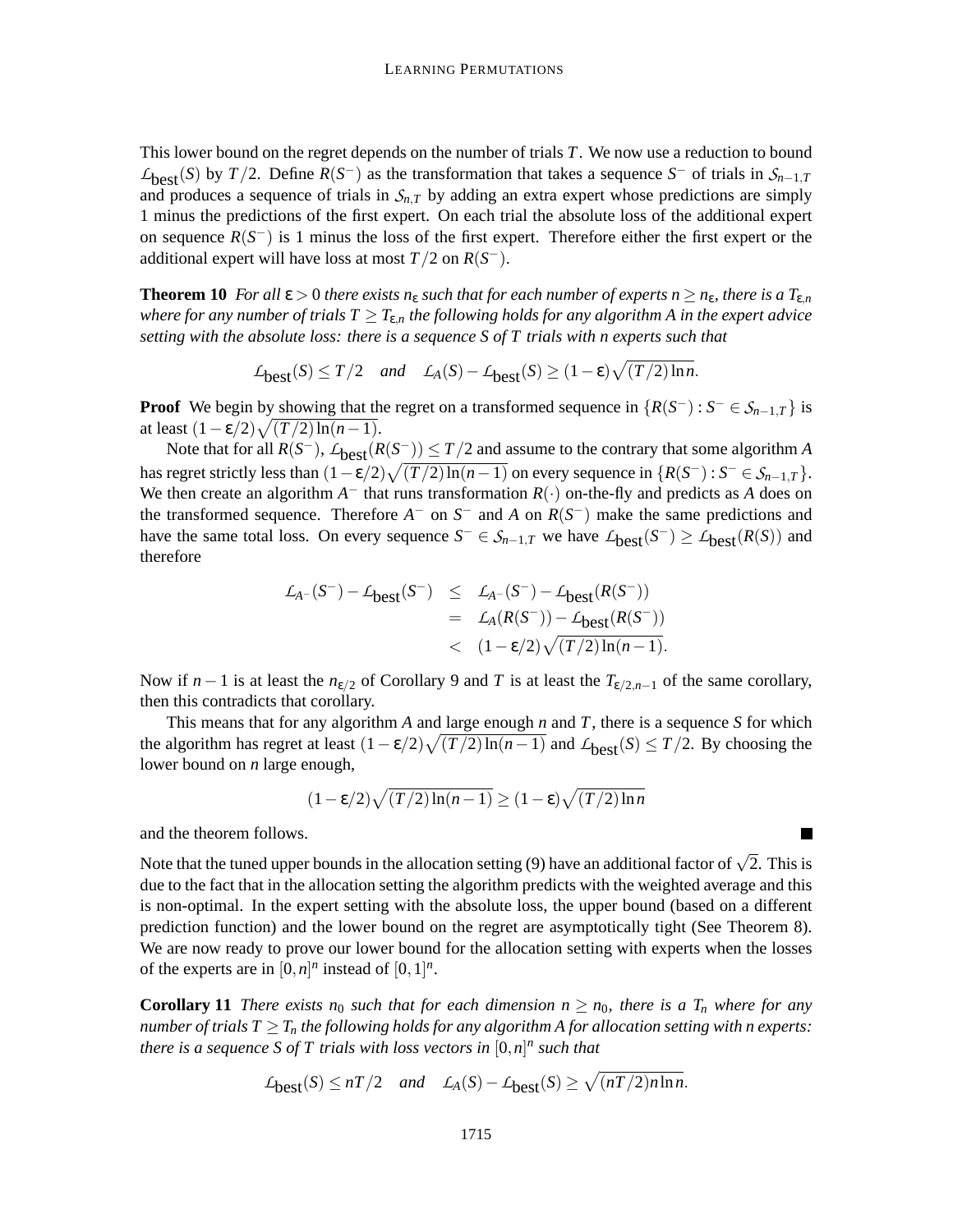**Proof** Via the reduction we stated at the beginning of the section, the following lower bound for the allocation setting with *n* experts immediately follows from the previous theorem: For any algorithm in the allocation setting for *n* experts there is a sequence *S* of *T* trials where the losses of the experts lie in [0,1] such that

$$
\mathcal{L}_{\text{best}}(\widetilde{S}) \le T/2 \quad \text{and} \quad \mathcal{L}_{A}(\widetilde{S}) - \mathcal{L}_{\text{best}}(\widetilde{S}) \ge \sqrt{(T/2)\ln n}.
$$

Now we simply scale the loss vectors by the factor *n*, that is, the scaled sequences *S* have loss vectors in the range  $[0,n]^n$  and  $L_{best}(S) \leq nT/2$ . The lower bound becomes  $n\sqrt{(T/2)\ln n} =$  $\sqrt{(nT/2)n \ln n}$ .

# **References**

- P. Auer, N. Cesa-Bianchi, Y. Freund, and R. E. Schapire. The nonstochastic multiarmed bandit problem. *SIAM Journal on Computing*, 32(1):48–77, 2002.
- K. Azoury and M. K. Warmuth. Relative loss bounds for on-line density estimation with the exponential family of distributions. *Journal of Machine Learning*, 43(3):211–246, June 2001. Special issue on *Theoretical Advances in On-line Learning, Game Theory and Boosting*, edited by Yoram Singer.
- H. Balakrishnan, I. Hwang, and C. Tomlin. Polynomial approximation algorithms for belief matrix maintenance in identity management. In *43rd IEEE Conference on Decision and Control*, pages 4874–4879, December 2004.
- M. S. Bazaraa, J. J. Jarvis, and H. D. Sherali. *Linear Programming and Network Flows*. Wiley, second edition, 1977.
- R. Bhatia. *Matrix Analysis*. Springer-Verlag, Berlin, 1997.
- A. Blum, S. Chawla, and A. Kalai. Static optimality and dynamic search-optimality in lists and trees. *Algorithmica*, 36:249–260, 2003.
- O. Bousquet and M. K. Warmuth. Tracking a small set of experts by mixing past posteriors. *Journal of Machine Learning Research*, 3:363–396, 2002.
- L. M. Bregman. The relaxation method of finding the common point of convex sets and its application to the solution of problems in convex programming. *USSR Computational Mathematics and Physics*, 7:200–217, 1967.
- Y. Censor and A. Lent. An iterative row-action method for interval convex programming. *Journal of Optimization Theory and Applications*, 34(3):321–353, July 1981.
- N. Cesa-Bianchi and G. Lugosi. *Prediction, Learning, and Games*. Cambridge University Press, 2006.
- N. Cesa-Bianchi and G. Lugosi. Combinatorial bandits. In *Proceedings of the 22nd Annual Conference on Learning Theory (COLT 09)*, 2009.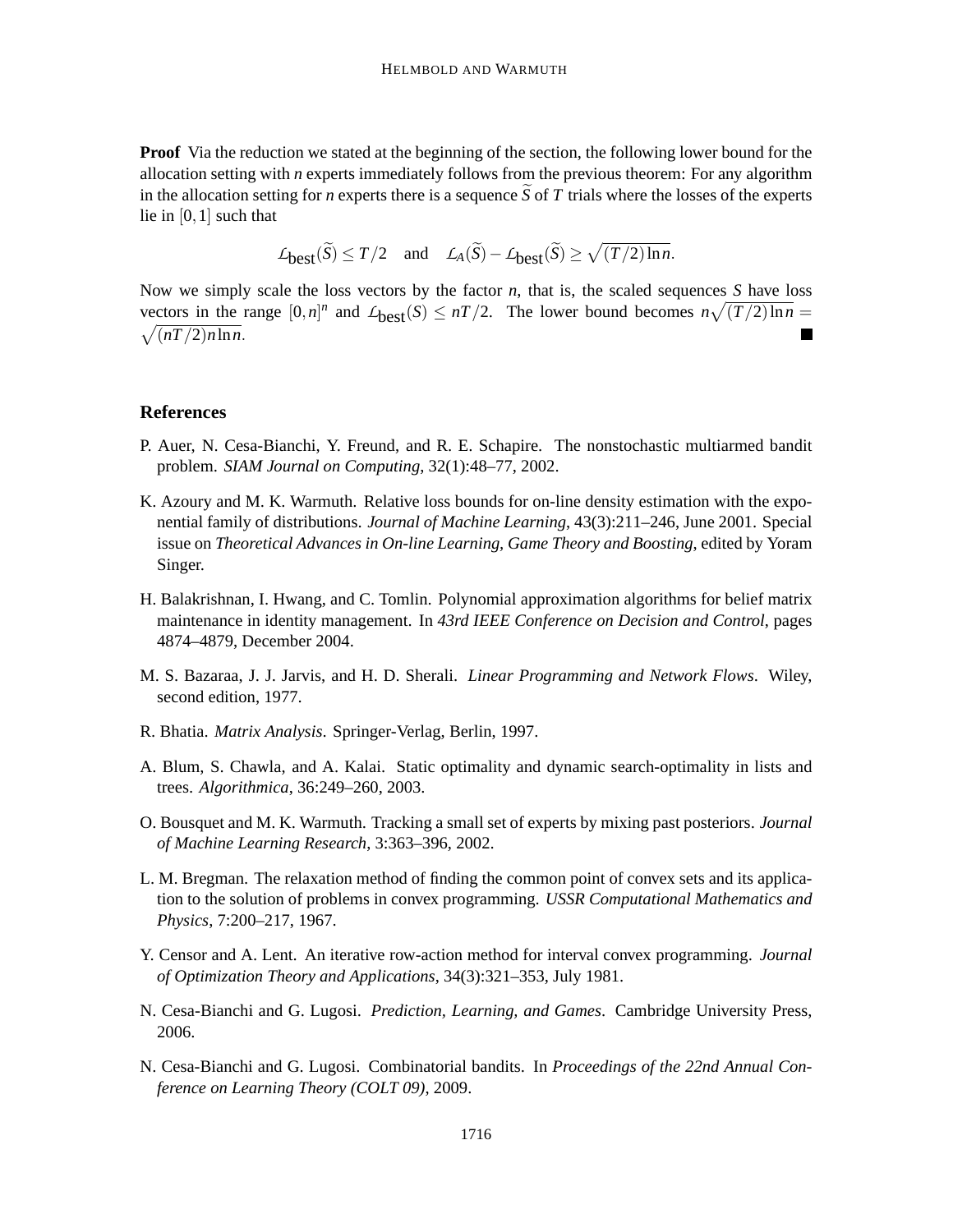- N. Cesa-Bianchi, Y. Freund, D. Haussler, D. P. Helmbold, R. E. Schapire, and M. K. Warmuth. How to use expert advice. *Journal of the ACM*, 44(3):427–485, May 1997.
- Y. Chen, L. Fortnow, N. Lambert, D. Pennock, and J. Wortman. Complexity of combinatorial market makers. In *Ninth ACM Conference on Electronic Commerce (EC '08)*. ACM Press, July 2008.
- J. Franklin and J. Lorenz. On the scaling of multidimensional matrices. *Linear Algebra and its applications*, 114/115:717–735, 1989.
- Y. Freund and R. E. Schapire. A decision-theoretic generalization of on-line learning and an application to Boosting. *Journal of Computer and System Sciences*, 55(1):119–139, August 1997.
- M. Fürer. Quadratic convergence for scaling of matrices. In *Proceedings of ALENEX/ANALCO*, pages 216–223. SIAM, 2004.
- Geoffrey J. Gordon. No-regret algorithms for online convex programs. In Bernhard Schölkopf, John C. Platt, and Thomas Hoffman, editors, *NIPS*, pages 489–496. MIT Press, 2006.
- D. P. Helmbold and R. E. Schapire. Predicting nearly as well as the best pruning of a decision tree. *Machine Learning*, 27(01):51–68, 1997.
- D. P. Helmbold, J. Kivinen, and M. K. Warmuth. Relative loss bounds for single neurons. *IEEE Transactions on Neural Networks*, 10(6):1291–1304, November 1999.
- M. Herbster and M. K. Warmuth. Tracking the best expert. *Machine Learning*, 32(2):151–178, 1998. Earlier version in 12th ICML, 1995.
- M. Herbster and M. K. Warmuth. Tracking the best linear predictor. *Journal of Machine Learning Research*, 1:281–309, 2001.
- J. Huang, C. Guestrin, and L. Guibas. Fourier theoretic probabilistic inference over permutations. *Journal of Machine Learning Research*, 10:997–1070, 2009.
- M. Jerrum, A. Sinclair, and E. Vigoda. A polynomial-time approximation algorithm for the permanent of a matrix with nonnegative entries. *Journal of the ACM*, 51(4):671–697, July 2004.
- A. Kalai. Simulating weighted majority with FPL. Private communication, 2005.
- A. Kalai and S. Vempala. Efficient algorithms for online decision problems. *J. Comput. Syst. Sci.*, 71(3):291–307, 2005. Special issue Learning Theory 2003.
- B. Kalantari and L. Khachiyan. On the complexity of nonnegative-matrix scaling. *Linear Algebra and its applications*, 240:87–103, 1996.
- J. Kivinen and M. K. Warmuth. Additive versus exponentiated gradient updates for linear prediction. *Information and Computation*, 132(1):1–64, January 1997.
- J. Kivinen and M. K. Warmuth. Averaging expert predictions. In *Computational Learning Theory, 4th European Conference (EuroCOLT '99), Nordkirchen, Germany, March 29-31, 1999, Proceedings*, volume 1572 of *Lecture Notes in Artificial Intelligence*, pages 153–167. Springer, 1999.